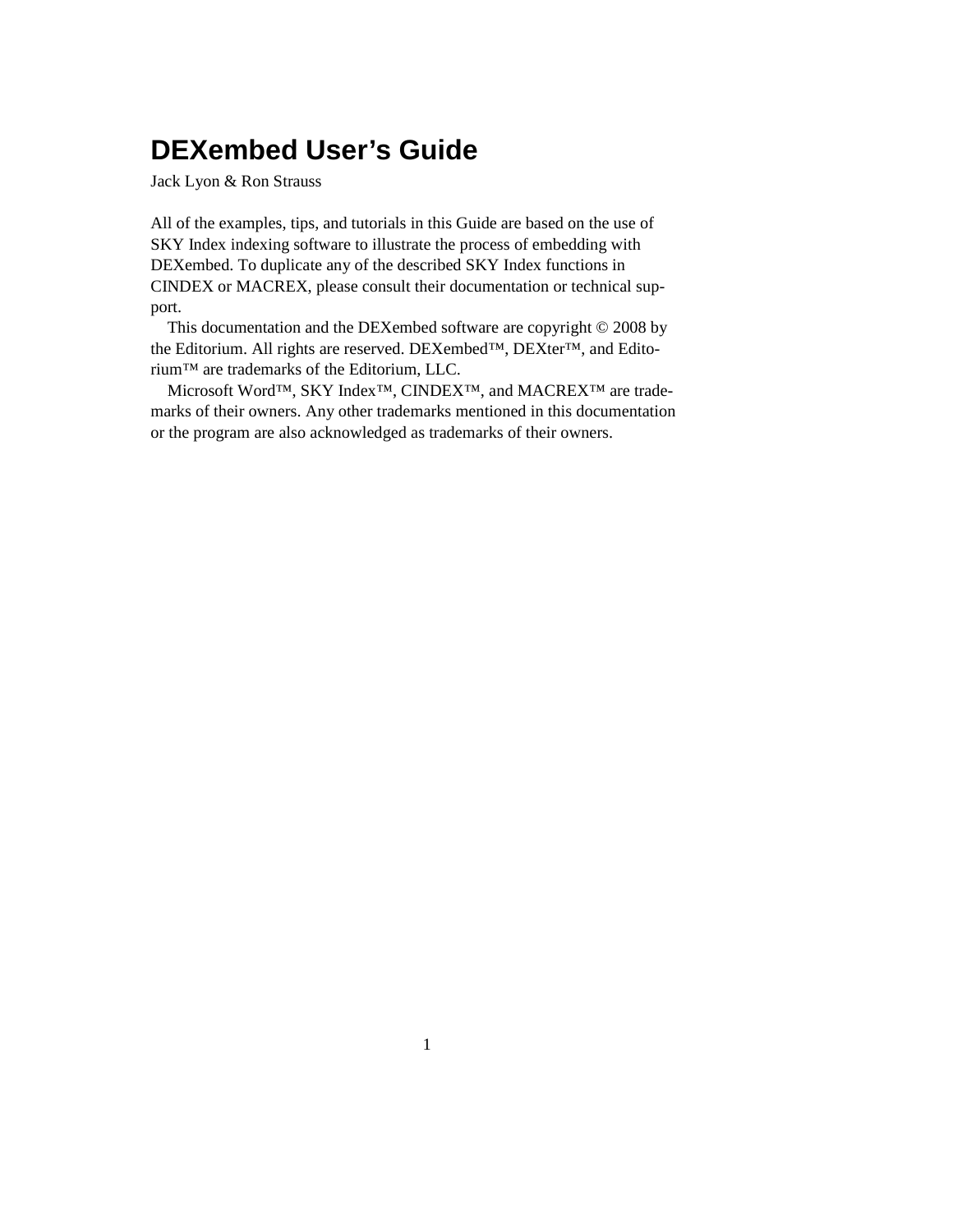# **Contents**

|                | $1 \quad$ |                                                |  |  |
|----------------|-----------|------------------------------------------------|--|--|
|                | 1.1       |                                                |  |  |
|                | 1.2       |                                                |  |  |
| $\overline{2}$ |           |                                                |  |  |
|                | 2.1       |                                                |  |  |
|                | 2.2       |                                                |  |  |
| 3              |           |                                                |  |  |
| 4              |           |                                                |  |  |
|                | 4.1       |                                                |  |  |
|                | 4.1.1     |                                                |  |  |
| 4.1.2          |           |                                                |  |  |
|                | 4.1.3     | Mark Embedded Entries as Tracked Revisions  14 |  |  |
|                | 4.2       |                                                |  |  |
|                | 4.3       |                                                |  |  |
|                | 4.3.1     |                                                |  |  |
|                | 4.3.2     |                                                |  |  |
|                | 4.3.3     |                                                |  |  |
|                | 4.3.4     |                                                |  |  |
|                | 4.3.5     |                                                |  |  |
|                | 4.3.6     |                                                |  |  |
|                | 4.3.7     |                                                |  |  |
|                | 4.4       |                                                |  |  |
|                | 4.5       |                                                |  |  |
|                | 4.6       |                                                |  |  |
|                | 4.7       |                                                |  |  |
|                | 4.8       |                                                |  |  |
|                | 4.9       |                                                |  |  |
|                | 4.9.1     |                                                |  |  |
|                | 4.9.2     |                                                |  |  |
|                | 4.9.3     |                                                |  |  |
|                | 4.9.4     |                                                |  |  |
|                | 4.10      |                                                |  |  |
|                | 4.11      |                                                |  |  |
|                | 4.12      |                                                |  |  |
|                | 4.12.1    |                                                |  |  |
|                | 4.12.2    |                                                |  |  |
|                | 4.12.3    |                                                |  |  |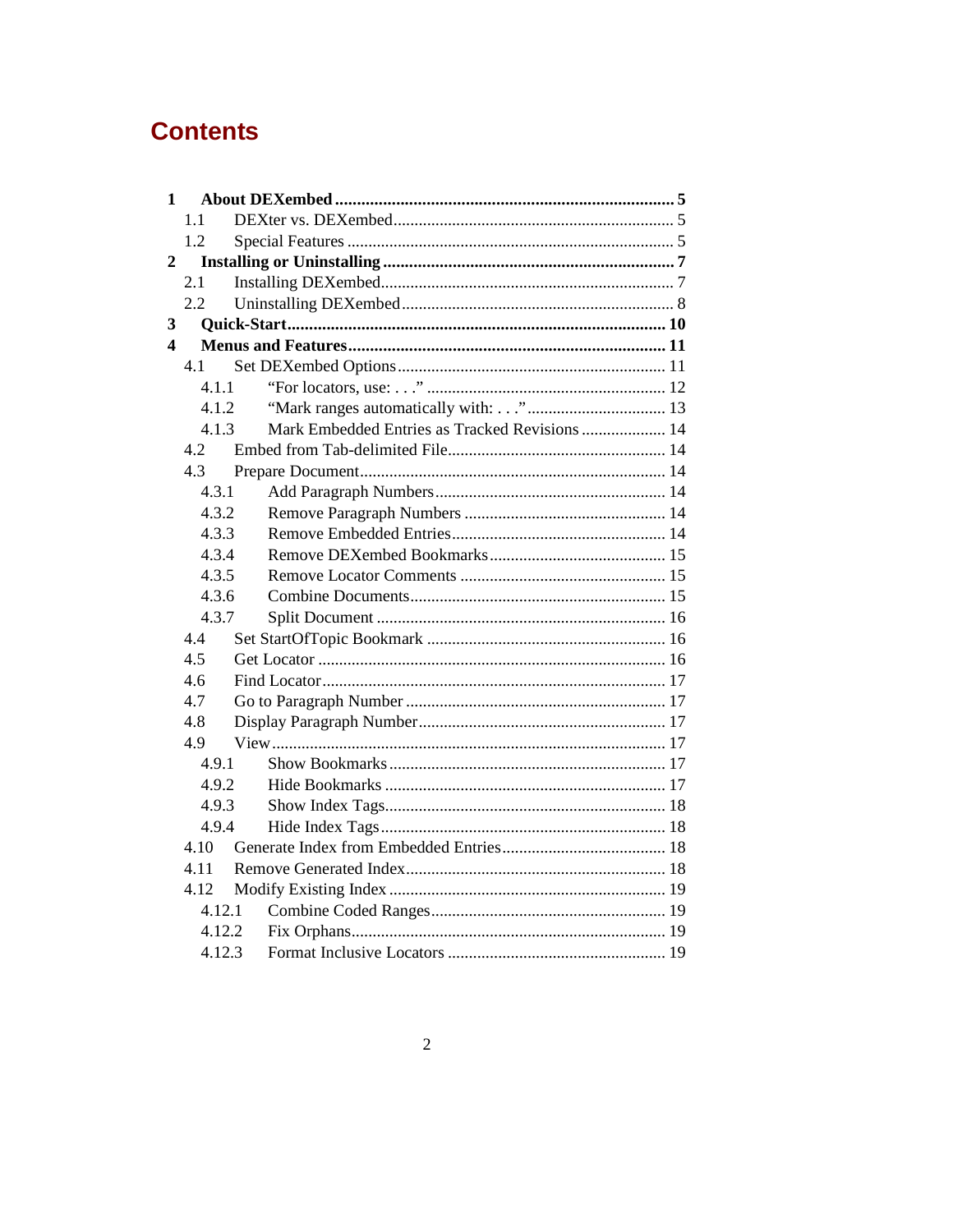|    | 4.12.4           |                                                |  |  |
|----|------------------|------------------------------------------------|--|--|
|    | 4.12.5           |                                                |  |  |
|    | 4.13             |                                                |  |  |
|    | 4.13.1           | Add Paragraph Numbers to DocBook File  23      |  |  |
|    | 4.13.2           |                                                |  |  |
|    | 4.13.3           |                                                |  |  |
|    | 4.13.4           | Remove Paragraph Numbers from DocBook File  27 |  |  |
|    | 4.14             |                                                |  |  |
|    | 4.15             |                                                |  |  |
| 5  |                  |                                                |  |  |
| 6  |                  |                                                |  |  |
|    | 6.1.1            |                                                |  |  |
|    | 6.2              |                                                |  |  |
|    | 6.3              |                                                |  |  |
|    | 6.3.1            |                                                |  |  |
|    | 6.3.2            |                                                |  |  |
|    | 6.3.3            |                                                |  |  |
|    | 6.3.4            |                                                |  |  |
| 7  |                  |                                                |  |  |
|    | 7.1              |                                                |  |  |
|    |                  |                                                |  |  |
| 8  |                  |                                                |  |  |
| 9  |                  |                                                |  |  |
| 10 |                  |                                                |  |  |
|    | 10.1             |                                                |  |  |
|    | 10.1.1           |                                                |  |  |
|    | 10.2             |                                                |  |  |
|    | 10.3             |                                                |  |  |
|    | 10.4             |                                                |  |  |
|    | 10.4.1           |                                                |  |  |
|    | 10.4.2           |                                                |  |  |
|    | 10.5             |                                                |  |  |
|    | 10.6             |                                                |  |  |
|    | 10.7             |                                                |  |  |
|    | 10.8             |                                                |  |  |
|    | 10.9             |                                                |  |  |
|    | 10.10            |                                                |  |  |
|    | 10.10.1          |                                                |  |  |
|    | 10.10.2          | Adding Two-Digit Chapter Designators 44        |  |  |
|    | 10.11<br>10.11.1 |                                                |  |  |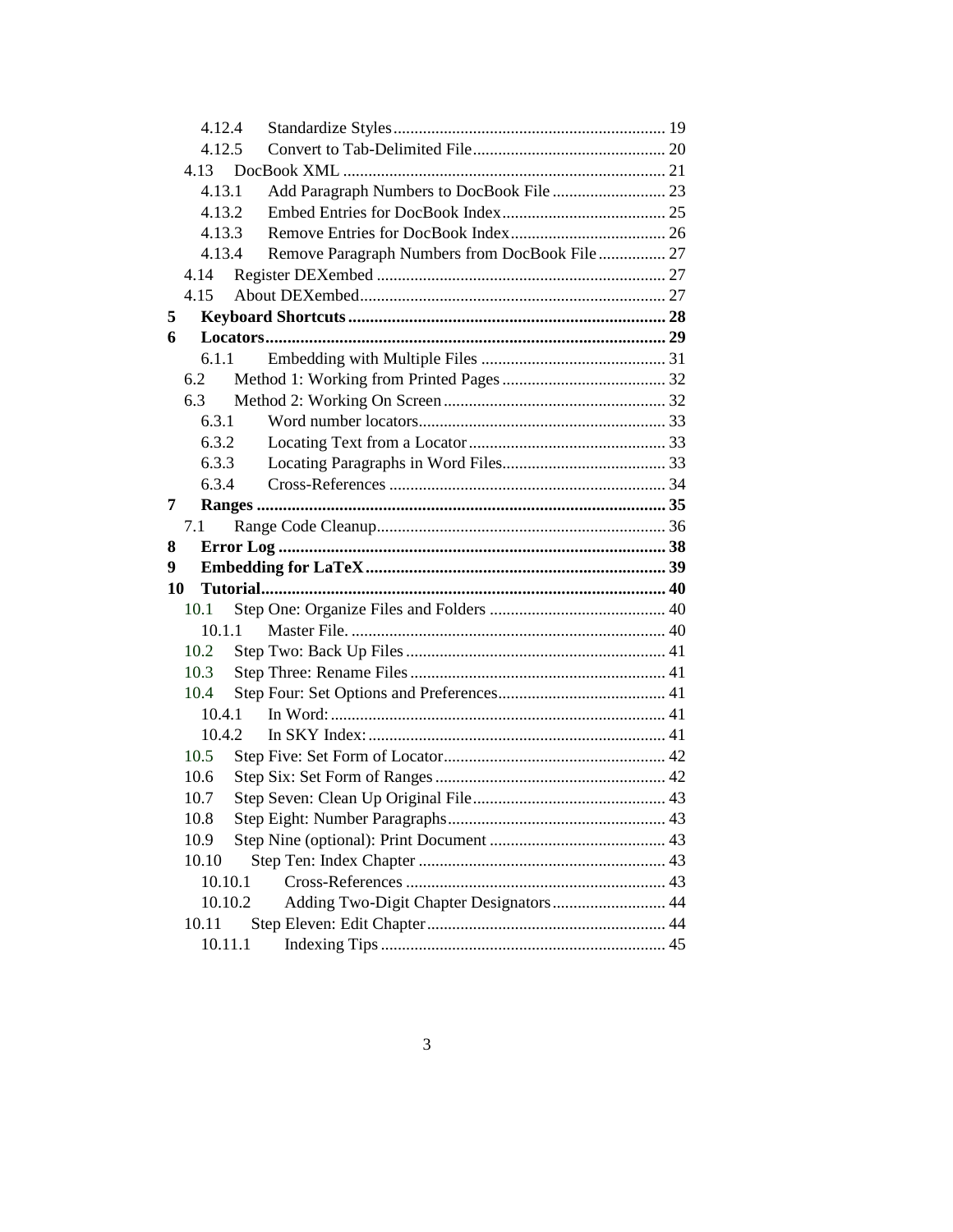|                 | 10.12 |                                                                   |  |
|-----------------|-------|-------------------------------------------------------------------|--|
|                 | 10.13 |                                                                   |  |
|                 | 10.14 |                                                                   |  |
|                 | 10.15 |                                                                   |  |
|                 | 10.16 |                                                                   |  |
|                 | 10.17 | Step Seventeen (optional): Preview Word-Generated Index 47        |  |
|                 | 10.18 |                                                                   |  |
|                 |       |                                                                   |  |
|                 | 11.1  | Scenario 1: Changes in the final edit must be made in the         |  |
|                 |       |                                                                   |  |
|                 | 11.2  | Scenario 2: Changes apply only to the printed book index and will |  |
|                 |       |                                                                   |  |
| 12              |       |                                                                   |  |
|                 | 12.1  |                                                                   |  |
|                 | 12.2  |                                                                   |  |
|                 | 12.3  |                                                                   |  |
| 13 <sup>7</sup> |       |                                                                   |  |
| 14              |       |                                                                   |  |
|                 | 14.1  |                                                                   |  |
|                 | 14.2  |                                                                   |  |
|                 |       |                                                                   |  |
|                 | 15.1  |                                                                   |  |
|                 | 15.2  |                                                                   |  |
|                 | 15.3  |                                                                   |  |
|                 | 15.4  |                                                                   |  |
|                 | 15.5  |                                                                   |  |
| 16              |       |                                                                   |  |
| 17              |       |                                                                   |  |
| 18              |       |                                                                   |  |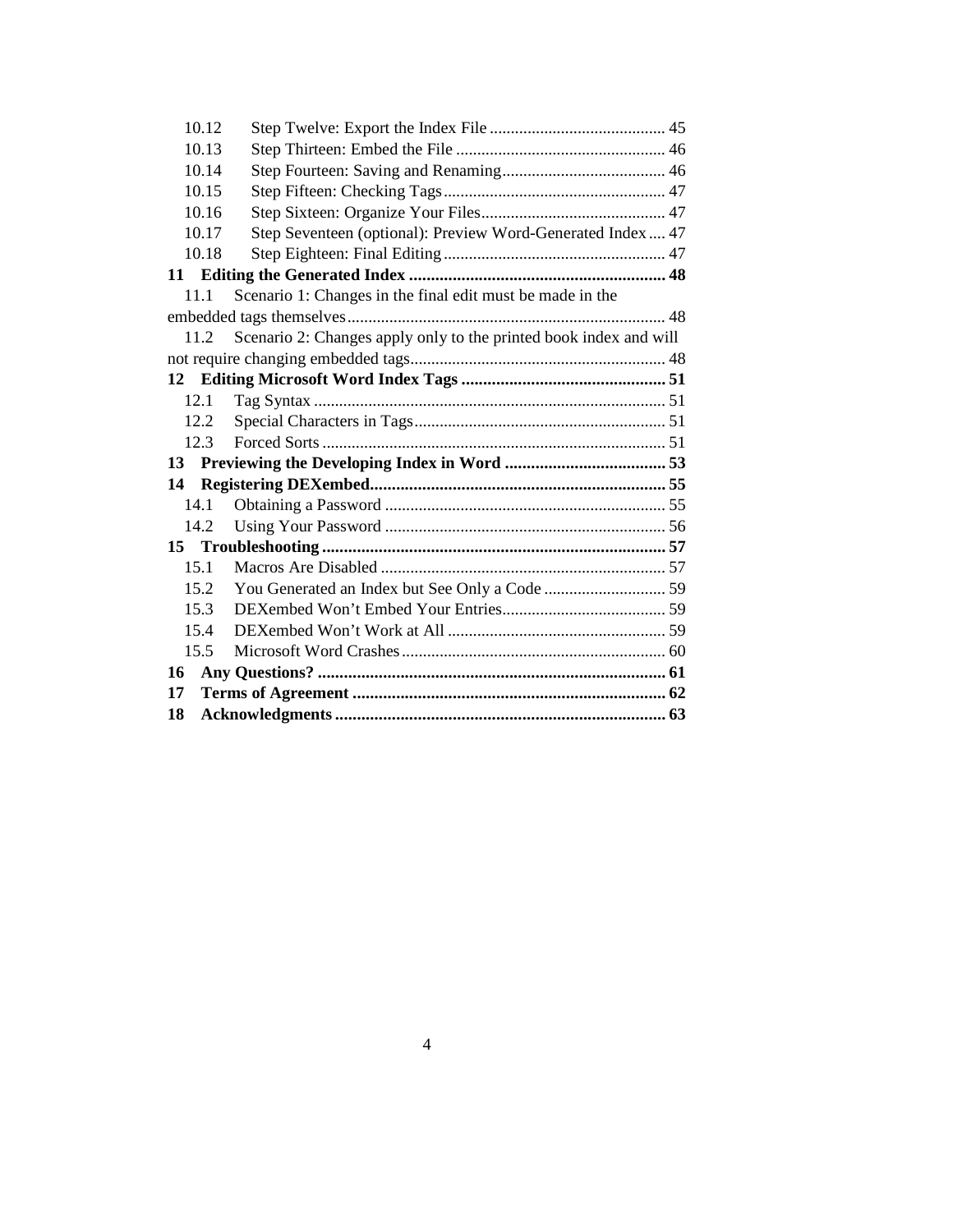## **1 About DEXembed**

DEXembed is a Microsoft Word add-in created specifically to meet the needs of indexers who use standalone indexing programs (such as SKY Index, CINDEX, and MACREX), and who need to embed index tags in Microsoft Word documents. Originally part of its parent program, DEXter, it has been split off as a separate program and further developed to take into account the variety of workflow situations that arise in the real world of embedded indexing as required by different publishers.

## **1.1 DEXter vs. DEXembed**

**DEXter** is a Word add-in that embeds index entries in a Word document after the indexer has created the entries in a customized table *in Microsoft Word.* (DEXter is analogous to IXgen for FrameMaker.)

**DEXembed** is a Word add-in that embeds index entries in a Word document after the indexer has created the entries *in a standalone indexing program* such as SKY Index, CINDEX, or MACREX (or any other program that can export a tab-delimited text file).

### **1.2 Special Features**

DEXembed was developed in an actual indexing environment. It was designed to accommodate the various workflows and processes employed by publishers who import embedded Microsoft Word documents into layout programs such as QuarkXPress, Framemaker, and InDesign. DEXembed accounts for the differences in these processes by incorporating a number of unique features:

**• Locator Variety.** A document may be indexed using locators that correspond to page numbers, paragraph numbers, or precise word placements. These locators are then used to embed the index tags.

**• Printed Pages or On-Screen.** Indexing can be done from printed pages or exclusively on-screen.

**• Bookmarks Are Optional.** Embedded tags can be produced with or without Microsoft Word bookmarks. (Bookmarks are used by Word to define *ranges* in index tags. In general, publishers do not want bookmarks in files that will be imported into a layout program.)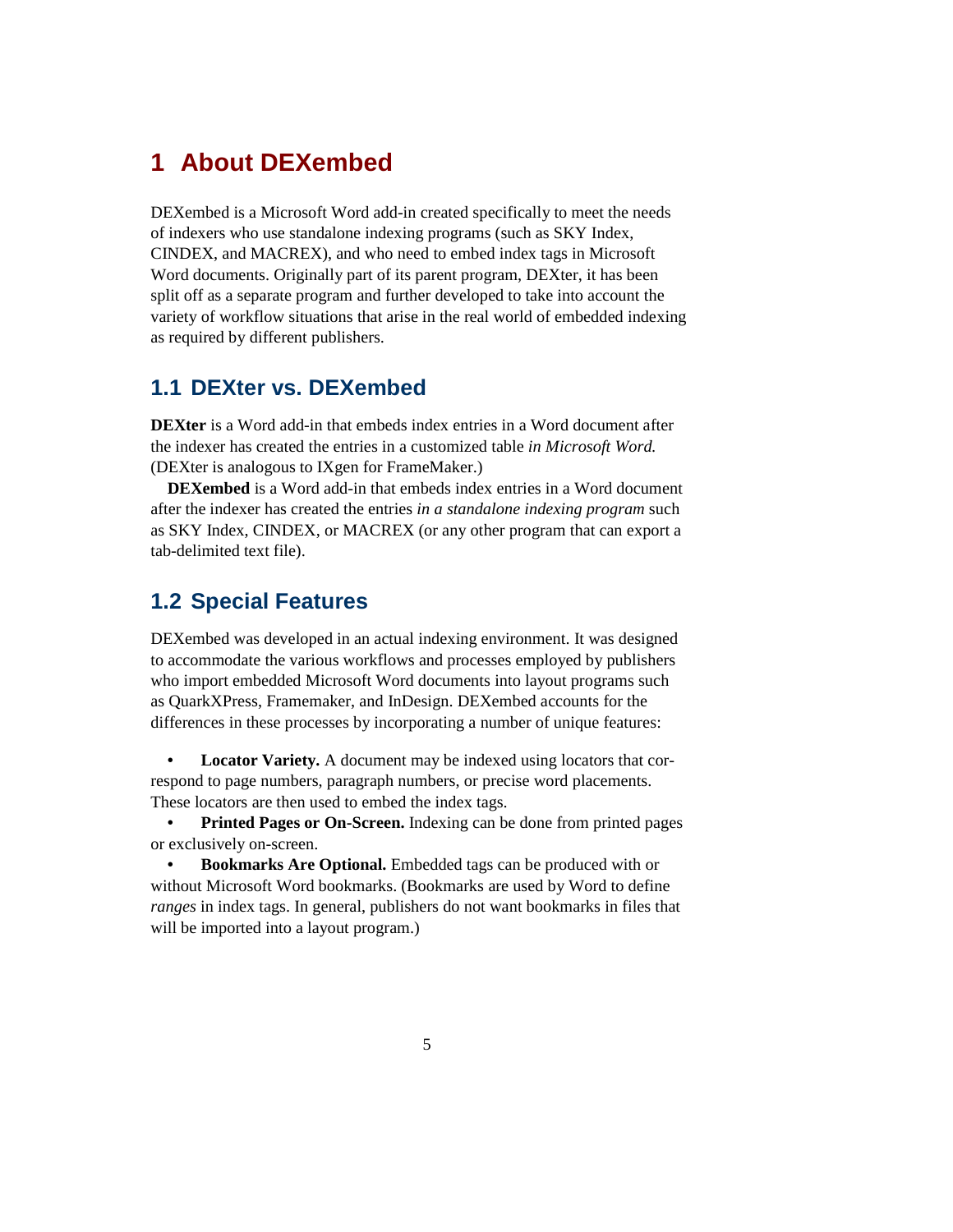**• Automated Coding of Ranges.** Instead of bookmarks, ranges can be marked with codes chosen by the publisher or indexer. DEXembed automates the process of creating beginning and ending range entries, adding the codes to those entries, and then embedding the coded entries as Word index-entry fields—in one step.

**• Removal of Old Index Tags.** DEXembed can strip out all previously embedded index-entry fields in a single automated action—often used when a final edit dictates re-embedding all the individual chapter files (if they are available) or removing old index-entry fields from a previous version of the book.

**• Automated Final Edit Cleanup.** At the end of the indexing process, the indexer often receives a Quark- or Frame-generated index (as a Microsoft Word file) with final pagination, and must then carry out a final edit. DEXembed provides two useful features to help with this editing process:

- 1. The final generated index will usually contain range codes still appended to the tagged range entries. DEXembed will properly combine the range page locators and then delete the range codes. (Some publishers may have their own system to combine the locators and remove the range codes in the layout program prior to generating the index.)
- 2. When the indexer receives the index (as a Word file) back from the publisher for editing, updating, or revising, DEXembed can properly style the index and convert it to a standalone table (.dat file) that can then be imported back into SKY Index, CINDEX, or MACREX for final editing.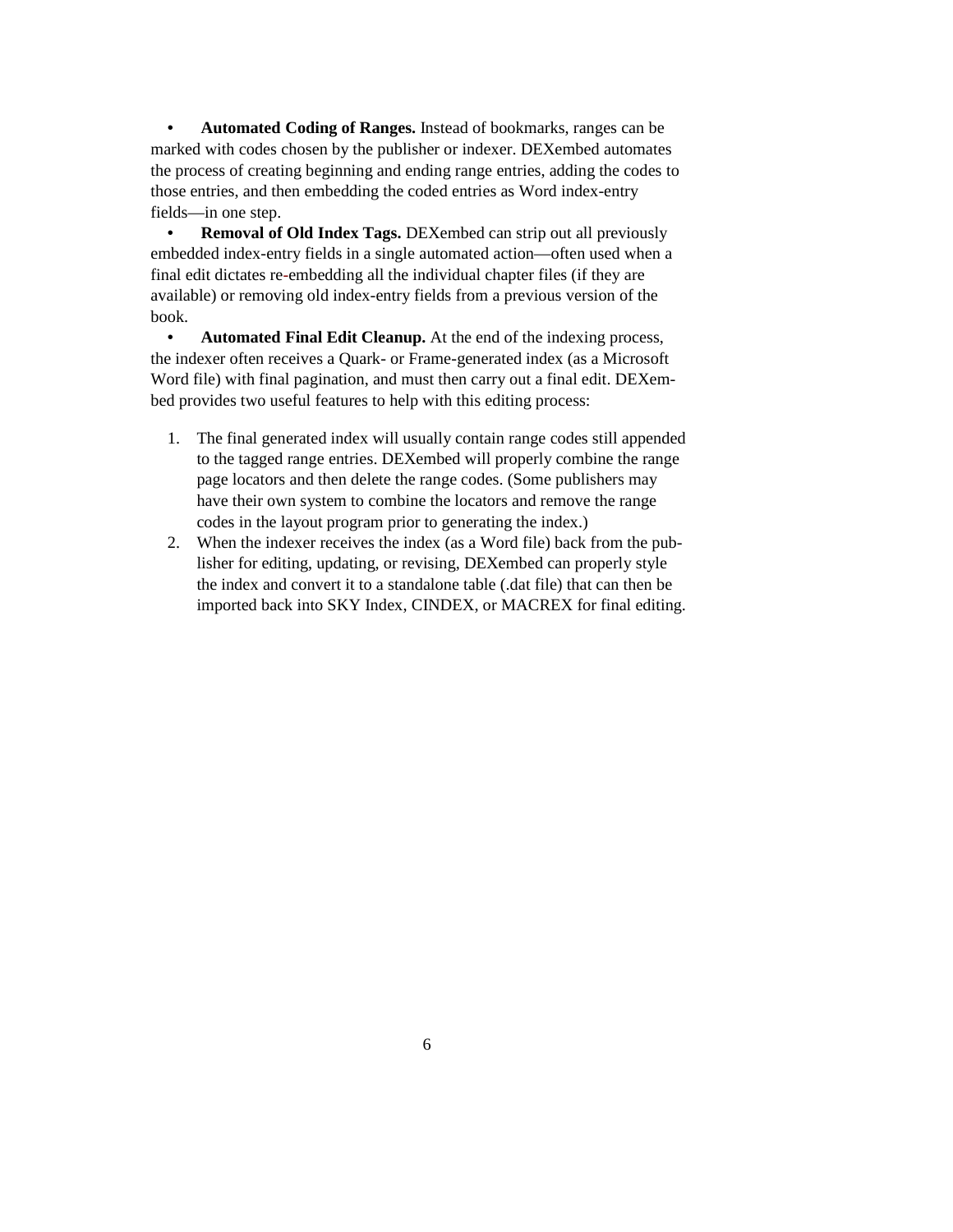## **2 Installing or Uninstalling**

DEXembed is a collection of macros in a template. You don't use the template as you would an ordinary one by attaching it to a document. If you try to do that, you'll run into problems. Instead, you "add" it to Microsoft Word as a global template or add-in (see the installation instructions below).

Because the template contains macros, some virus-checking programs or even Word itself may warn you that the template could contain Word viruses. Please rest assured that it does not. The macros have been carefully checked and tested to make sure they are safe and usable. To ensure your security, you should download the program directly from the Editorium website at www.editorium.com.

Please do not rename any of the DEXembed macros, copy them to another template, or remove them from the DEXembed template. DEXembed uses these macros in combination and won't work properly if they have been copied to another template or renamed, or if some of the macros are no longer present.

### **2.1 Installing DEXembed**

To install the program (**please read carefully**):

- 1. *Unzip (or unstuff) the program files* so that they're all together in a single folder or on your desktop. (If you need software to unzip or unstuff the program, you can download it from www.winzip.com or www.aladdinsys.com.) You *cannot* install the program by just *opening* the zip file and double-clicking one of the files. Most likely, however, you can open the zip file and drag the files out to your desktop.
- 2. After the files are unzipped, open the file named "Install DEXembed.dot" in Microsoft Word by clicking **File > Open,** selecting the file, and clicking the **Open** button. *Do not open the file by double-clicking it outside of Microsoft Word.* If you do, you'll run into problems later.
- 3. If Word asks if you want to "enable macros" when opening the file, your answer should be yes. Otherwise, the program won't work. *If Word tells you that the macros have been disabled,* you'll need to change your macro security settings and then restart Word before installing. Please see the "Troubleshooting" section at the end of this document for instructions.
- 4. Double-click the large button that says "Double-Click here to Install." This will install DEXembed as a global template or add-in, which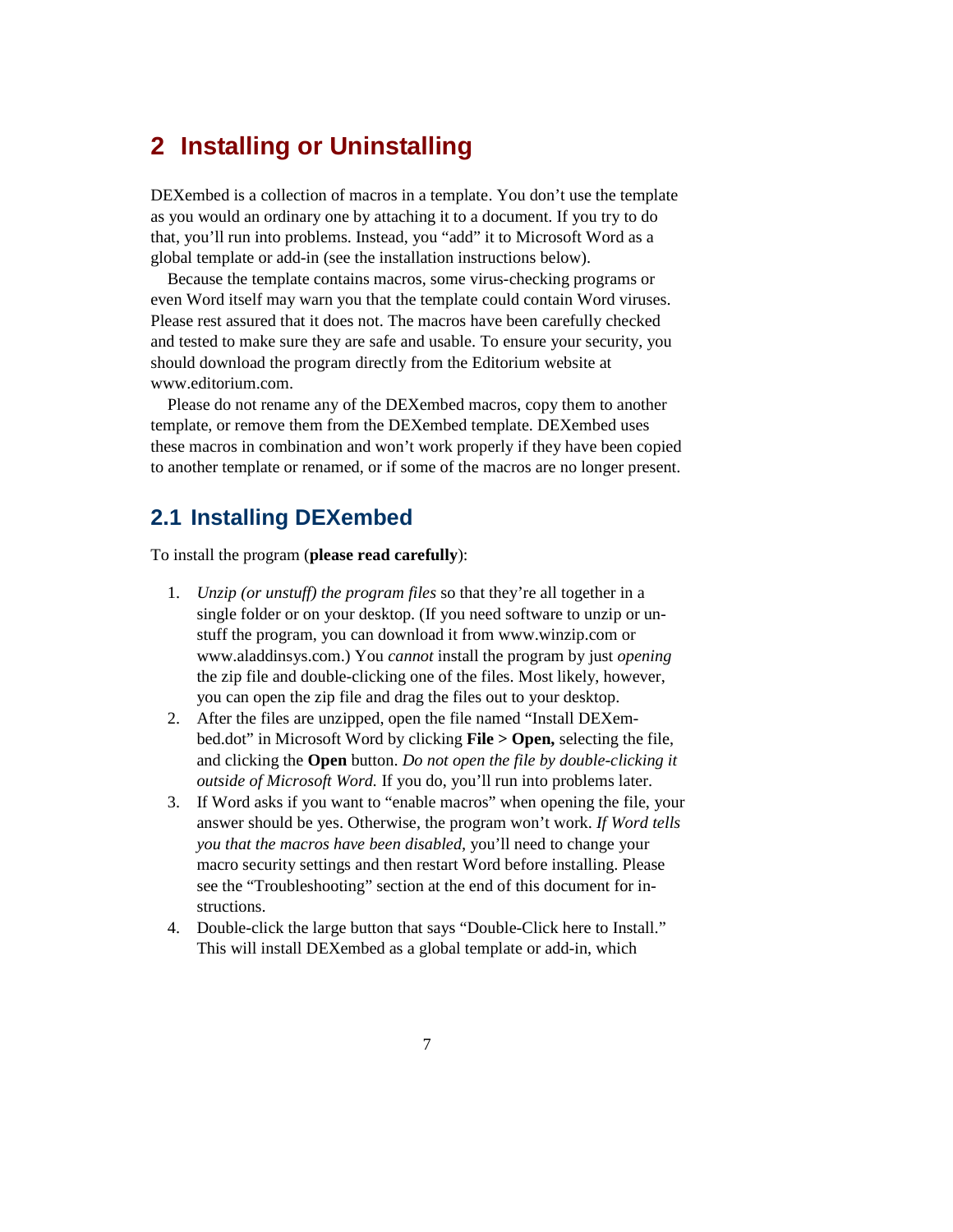simply means that the program will be saved to Word's Startup folder and will thus be available any time you start Word.

5. Restart Word to activate the program and display the DEXembed menu at the top of your Word window. In Word 2007, the menu will be displayed under Word's "Add-ins" menu.

If that doesn't work, you can install DEXembed manually. With Microsoft Word closed:

- 1. On your computer desktop, double-click My Computer. (On a Macintosh, open your hard drive. Then continue with step 5, below.)
- 2. At the top of the window that opens, you'll see a "Tools" menu. Click that, and then click "Folder Options."
- 3. Click the "View" tab and make sure that "Show hidden files and folders" is selected. Then click the OK button.
- 4. Back in the window for "My Computer," double-click your local hard drive, probably "C."
- 5. Open the folders named, consecutively within each other, Documents and Settings > [your name] > Application Data > Microsoft > Word > Startup. (On a Macintosh, open Applications > Microsoft Office > Of $fice > Startup > Word.$ )
- 6. Put the file named "DEXembed.dot" into the Startup folder (on a Macintosh, into the Startup > Word folder).
- 7. Restart Microsoft Word.

## **2.2 Uninstalling DEXembed**

To uninstall the program:

- 1. Open the file named "Install DEXembed.dot" in Microsoft Word by clicking **File > Open,** selecting the template, and clicking the **Open** button. *Do not open the file by double-clicking it outside of Microsoft Word.*  If you do, you'll run into problems later.
- 2. If Word asks if you want to "enable macros" when opening the file, your answer should be yes. Otherwise, the program won't work. If Word tells you that the macros have been disabled, you'll need to change your macro security settings in order to use the program. Please see the "Troubleshooting" section of this documentation for instructions.
- 3. Double-click the large button that says "Double-Click here to Uninstall."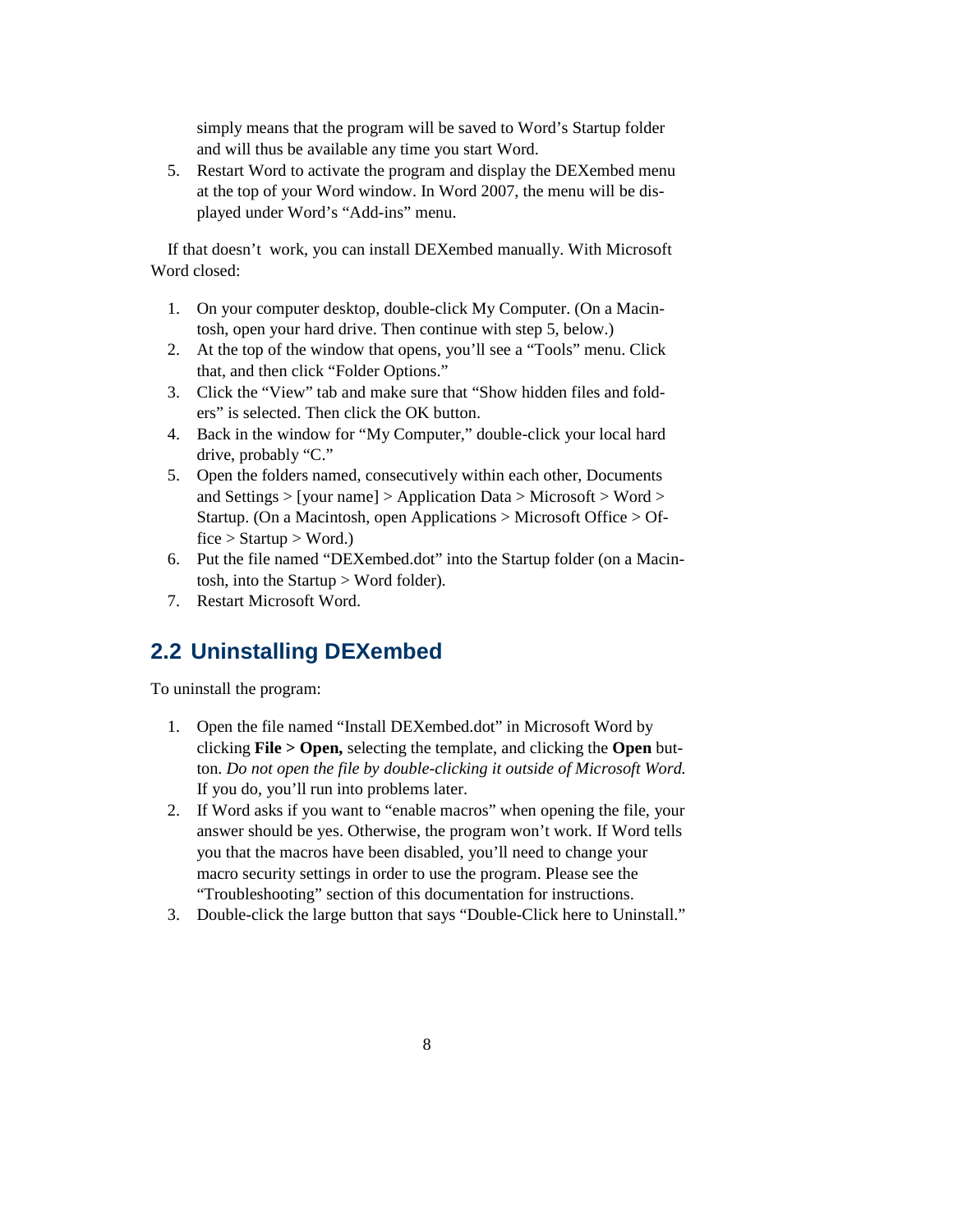If necessary, you can remove the template manually from Word's Startup folder:

- 1. On your computer desktop, double-click My Computer. (On a Macintosh, open your hard drive. Then continue with step 5, below.)
- 2. At the top of the window that opens, you'll see a "Tools" menu. Click that, and then click "Folder Options."
- 3. Click the "View" tab and make sure that "Show hidden files and folders" is selected. Then click the OK button.
- 4. Back in the window for "My Computer," double-click your local hard drive, probably "C."
- 5. Open the folders named, consecutively within each other, Documents and Settings > [your name] > Application Data > Microsoft > Word > Startup. (On a Macintosh, open Applications > Microsoft Office > Of $fice > Startup > Word.$ )
- 6. Remove the file named "DEXembed.dot."
- 7. Restart Microsoft Word.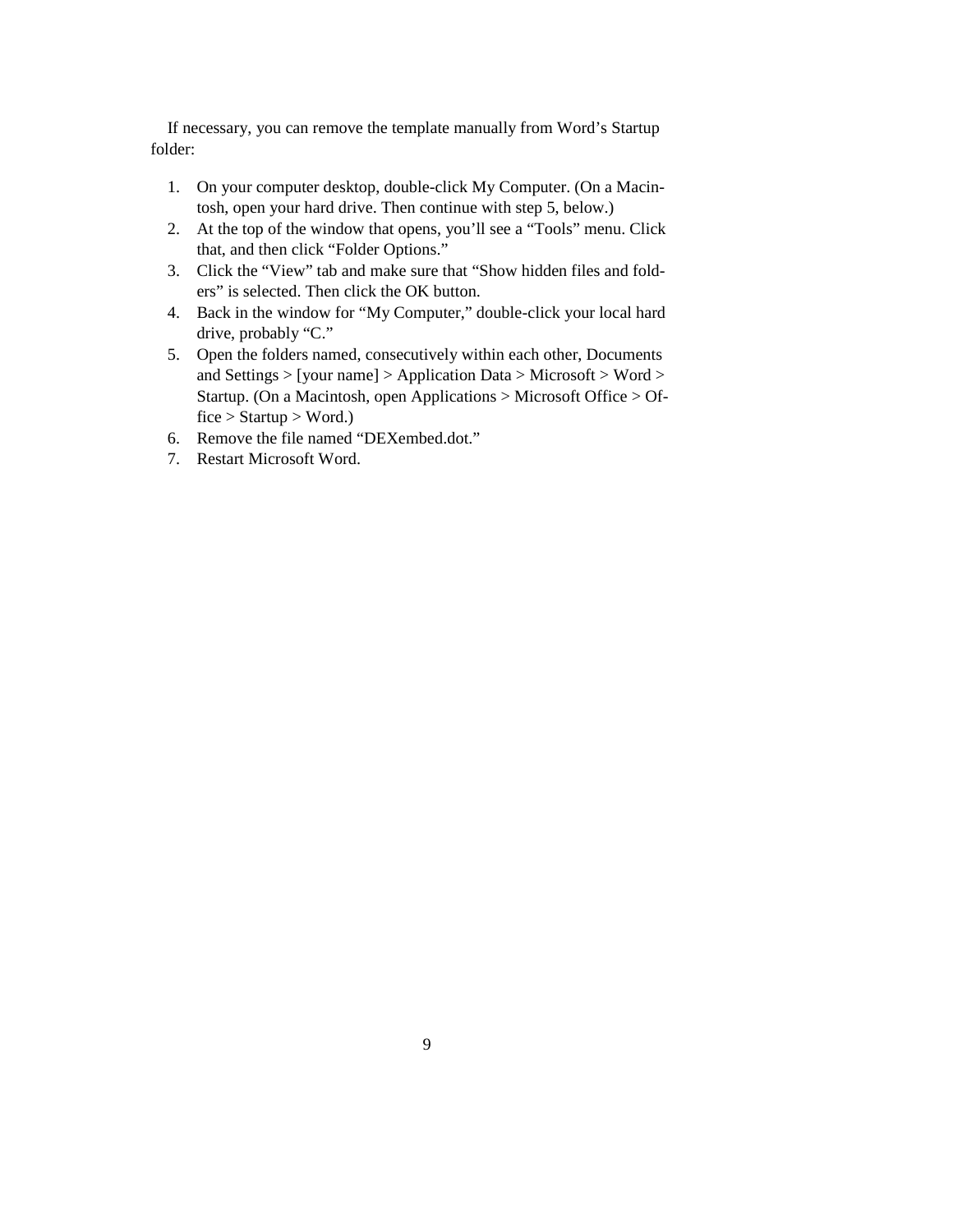## **3 Quick-Start**

Here, in a nutshell, are the basic steps in embedding an index using DEXembed. These are *not* the complete instructions, but they are included here to give you a quick idea of the overall process. You should try working through these steps with a short test document before trying DEXembed's more advanced features.

- 1. In Microsoft Word, click **DEXembed > DEXembed Options**.
- 2. Under "For locators, use," select "Paragraph numbers." Then click the OK button.
- 3. Open the document into which you want your entries to be embedded.
- 4. Click **DEXembed > Prepare Document > Add Paragraph numbers**.
- 5. *Using the paragraph numbers as locators,* create a brief test index in your standalone indexing program (SKY Index, CINDEX, or MACREX).
- 6. Export the index (using **File > Export)** as a tab-delimited text (.txt) file (Be sure to *uncheck* "Enclose fields within quotes.")
- 7. In Microsoft Word, open the text file (using **File > Open**) that you exported from your indexing program. You should now have two documents open in Word: (1) your text file and (2) the document with paragraph numbers. (Alternatively, you can use the original document without paragraph numbers. If you do, skip step 8, just below.) *The text file must be the active document—that is, the window on top where your cursor is placed.*
- 8. Click **DEXembed > Prepare Document > Remove Paragraph numbers**.
- 9. Click **DEXembed > Embed from Tab-Delimited File** and respond to any prompts displayed on your screen.
- 10. Click **DEXembed > View > Show Index Tags** to see the embedded tags in your Word document.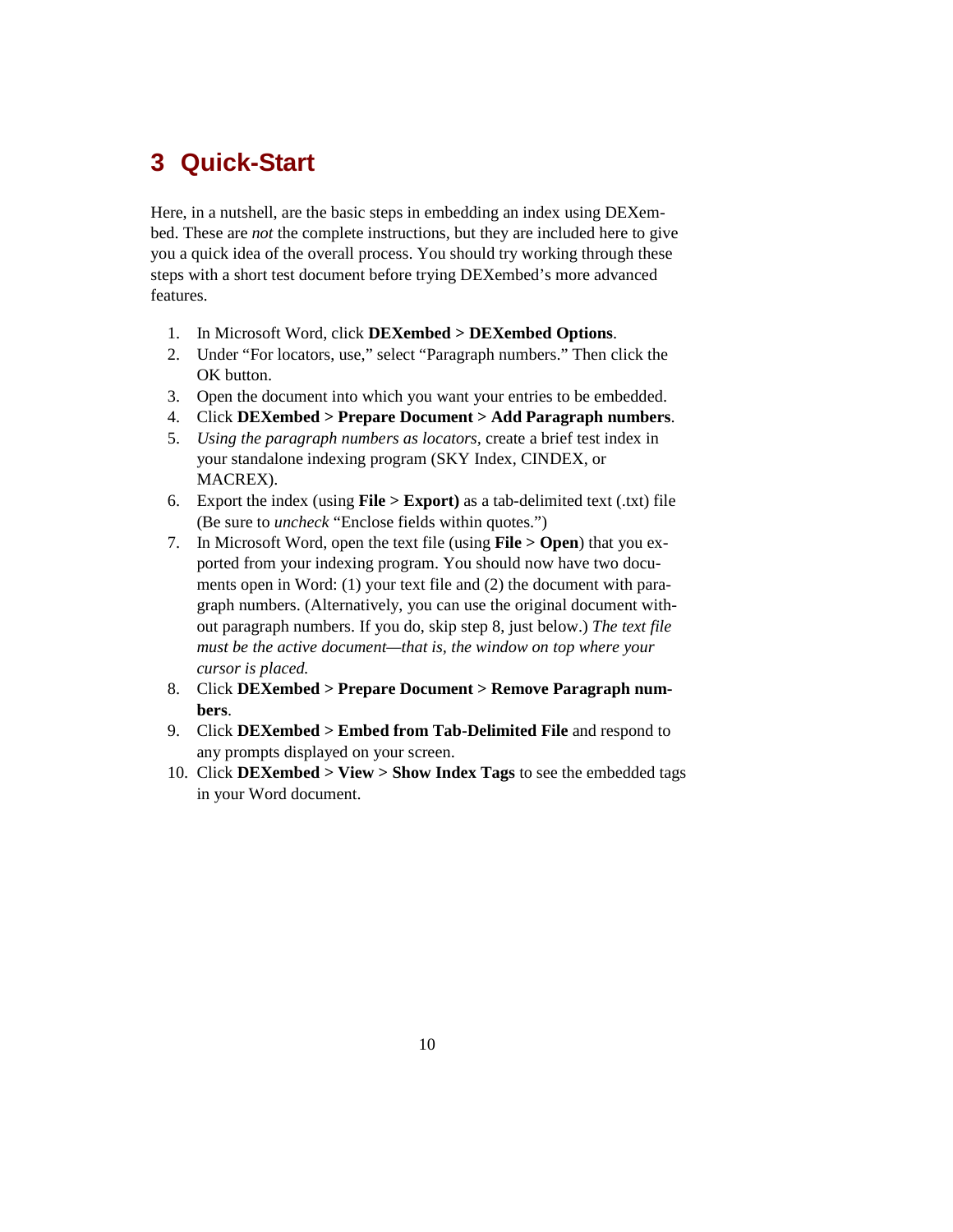## **4 Menus and Features**

After DEXembed is properly installed, you'll see a DEXembed menu at the top of your Microsoft Word window (along with other menu items such as File, Edit, View, and so on). In Word 2007, it should appear on the Add-Ins tab. Click the DEXembed menu to see and use the features included with DEXembed. These features are explained in this chapter.

If some of the features aren't visible on the menu, it's because Microsoft Word is "helpfully" hiding them until you need them. You can get around this by double-clicking the DEXembed menu to open it, thus displaying all of the menu entries.

## **4.1 Set DEXembed Options**

Set DEXembed Options is first on the menu because of its importance; you'll use this feature to control how several other features work. DEXembed will remember the options you select as the default.

| <b>DEXembed Options</b><br>$\mathbf{x}$       |  |  |  |  |
|-----------------------------------------------|--|--|--|--|
| For locators, use:                            |  |  |  |  |
| Word numbers                                  |  |  |  |  |
| Paragraph numbers                             |  |  |  |  |
| C Page numbers                                |  |  |  |  |
| Add comment when getting locator              |  |  |  |  |
| Use chapter designators for multiple chapters |  |  |  |  |
| Mark ranges automatically with:               |  |  |  |  |
| <b><i>C</i></b> Bookmarks                     |  |  |  |  |
| C Codes (case-sensitive)                      |  |  |  |  |
| Start code:<br><b>BEG</b>                     |  |  |  |  |
| End code:                                     |  |  |  |  |
| <b>END</b>                                    |  |  |  |  |
| Nothing (don't mark ranges)                   |  |  |  |  |
| Mark embedded entries as tracked revisions    |  |  |  |  |
| OK<br>Cancel                                  |  |  |  |  |

a l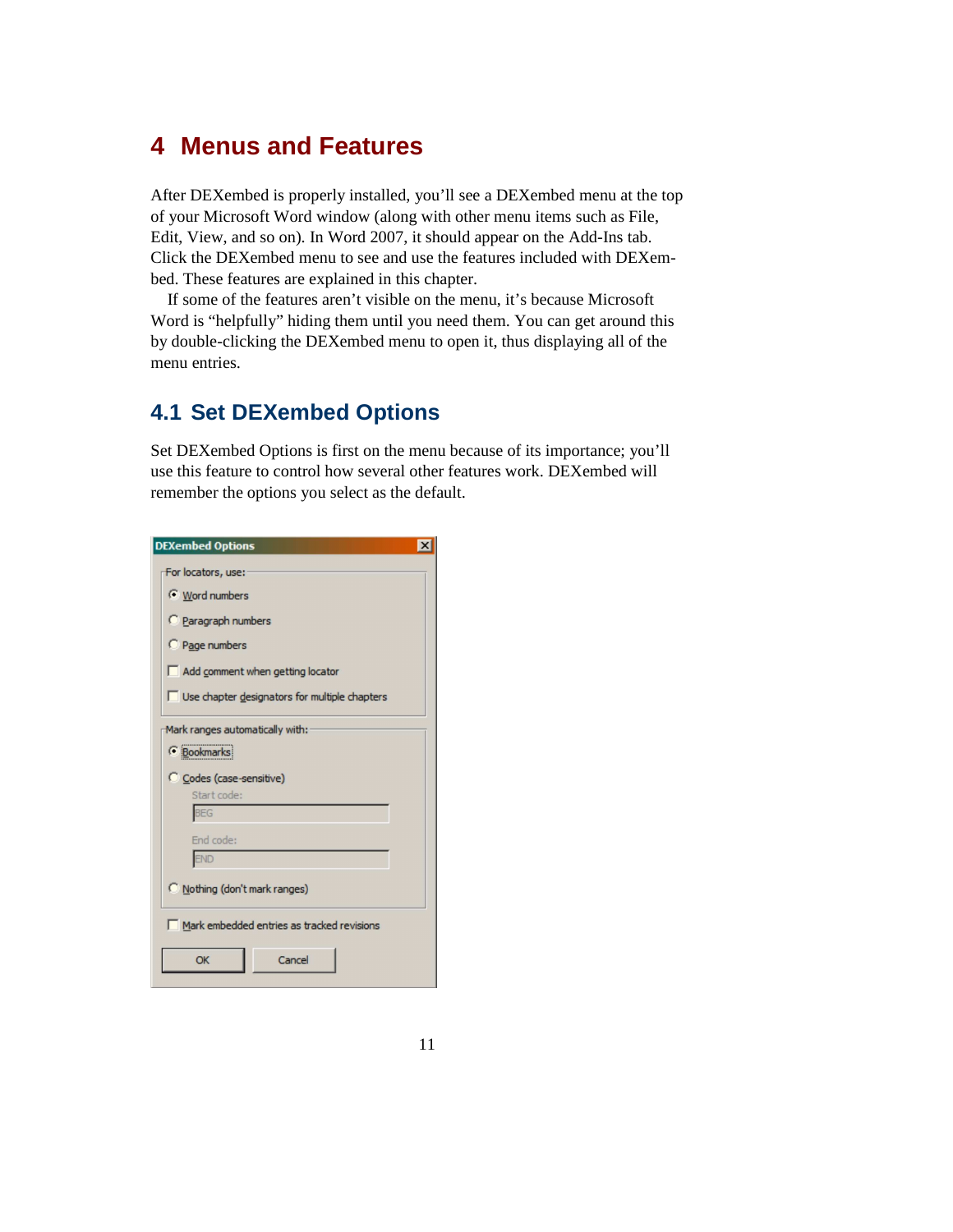#### **4.1.1 "For locators, use: . . ."**

For locators, you can use word numbers, paragraph numbers, or page numbers in your standalone indexing software, such as SKY Index. The type of locator you choose here will be reflected in other program features, such as "Get Locator," "Find Locator," and "Embed from Tab-Delimited File."

If you select "Add comment when getting locator," and you use DEXembed to get a locator from selected text in your reference document, then a Microsoft Word **comment** showing the locator will be placed in the document.

"Require chapter designators for multiple chapters" allows you to embed from a *single* SKY index file into *multiple* Word documents. If you want to do this, you *must* include a 2-digit chapter designator at the beginning of each locator or range in the Sky file, like this:

Washington, George 03.250-257

Here, "03" is the chapter designator. The index would also include entries for other chapters:

> Valley Forge 04.12-13, 05.17 Cherry tree, story of 07.31-32

For the embedding to work properly, the name of the file into which such an entry is to be embedded must also begin with the corresponding 2-digit chapter designator. In this example, the corresponding chapter files might be named like this:

> 03.Early\_Life.doc 04.Valley\_Forge.doc 07.The\_Presidency.doc

The point of all this is that it allows you to build an index of the entire book in your standalone indexing program even though the Word chapters to be embedded are separate documents.

**Note:** If you have an entire book in one document, you won't need this feature and therefore should not include chapter designators in your locators or filenames.

For more on locators, see the chapter titled "Locators."

**Comment [JML1]:** Like this one.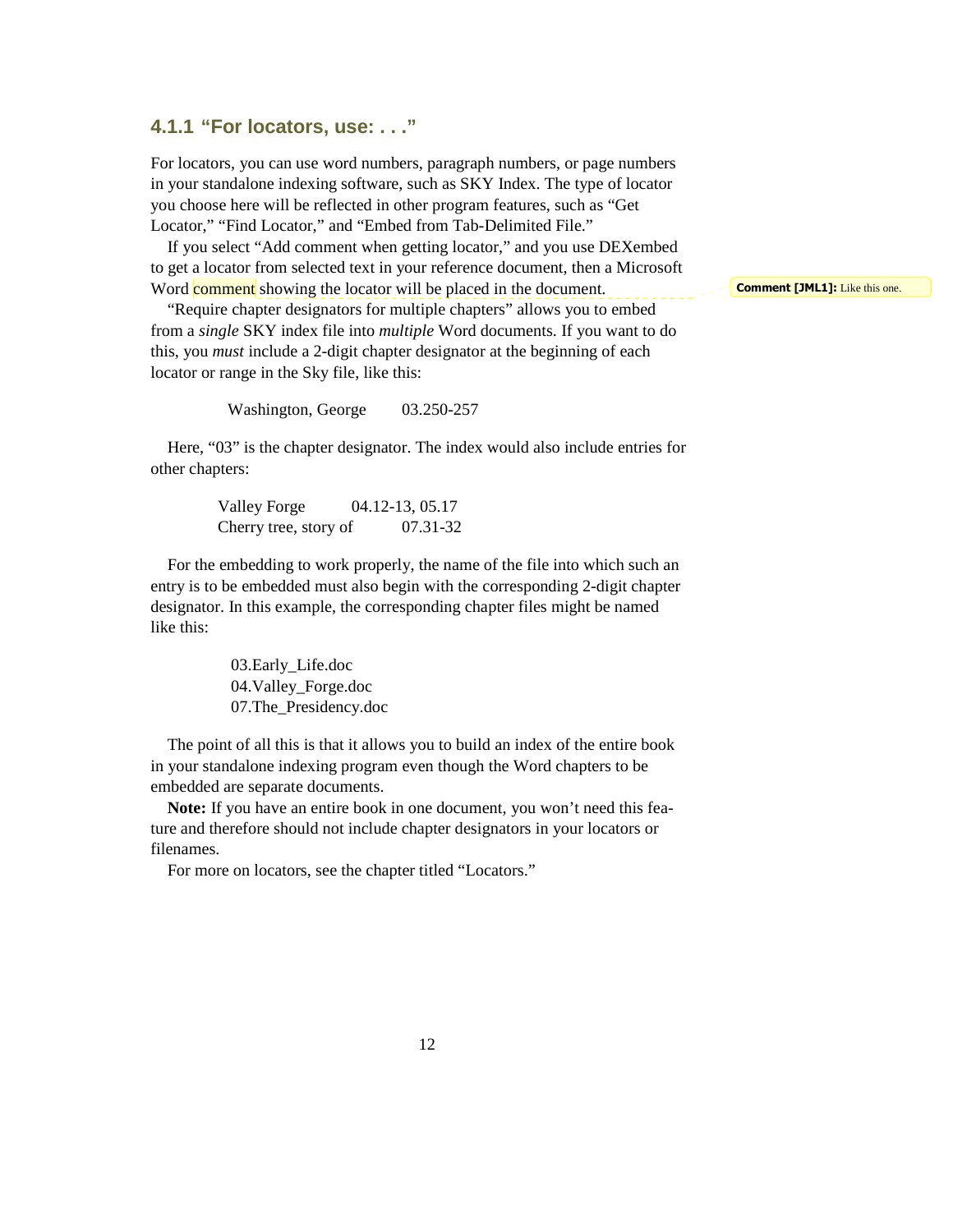### **4.1.2 "Mark ranges automatically with: . . ."**

Use these options to have DEXembed mark ranges when it embeds your entries.

#### **4.1.2.1 Automatically Named Bookmarks**

The "Bookmark" option marks a range of text by applying an automatically named Microsoft Word bookmark to that text. Then if you or your client need to generate the index in Word, the word processor will display page ranges in the index. Bookmarks are, in fact, Microsoft Word's way of determining page ranges. If the Word file and its entries will be imported into a typesetting program such as QuarkXPress, FrameMaker, or InDesign, you should not, in most cases, use this option.

#### **4.1.2.2 Codes**

If you mark ranges with codes, DEXembed will embed *each* entry *twice,* one with the beginning range code and the other with the ending range code you specified under **DEXembed > Set DEXembed Options**, and in the locations indicated by your chosen locators (usually paragraph numbers). This is primarily used when your embedded Word documents will be imported into a typesetting program, such as QuarkXPress, InDesign, or FrameMaker, which do not easily accommodate page ranges. When the compositor finalizes the pagination and generates the index, it will (and should!) include all those doubled entries and range codes. But never fear—you can then use DEXembed to remove the extraneous material from the final index, leaving single entries with their proper locator ranges (by clicking **DEXembed > Modify Existing Index > Combine Coded Ranges**).

#### **4.1.2.3 Nothing**

If you like, you can tell DEXembed not to mark ranges at all. In this case, the program will simply embed each entry at the location of the first specified locator. For example, this entry (using paragraph numbers) would be embedded in paragraph 230:

Washington, Martha 230-232

For more on ranges, see the chapter titled "Ranges."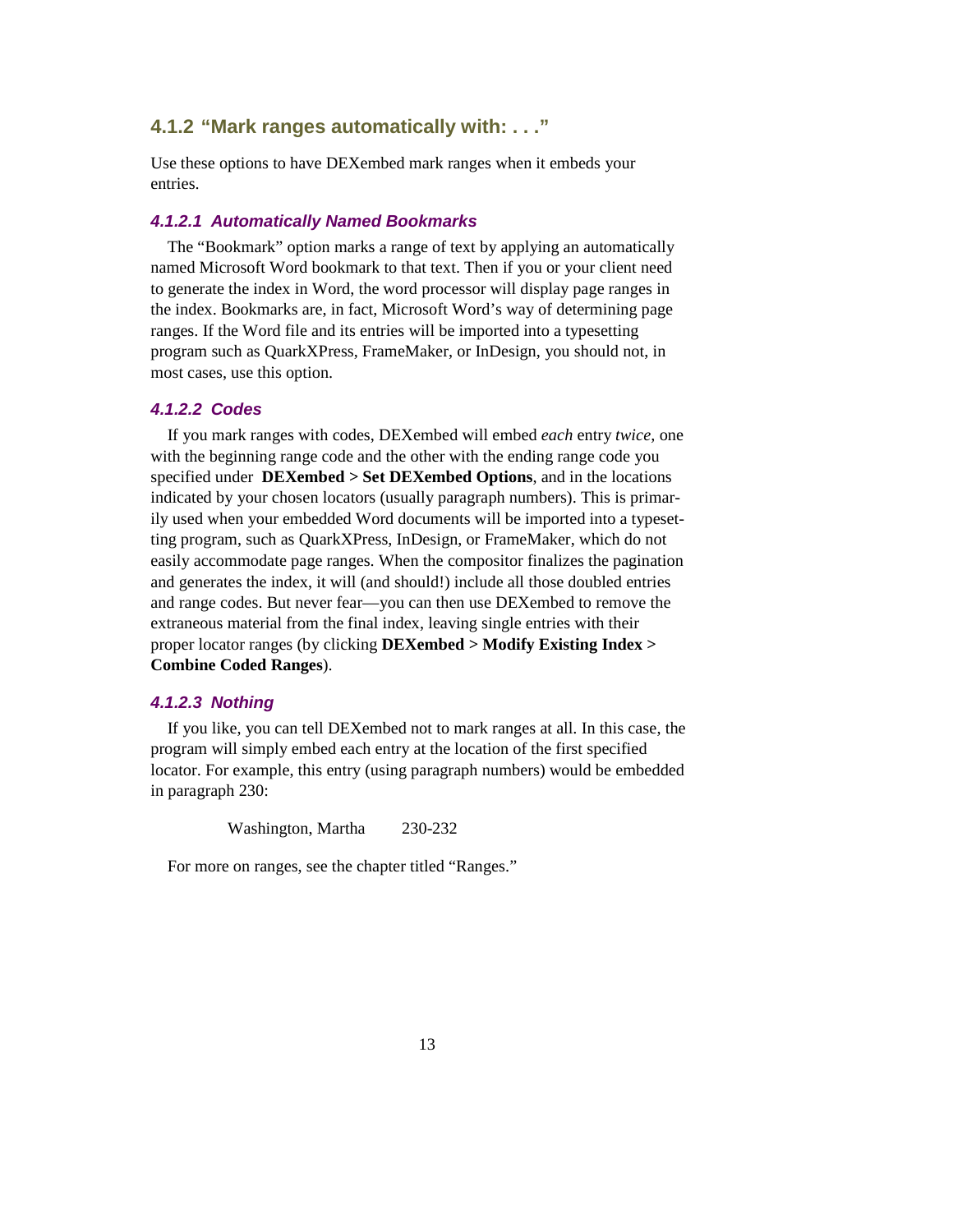### **4.1.3 Mark Embedded Entries as Tracked Revisions**

Microsoft Word includes the ability to "track" revisions made to a file, usually marking additions in blue and deletions in struck-out red. Selecting this option means that all embedded entries will be marked as added revisions. This provides the advantage of showing the embedded entries in a different color than the surrounding text. However, part of the point of using DEXembed is to avoid having to deal with Word's embedded XE (index) tags directly, so for much of your work you may not need this feature.

### **4.2 Embed from Tab-delimited File**

This feature is DEXembed's reason for being. The program first collects the entries from a tab-delimited text file exported from a standalone indexing program. Then it embeds those entries into Word documents based on the locators in the tab-delimited file and the locator specified under **DEXembed > Set DEXembed Options**.

### **4.3 Prepare Document**

Use these features to prepare a document for indexing:

#### **4.3.1 Add Paragraph Numbers**

This feature adds the paragraph number—in bold, red, underlined (dotted) text—at the beginning of each paragraph. This allows you to identify a paragraph locator simply by looking at it, and you can then type that locator into your indexing program. If you like, you can print the document with the locators and then work from paper as you index rather than working from an on-screen reference document.

#### **4.3.2 Remove Paragraph Numbers**

Don't want those paragraph numbers anymore? Use this feature to remove them.

### **4.3.3 Remove Embedded Entries**

Use this feature to remove index entries that were previously embedded in a document.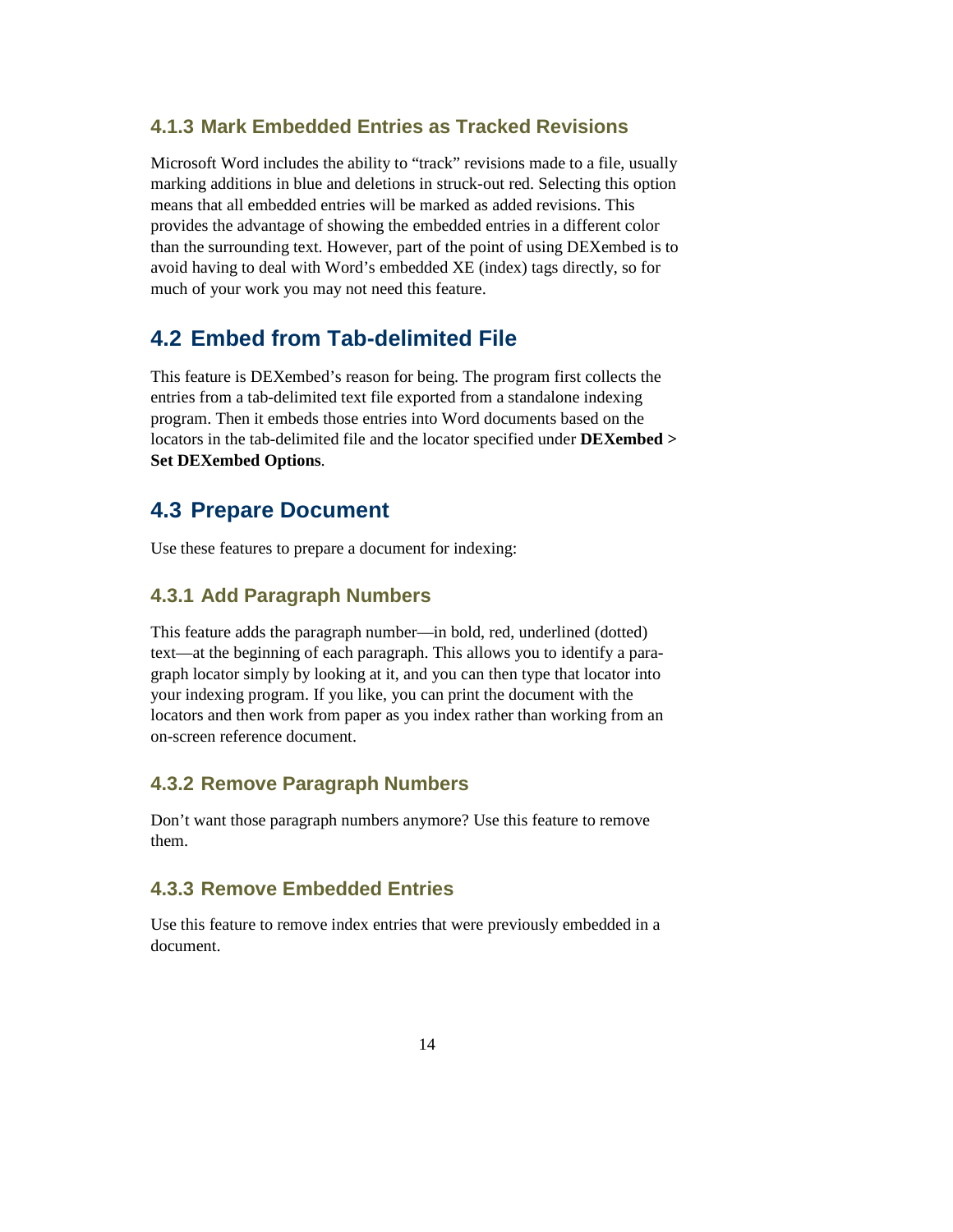### **4.3.4 Remove DEXembed Bookmarks**

If you've marked ranges with Word bookmarks using DEXembed, this feature removes them but leaves other bookmarks intact.

### **4.3.5 Remove Locator Comments**

If you've had DEXembed add comments while you were automatically getting locators from a reference document, this feature removes them but leaves other comments intact.

### **4.3.6 Combine Documents**

This feature combines all the documents in a folder you specify into a single new blank document (which *you must create* before using this feature) . The documents are combined *in alphabetical order,* so if your documents are named like this—

> 1chapter 2chapter 3chapter

—you'll run into problems if other chapters are named like this:

10chapter 11chapter 12chapter

Why? Because they'll sort alphabetically like this:

1chapter 10chapter

Oops. The solution is to name the single-digit chapters like this:

01chapter 02chapter 03chapter

*Note:* When the folder is opened, no files will appear, but don't worry about that. Simply click Open, and the files in the folder will be combined. The folder must contain *only* the files to be combined and *no others.*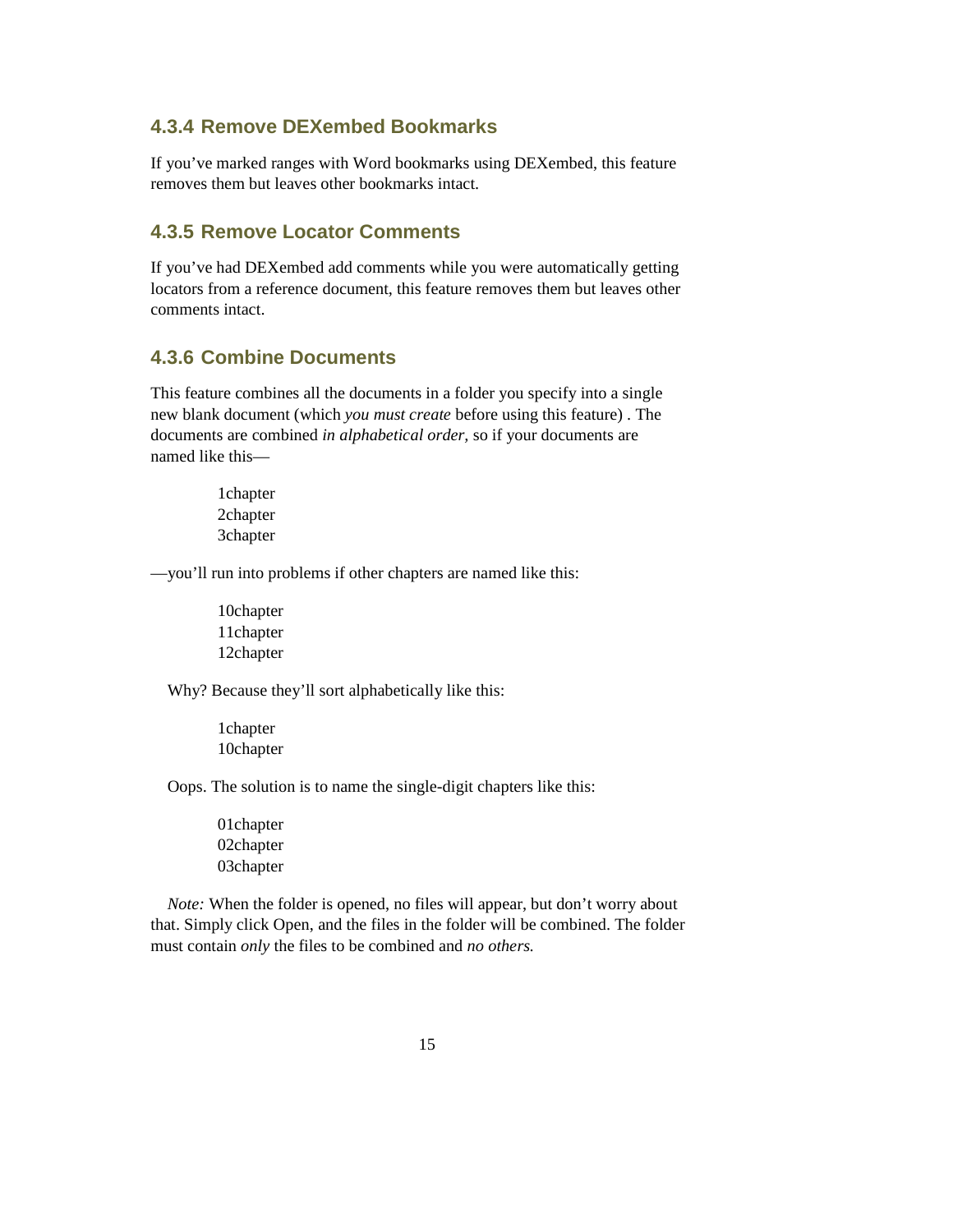### **4.3.7 Split Document**

This feature splits an existing document into automatically named separate files, based on any manual page breaks that have been previously inserted into the document (via **Ctrl + Enter**). The resulting new documents will be stored in the same folder as the original document.

### **4.4 Set StartOfTopic Bookmark**

If you're using DEXembed to automatically obtain locators from a reference document, you can let the program select text for you. To do so:

- 1. In a reference document, place your cursor at a point that marks the beginning of your selection.
- 2. Click **DEXembed > Set StartOfTopic Bookmark** (or press **Ctrl + Alt + M**), which will insert a bookmark named StartOfTopic.
- 3. Move your cursor however you like as you read through your text.
- 4. When you get to a spot that seems like a good ending place for your selected text, put your cursor there.
- 5. Click **DEXembed > Get Locator** (or press **Ctrl + Alt + L**).

DEXembed will automatically select the text—from the StartOfTopic bookmark to the position of your cursor—and place the range locators into the Clipboard (memory) for pasting into your indexing program. It will then delete the StartOfTopic bookmark so you can set it again in a new position.

## **4.5 Get Locator**

This feature identifies and copies the locator for the currently selected text into the Clipboard (memory) so you can paste that information into the locator field of your standalone indexing software. The steps are:

- 1. In your reference document in Microsoft Word, select the text you want to index (a selection can be as large or as small as you want; even just placing your cursor somewhere in a document counts as a "selection").
- 2. Click **DEXembed > Get Locator** (or press **Ctrl + Alt + L**).
- 3. Switch to your standalone indexing software.
- 4. Paste the locator into the appropriate locator field.

Note that the locator is based on the kind of locator (word, paragraph, or page) you previously selected under **DEXembed > Set DEXembed Options**.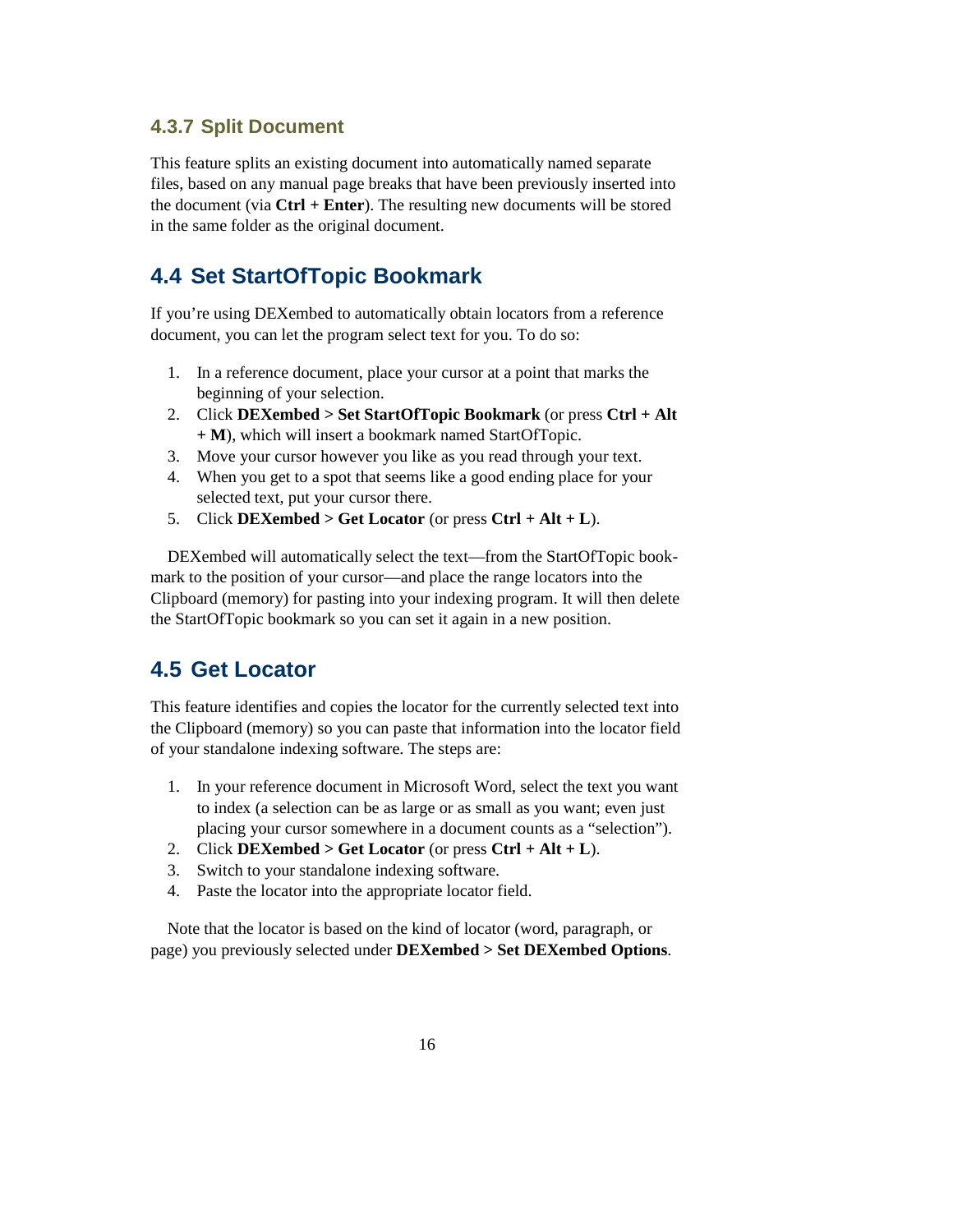## **4.6 Find Locator**

If you copy the locator from an entry in your standalone indexing software, this feature will take you to that locator in your reference document in Microsoft Word. The steps are:

- 1. In your standalone indexing software, select a locator.
- 2. Copy the locator by pressing **Ctrl + C** (on a Macintosh, press **Option + C**).
- 3. Switch to your reference document in Microsoft Word.
- 4. Click **DEXembed > Find Locator** (or press **Ctrl + Alt + F**).

DEXembed will find and select the text that corresponds to that locator. Note that the locator is based on the kind of locator (word, paragraph, or page) you previously selected under **DEXembed > Set DEXembed Options**. Also, if there is no locator in memory, DEXembed won't take you anywhere.

## **4.7 Go to Paragraph Number**

This feature takes you to the paragraph you specify (by number) in your Microsoft Word reference document. To use it, press **Ctrl + Alt + P**.

## **4.8 Display Paragraph Number**

This feature displays the number of the current paragraph (in which your cursor is placed) in your Microsoft Word reference document. To use it, press **Ctrl + Alt + N**.

### **4.9 View**

### **4.9.1 Show Bookmarks**

This feature displays bookmark ranges with light-gray square brackets at the beginning and end of each range.

### **4.9.2 Hide Bookmarks**

This feature hides bookmark ranges.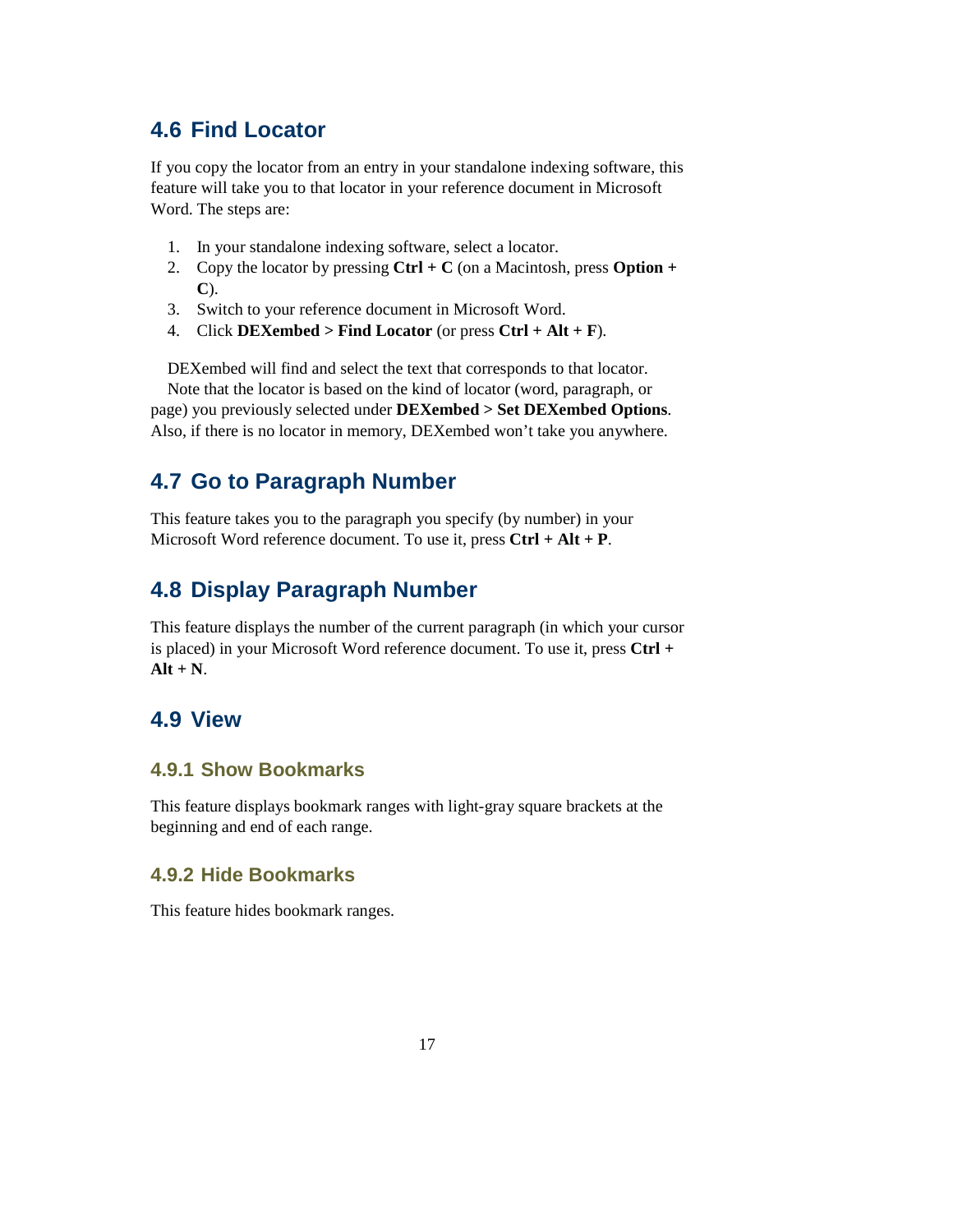#### **4.9.3 Show Index Tags**

This feature shows embedded Microsoft Word index markers (XE field codes).

### **4.9.4 Hide Index Tags**

This feature hides embedded Microsoft Word index markers (XE field codes).

### **4.10 Generate Index from Embedded Entries**

This feature generates the index at the end of the document, based on the embedded entries in the document. If, however, all you see is a code like this one—

{ INDEX 
$$
\c
$$
 "2"  $\z$  "1033" }

—don't panic. That code *is,* in fact, the index, but it's being displayed as a field code rather than the index text it represents. To solve the problem, click **Tools > Options** (on a Macintosh, click **Word > Preferences**), click the "View" tab, and remove the check from the box labeled "Field codes." Then click the OK button. Your index will appear.

If you change the document and need to regenerate the index, right-click anywhere in the index text, click "Update field," and follow the prompts.

If you need to turn the generated index text into *actual text* (no longer generated by a field and no longer updateable), put your cursor anywhere in the index text and press **Ctrl + 6**. You can then copy the index text (and *only* the index text; don't include any returns or breaks before or after the text) and paste it into a new document. Be sure to *save* the document using a different name before doing anything else with it (like trying to "round trip" it by converting it to a tab-delimited file for use in your indexing software).

### **4.11 Remove Generated Index**

If you've generated an index to see what it looks like but then want to get rid of it, click **DEXembed > Remove Generated Index**.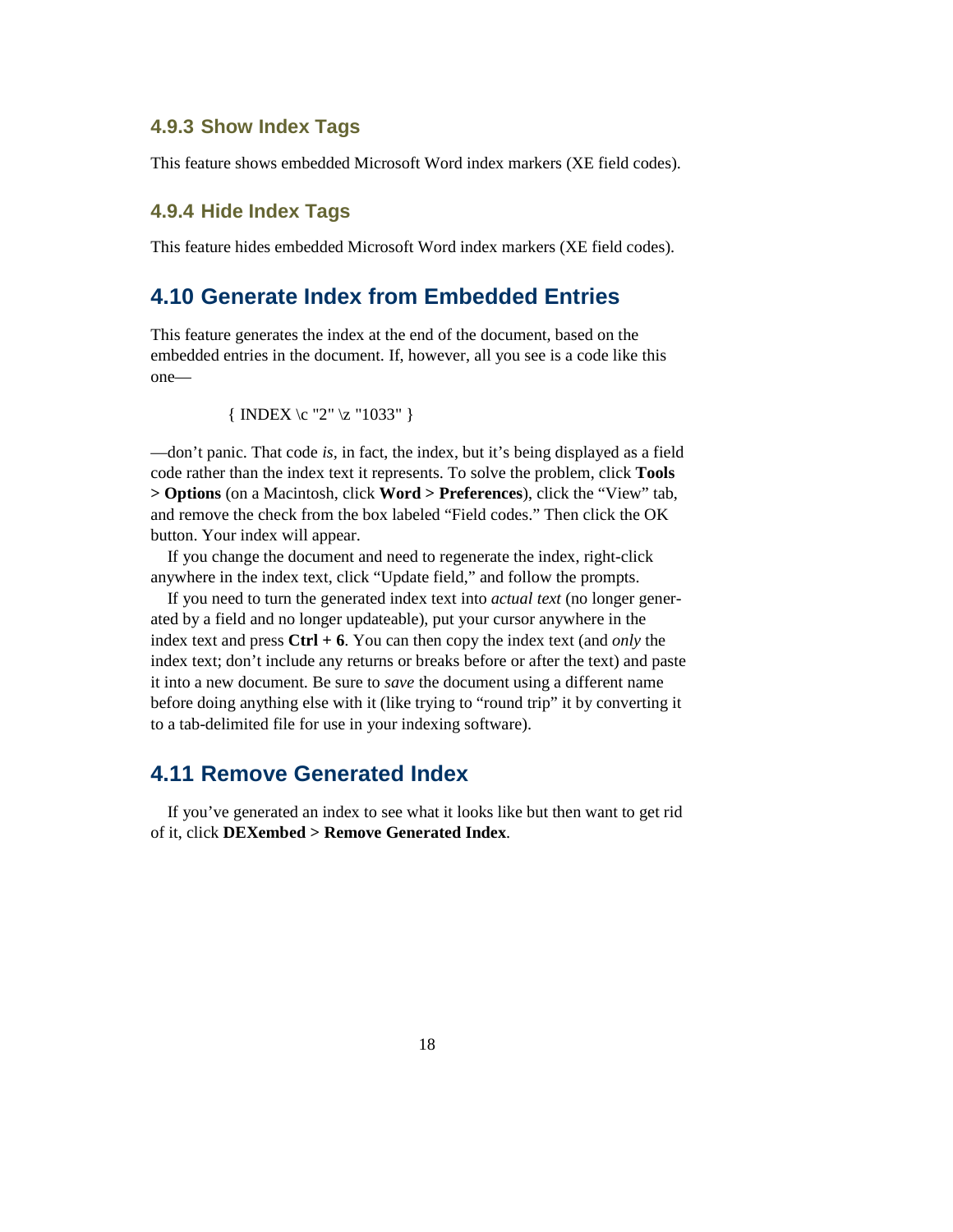## **4.12 Modify Existing Index**

### **4.12.1 Combine Coded Ranges**

If you've marked ranges with range codes, and you've received a generated index from the publisher that includes those codes, you can use this feature to delete the codes and combine the locators of the matching entries. If you're doing this with an index you've generated yourself in the Word document, be sure to convert the index into actual text before proceeding. To do so, put your cursor anywhere in the generated index. The index will turn gray, indicating that it's a field rather than actual text. Press  $CTRL + 6$  to turn the generated index into actual text. Then you can comine coded ranges if necessary.

### **4.12.2 Fix Orphans**

This feature combines lone subentries with their main entries. For example, this:

> Apples in pie, 26

becomes this:

Apples, in pie, 26

### **4.12.3 Format Inclusive Locators**

This feature puts inclusive locators (such as 212-214) into the style specified in *The Chicago Manual of Style* (212–14), including an en dash to separate the numbers.

### **4.12.4 Standardize Styles**

This feature standardizes the paragraph styles used in an existing index. The main reason you might want to do that is so you can then convert that index into a tab-delimited file that can be imported into your standalone indexing software (see below).

To use the feature, identify the paragraph styles that are used for the different levels of an existing index. (You can see them on the left of Word's Formatting toolbar for the text where your cursor is placed.) Then enter the names of those styles in the boxes on the left. (The names of the styles are case sensitive, and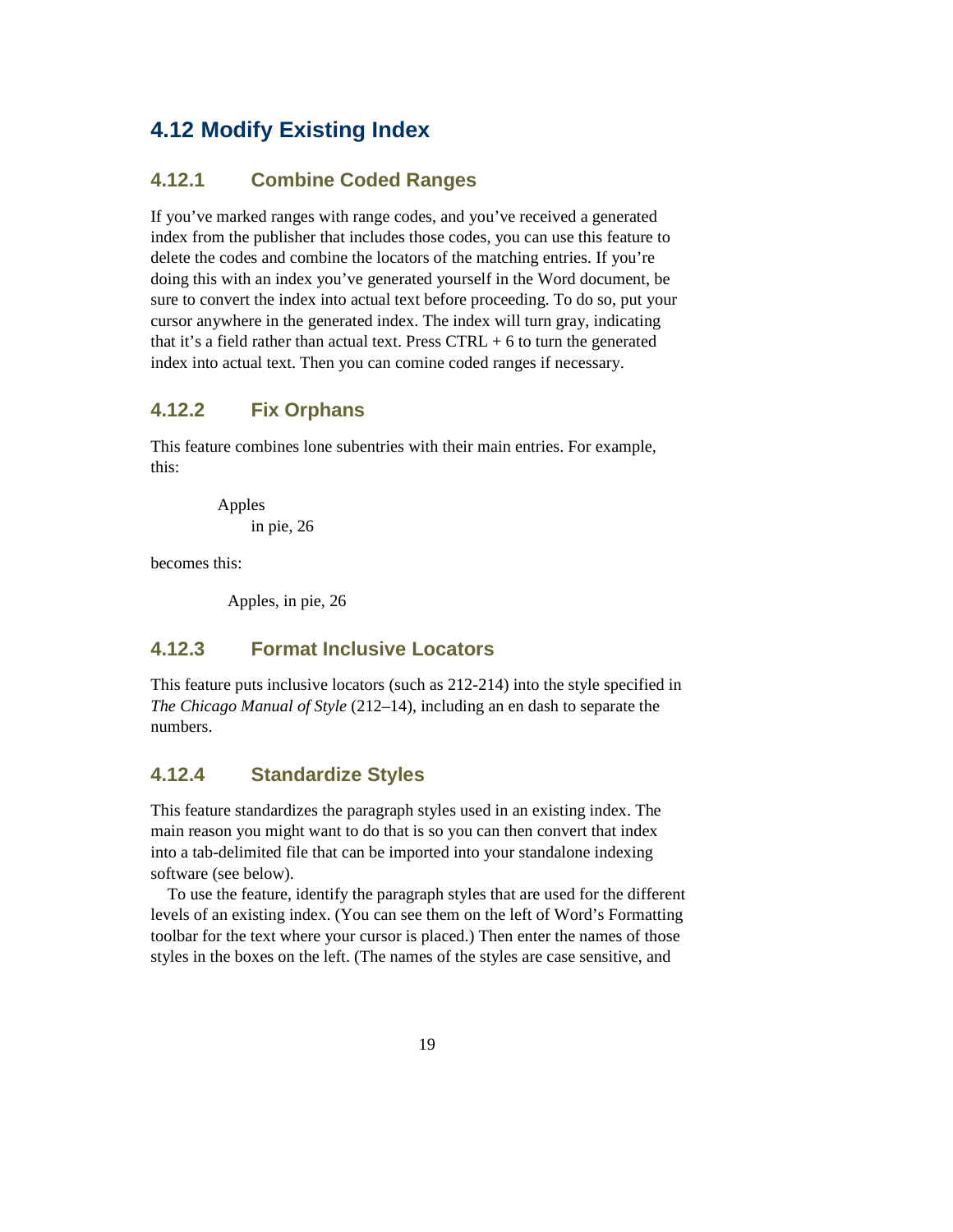their spelling must be exact, including any spaces.) When you click the OK button, the existing styles will be changed to the default styles listed in the boxes on the right.

| Index 1        |
|----------------|
|                |
|                |
|                |
|                |
| Index 2        |
|                |
| Index 3        |
|                |
| Index 4        |
|                |
| With:<br>With: |

You can also convert tabbed indexes to styles: No tab represents a main entry, one tab represents a subentry, and so on.

### **4.12.5 Convert to Tab-Delimited File**

This feature converts a previously generated and formatted index back into a tab-delimited file that you can import into your standalone indexing software. For this to work, the index must be the *only* text in a Microsoft Word document, and it must be formatted with Microsoft Word's default index paragraph styles (Index 1, Index 2, and so on). If the index you need to convert isn't formatted with those styles, you can reformat it by clicking **DEXembed > Modify Existing Index > Standardize Styles** (see above).

As an example, let's say you have an existing, formatted index, one that looks something like this (run-in or indented, it doesn't matter):

> Adobe Acrobat, indexing files from, 51 Angle brackets, in generated index, 47 AutoCorrect, 58 Bookmarks: counting, 16; upper limit on, 16; StartOfTopic, 19; displaying, 28, 37–38; tagging, 56 Brackets, in generated index, 47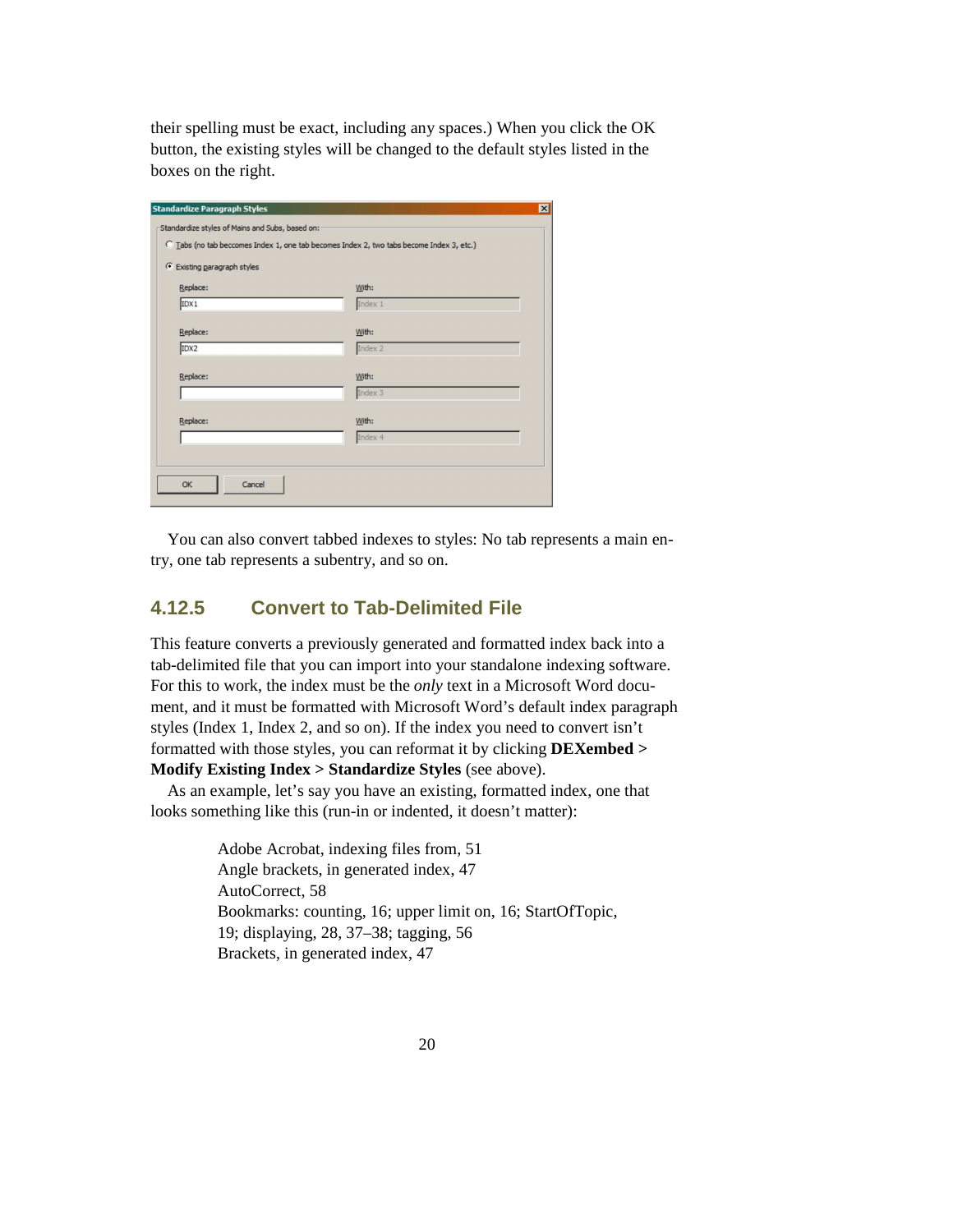Capitalizing, headings, 24–25

But to import into a standalone indexing program, it needs to look like this, with tabs separating the parts of an entry:

> Adobe Acrobat indexing files from 51 Angle brackets in generated index 47 AutoCorrect 58 Bookmarks counting 16 Bookmarks upper limit on 16 Bookmarks StartOfTopic 19 Bookmarks displaying 28, 37–38 Bookmarks tagging 56 Brackets in generated index 47 Capitalizing headings 24–25

To make that happen (after backing up your original file), first convert the styles as described above. Then click **DEXembed > Modify Existing Index > Convert to Tab-Delimited File**. (Note that this feature isn't magic; it can't anticipate every possible variation in structure, which means it may not work correctly if your index has unusual formatting or other problems.)

DEXembed will put the tab-delimited entries into a new document, which it will save in text format with a ".dat" extension. Word will probably warn you that "Saving as a text file will cause all formatting, pictures, and objects in your file to be lost." That's just as it should be, so click OK to save the file.

After the index has been deconstructed and the file saved, carefully check the tab-delimited entries against the original index to make sure the deconstruction was successful and accurate. Then save and close the file.

When you're finished, you can take a final step: In SKY Index select **File > Import**. In the "file types" dropdown menu, select CINDEX (\*.dat). Then navigate to where your .dat file is located, select it, and click Open. The index will flow into SKY Index, ready for you to perform your final edit.

### **4.13 DocBook XML**

The features under this menu make it possible to write an index in a standalone indexing program and then embed those entries in DocBook syntax into an XML document. They do this without messing up the existing DocBook tags, and *without* any conversion of the tags to Word formatting.

First, you'll need to open the XML file as plain text in Word, which is not easy unless you know the secret: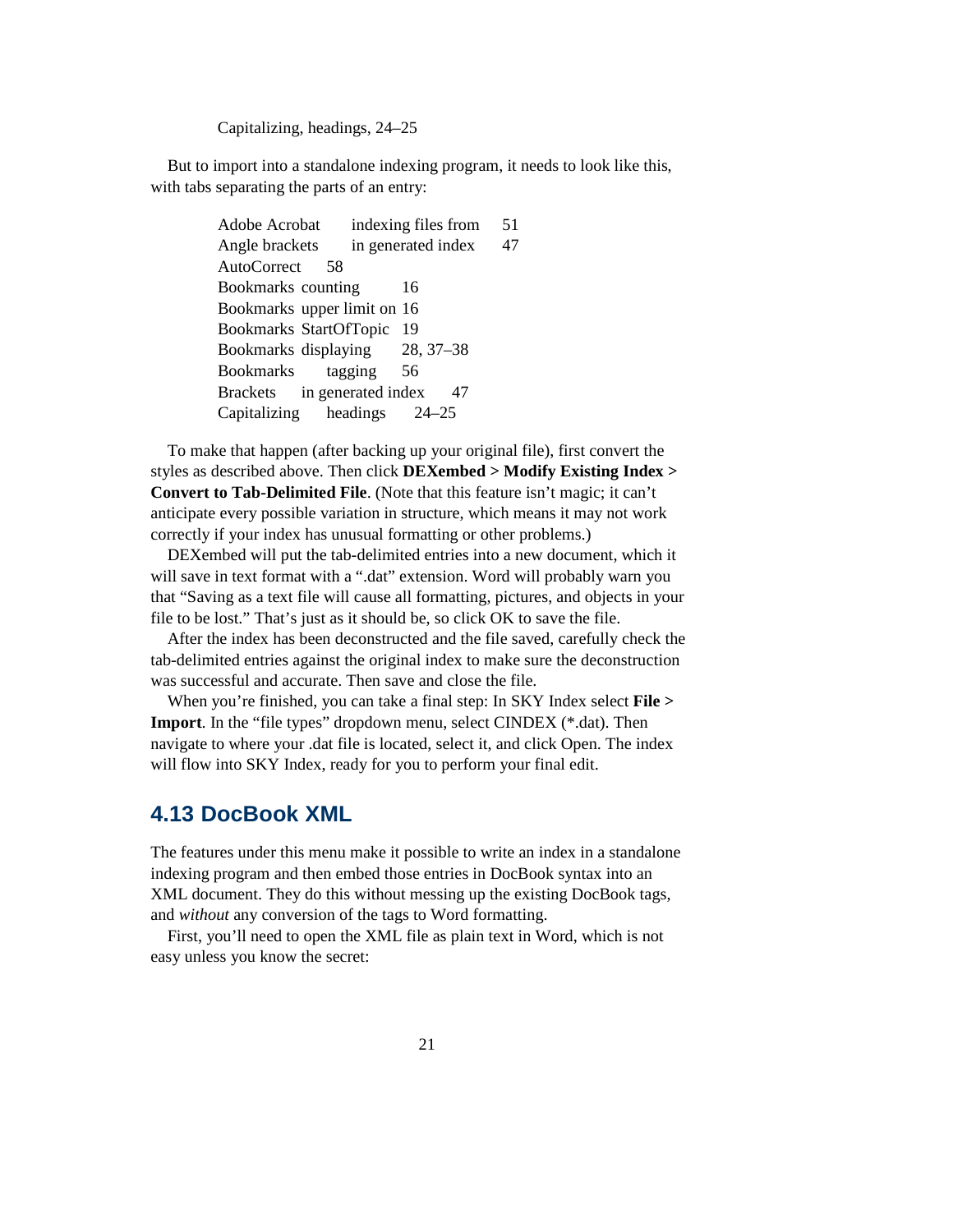- 1. In Word, click **Tools > Options**. (In Word 2007, click the round Office button at the top left of your screen. Then click **Advanced > Word Options**.)
- 2. Click the General tab.
- 3. Put a check in the box labeled "Confirm conversion at Open."
- 4. Click the OK button.

Now when you try to open an XML file, Word will ask you to confirm that you want to "Convert file from" XML, and it will show "XML Document" as the default selection. *Don't take it.* Instead, select "Encoded Text" and click OK.

| Plain Text          |                                             |                                |  |
|---------------------|---------------------------------------------|--------------------------------|--|
| <b>Encoded Text</b> |                                             |                                |  |
|                     | Rich Text Format (RTF)                      |                                |  |
|                     | <b>HTML Document</b>                        |                                |  |
|                     | Single File Web Page<br><b>XML</b> Document |                                |  |
|                     | InkWriter/Note Taker                        |                                |  |
|                     |                                             | InkWriter /Note Taker Template |  |

If you don't, Word will display the XML tags in its own tagged format, which is *not* what you want. Converting as encoded text will bring the document into Word with all of the XML tags intact, which *is* what you want.

Next, Word will ask what encoding you want to use. Just click OK to accept the default encoding of Unicode (UTF-8).

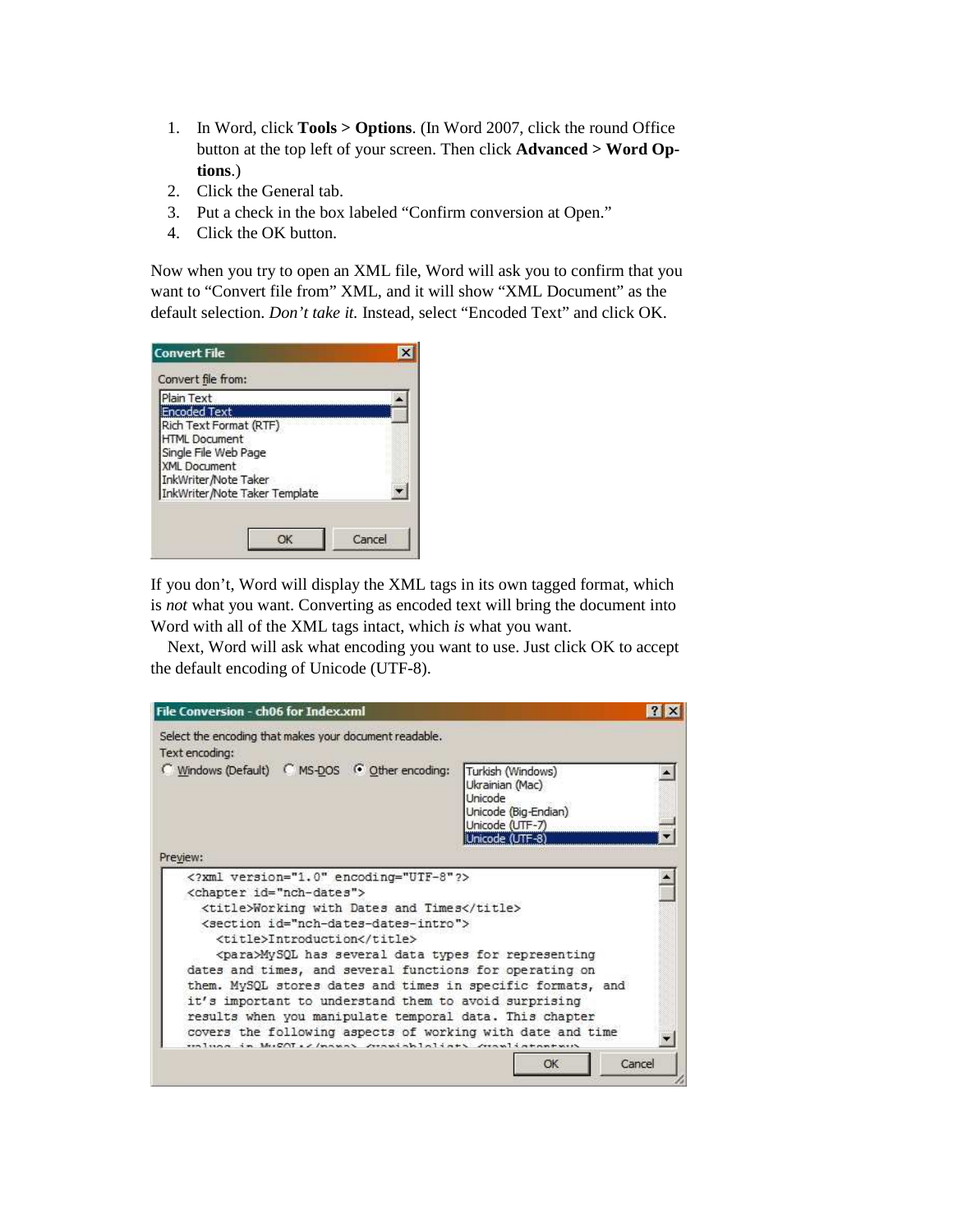Once you have the document open in Word, with the XML tags showing, do *not* try to save the file. DEXembed will take care of that as you use the following features to create and embed your index entries.

### **4.13.1 Add Paragraph Numbers to DocBook File**

To use this feature, click **DEXembed > DocBook XML > Add Paragraph Numbers to DocBook File** (not to be confused with DEXembed > Prepare Documents > Add Paragraph Numbers). This feature does several things:

1. It removes carriage returns in any text between paragraph tags:

<para>like¶ this</para>

2. It removes carriage returns from any text *within* any kind of tag:

<like¶ this>

 (Although such carriage returns won't actually hurt anything as far as XML is concerned, they'll wreak havoc when you're trying to index using paragraph numbers as locators—which, by the way, is the only type of locator DEXembed will use for DocBook indexing, and it does so automatically.)

3. It adds a paragraph number in front of each paragraph (except the first) in the form of an XML "comment," so that the numbered paragraphs look like this in XML syntax (if you open the file in a text editor):

 $\langle$  2xml version="1.0" encoding="UTF-8"?> <!--2--><chapter id="nch-dates"> <!--3--> <title>Working with Dates and Times</title> <!--4--> <section id="nch-dates-dates-intro"> <!--5--> <title>Introduction</title>

4. It saves the document in UTF-8 encoding, adding "for Index" to the filename so that "MyChapter.xml" is saved as "MyChapter for Index.xml." This newly saved file is the one you'll be using to embed your index, and it's the one you'll eventually return to your client. Do *not* use the original file, which will be left untouched in its original state.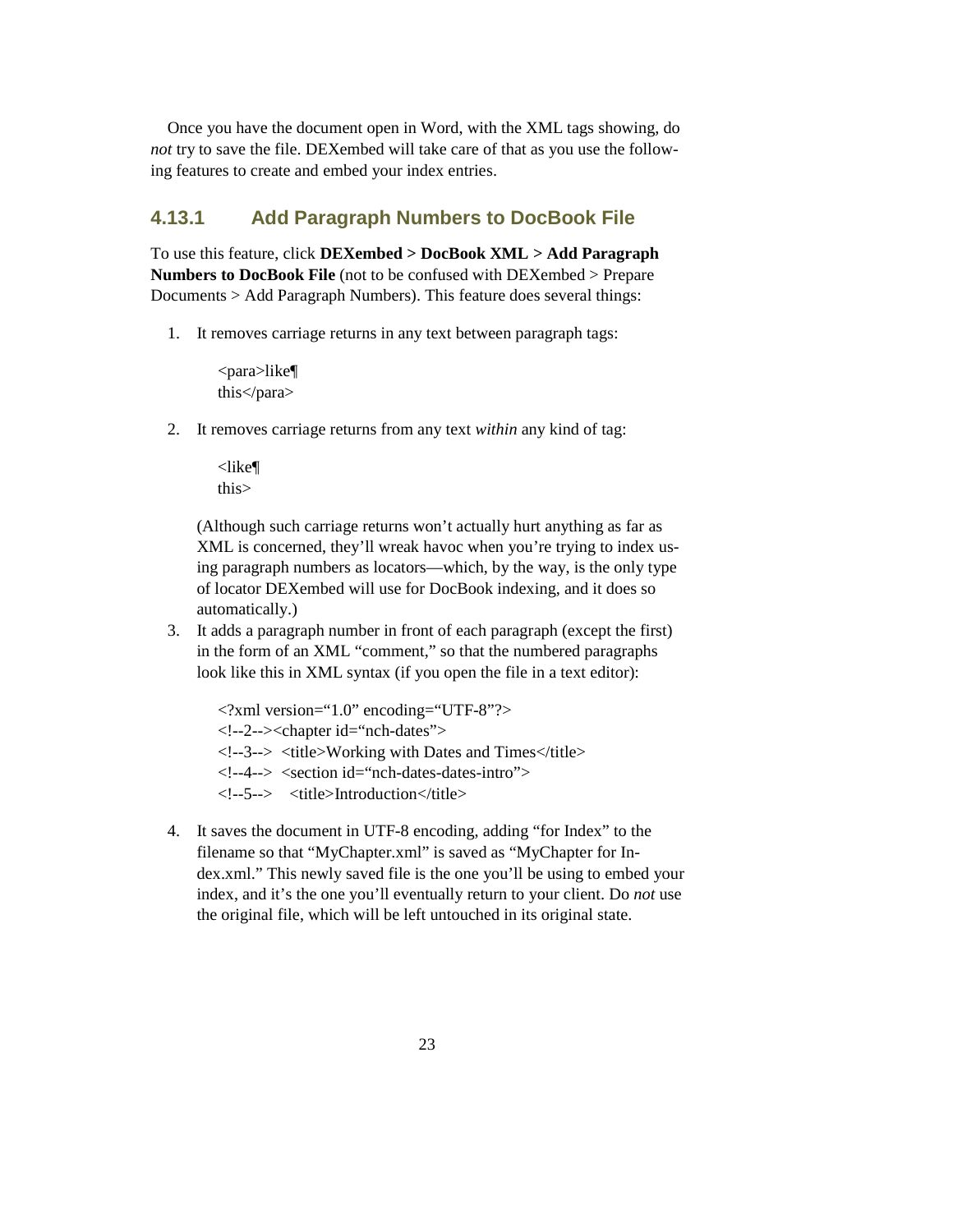5. It closes the document so you don't have to worry about how to save it in the correct encoding. You'll find the saved document in the same folder as your original XML file.

Now open the saved document (for example, "MyChapter for Index.xml") in a WYSIWYG XML editor, such as the free personal edition of XMLmind XML Editor, which you can download here:

http://www.xmlmind.com/xmleditor/download.shtml

If you're using Windows, download and install the "Windows autoinstallable binary distribution, bundled with a private JavaTM 1.6.0\_04 runtime."

If you're using a Macintosh, download and install the "Mac OS X autoinstallable binary distribution." This version requires Mac OS X 10.4 (Tiger) or Mac OS X 10.5 (Leopard) and the latest Apple Java 1.5 runtime.

Start your XML editor and open your "for indexing" XML file. You should see the paragraph numbers preceding each paragraph. In XMLmind, they appear in yellow bands *above* the paragraphs to which they refer, and you will use those numbers as locators while you write your index:



You'll probably find that the paragraph numbers are too small for easy reference. To fix the problem in XMLmind, click **Options > Preferences > View** and set "Default point size" to something big, like 20. While you're there, you may also want to change "Monospaced font family" to a more readable (bold, maybe?) font.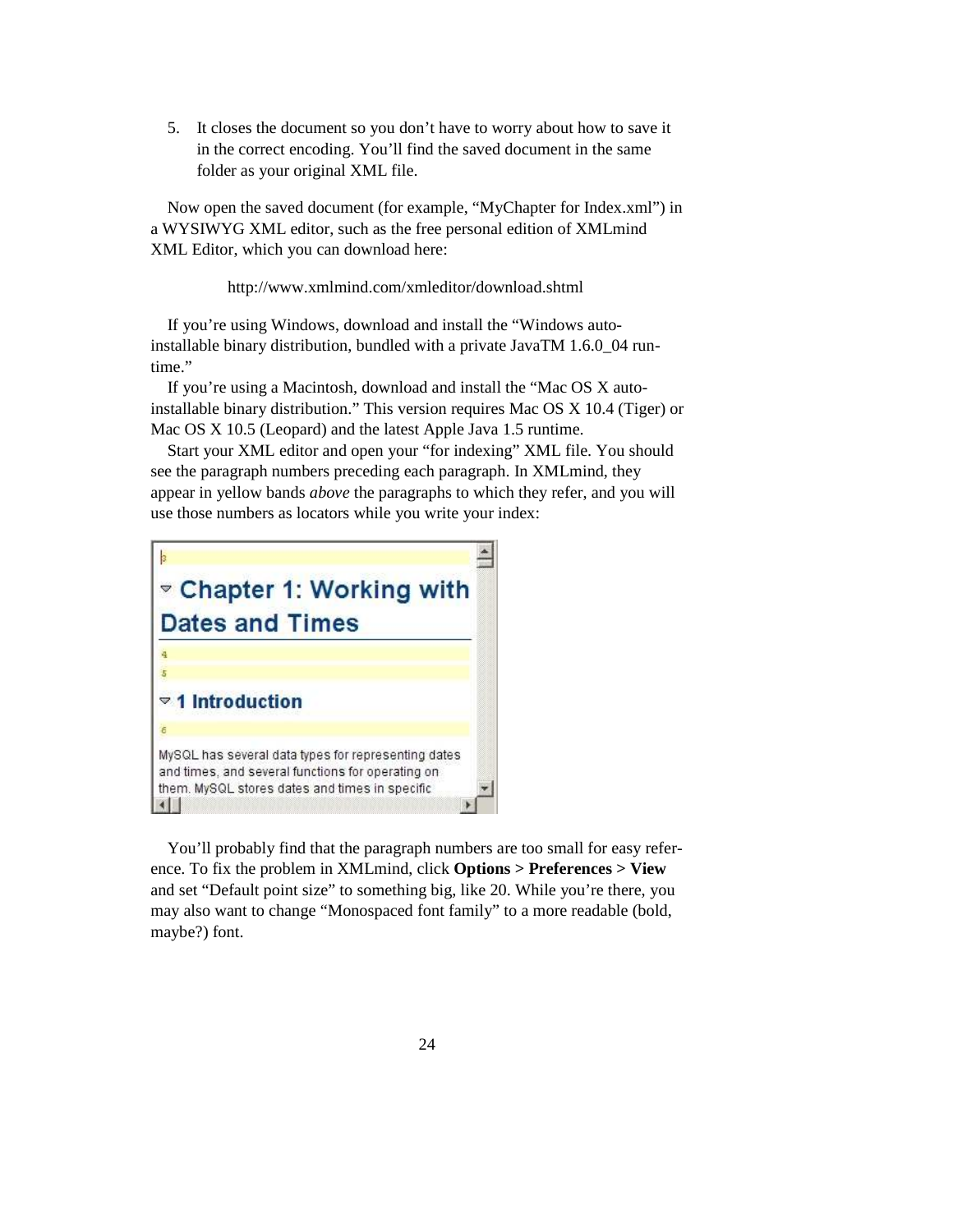If you get an error message when trying to to open the file in the XML editor, there's something wrong in the file, probably with one or more of the XML tags. With any luck, your XML editor will tell you what the error is and on which line it occurs. If you know what you're doing, you can open the file in a plain-text editor such as the excellent (and free) Notepad++:

http://notepad-plus.sourceforge.net/uk/site.htm

(You can set Notepad++ to show the line numbers on the left of the text, making it easy to go to the line that has problems.)

If you don't know what you're doing, you probably shouldn't mess around with this, as you could inadvertently break something else in the file. You may need to check with an XML expert (such as the client for whom you are working). If you can't resolve the problem, you simply won't be able to embed entries in the DocBook files, and, of course, you'll need to let your client know that.

Once you've successfully opened the file in XMLmind, you can use the paragraph numbers displayed there as locators while writing the index in your standalone indexing program.

**CAUTION:** *Before* writing an entire index and embedding all those entries, you should *always* try embedding entries from a short test file. Then open the resulting XML file with your XML editor. If the editor gives you an error message, the embedding test was not successful, and you should *not* write the index or continue in any way without first resolving the problem, perhaps with the help of your client. DEXembed embeds DocBook entries correctly in our test documents, but it has not been used extensively in the real world for this purpose, and there's *no guarantee that it will work at all.* XML can be tricky stuff, so test, test, test before proceeding with the real thing.

### **4.13.2 Embed Entries for DocBook Index**

After you've written your index and exported it as a tab-delimited text file, follow these steps to embed your entries:

- 1. In Word, use **File > Open** to open the "for Index" XML file (for example, "MyChapter for Index.xml"), using UTF-8 encoding as described above. Please *do not* just double-click the XML file outside of Word.
- 2. Open the tab-delimited text file, accepting the default "Plain Text" encoding.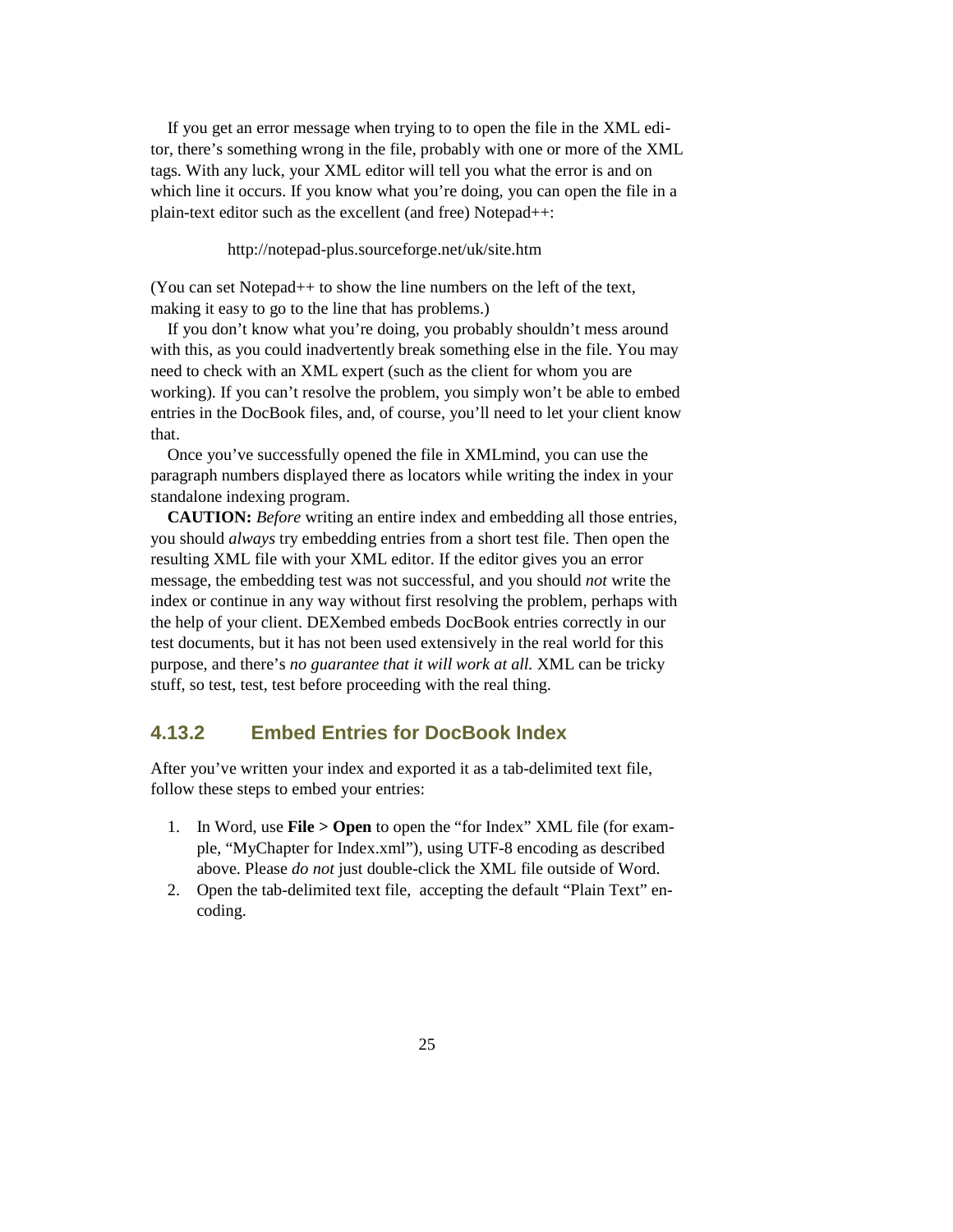3. With the tab-delimited file open as the active document, click **DEXembed > DocBook XML > Embed DocBook Index Entries** to embed the entries from the file into the DocBook XML document.

DEXembed will embed the entries, save the files, and close the files so you don't have to worry about how to save them.

Although you won't see the embedded entries unless you open the XML document into a text editor, the entries look something like this:

> <indexterm> <primary> Apples </primary> <secondary> in pies </secondary> </indexterm>

DEXembed can convert and embed the following using DocBook tags:

- Main entries
- **Subentries**
- Sub-subentries
- "See" cross-references
- "See also" cross-references

• Forced sort for main entries (based on the first character specified as a forced sort in your standalone program).

DEXembed currently does not support special page numbers in bold or italic.

After the entries have been embedded, DEXembed will (1) remove the paragraph numbers added earlier and (2) save and close the document ready for your client to use.

**Note:** When embedding DocBook index entries, DEXembed *ignores* the options set under **DEXembed > Set DEXembed Options** (except for "Use chapter designators for multiple chapters"). It automatically uses paragraph numbers as locators and handles ranges using DocBook syntax.

### **4.13.3 Remove Entries for DocBook Index**

This feature removes existing DocBook index tags.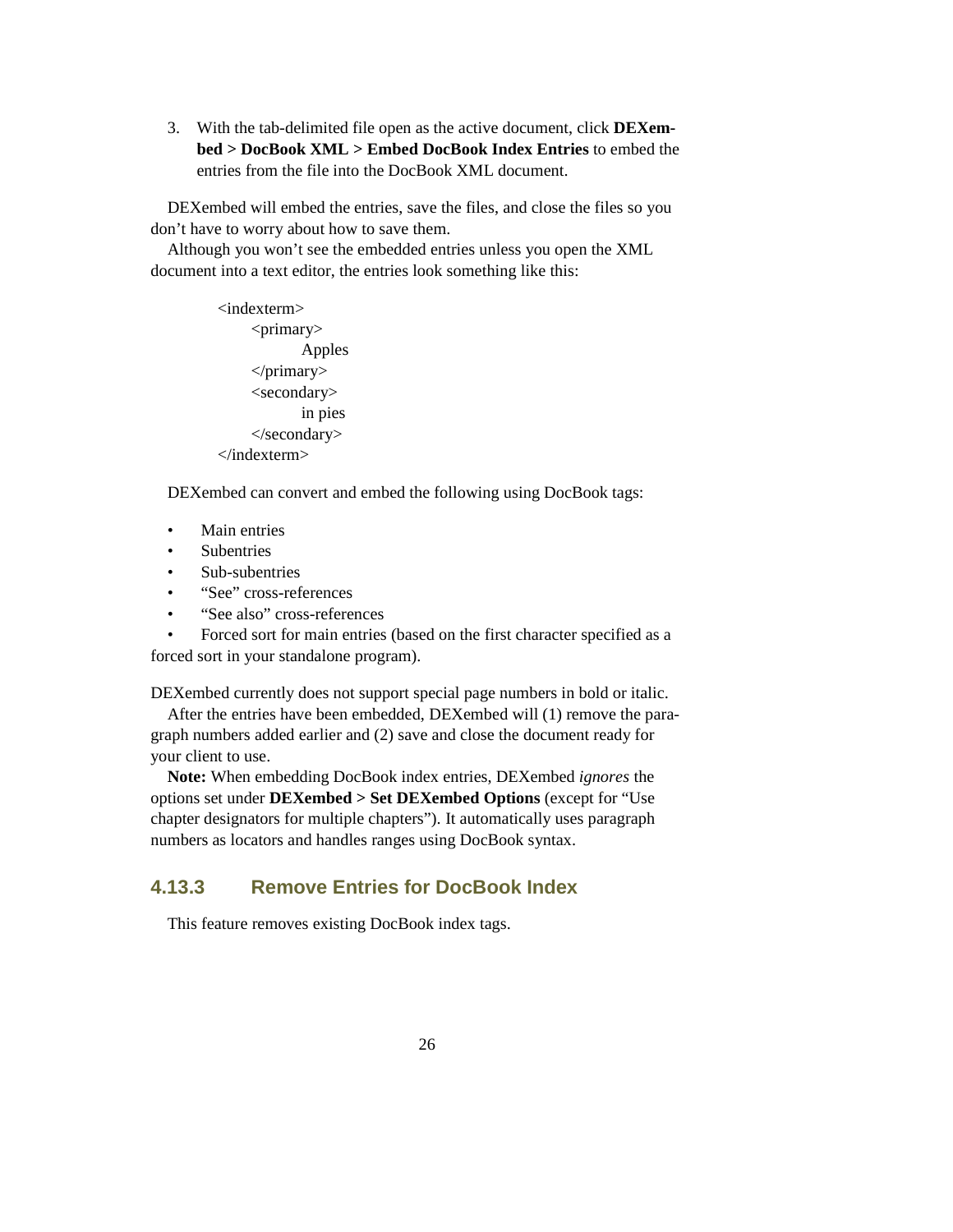### **4.13.4 Remove Paragraph Numbers from DocBook File**

This feature removes paragraph numbers that were previously added to the DocBook file.

## **4.14 Register DEXembed**

DEXembed will stop working after its 45-day trial period. Clicking this feature explains how to purchase a license to use DEXembed so it will continue to work without limitation.

## **4.15 About DEXembed**

Displays the current version of DEXembed and its registration status.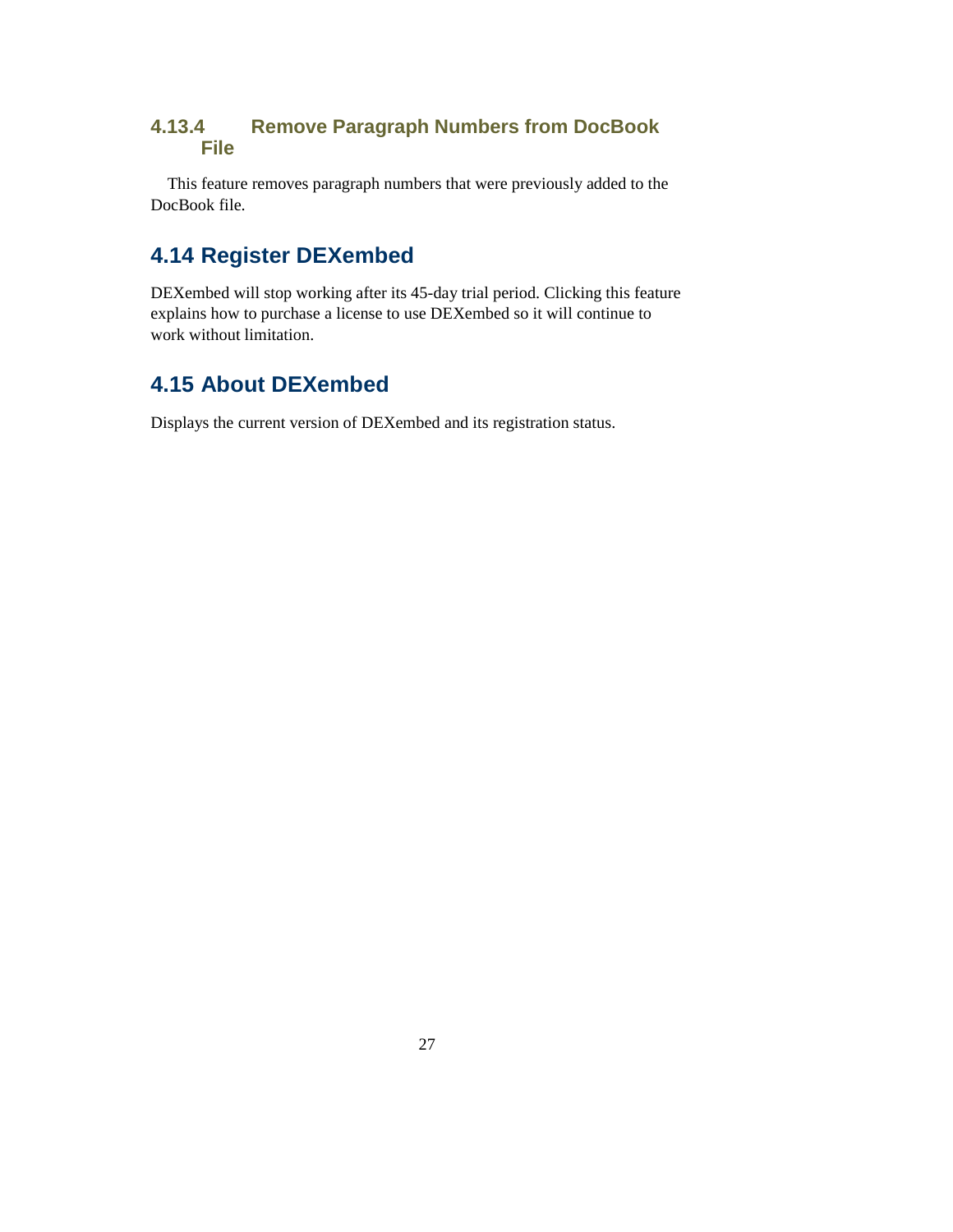# **5 Keyboard Shortcuts**

DEXembed includes useful keyboard shortcuts to help you work more efficiently:

| <b>Feature</b>                                                                                                             | <b>Shortcut</b>  |
|----------------------------------------------------------------------------------------------------------------------------|------------------|
| Set a bookmark (named StartOfTopic) at the<br>beginning of a passage to be indexed.                                        | $Ctrl + Alt + M$ |
| Get the locator for the selected text and place it<br>in memory so it can be pasted into a standalone<br>indexing program. | $Ctrl + Alt + L$ |
| Find and select the text corresponding to the<br>locator in memory (copied from a standalone<br>indexing program).         | $Ctrl + Alt + F$ |
| Display the number of the current paragraph.                                                                               | $Ctrl + Alt + N$ |
| Go to and select the paragraph you specify (by<br>number).                                                                 | $Ctrl + Alt + P$ |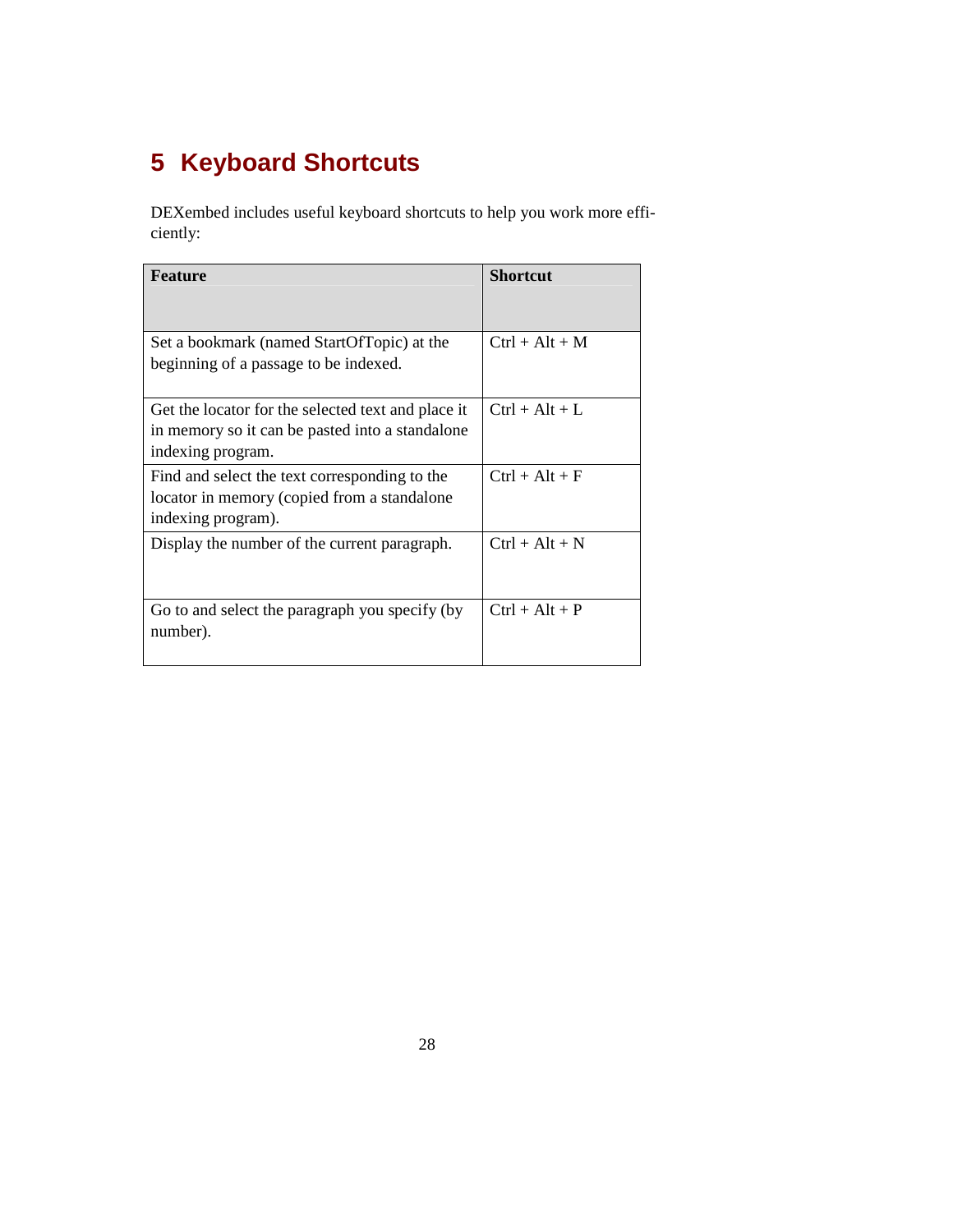## **6 Locators**

DEXembed can embed entries based on three kinds of locators:

- Word numbers
- Paragraph numbers
- Page numbers

But only one kind at a time, please.

The locators are listed in the options dialog in order of their precision. If you use word numbers, the entries will be embedded exactly before the *words*  indicated by your locators. (Unfortunately, word locators can be ungainly; in a large document, they can get quite long.) If you use paragraph numbers, the entries will be embedded in the *paragraphs* indicated by your locators. If you use page numbers, the entries will be embedded in the *pages* indicated by your locators. (Unfortunately, page locators are not very precise; after the embedded entries have been imported into a composition program like QuarkXPress, the pagination will almost certainly change, making some of your page locator entries inaccurate.)

With paragraph numbering, the embedded tags will be placed five words into the first line of the designated paragraph, and in the case of a range of pages, several words in from the paragraph marking the end of the range. (This helps keep typesetters from inadvertently deleting them.) For most purposes, paragraph numbers offer a nice balance between the need for precision and ease of use, and they are the recommended option for use with DEXembed.

DEXembed makes it possible to select text and then press a key combination  $(CtrI + Alt + L)$  to automatically obtain a locator that you can then paste into your standalone indexing program. The kind of locator you'll get is determined by your selection under **DEXembed > Set DEXembed Options**.

If you check the box labeled "Add comment when getting locator," a Microsoft Word "comment" that includes the locator will be added to your Word document; you may find this convenient for quick reference.

If you check the box labeled "Require chapter designators for multiple chapters," you are telling DEXembed that you are planning to embed entries in *multiple* documents from a *single* tab-delimited file, which indicates that you've added a two-digit chapter number to the front of each locator in your index *and* to the front of the name of each Word file so that DEXembed will know in which document to embed each entry.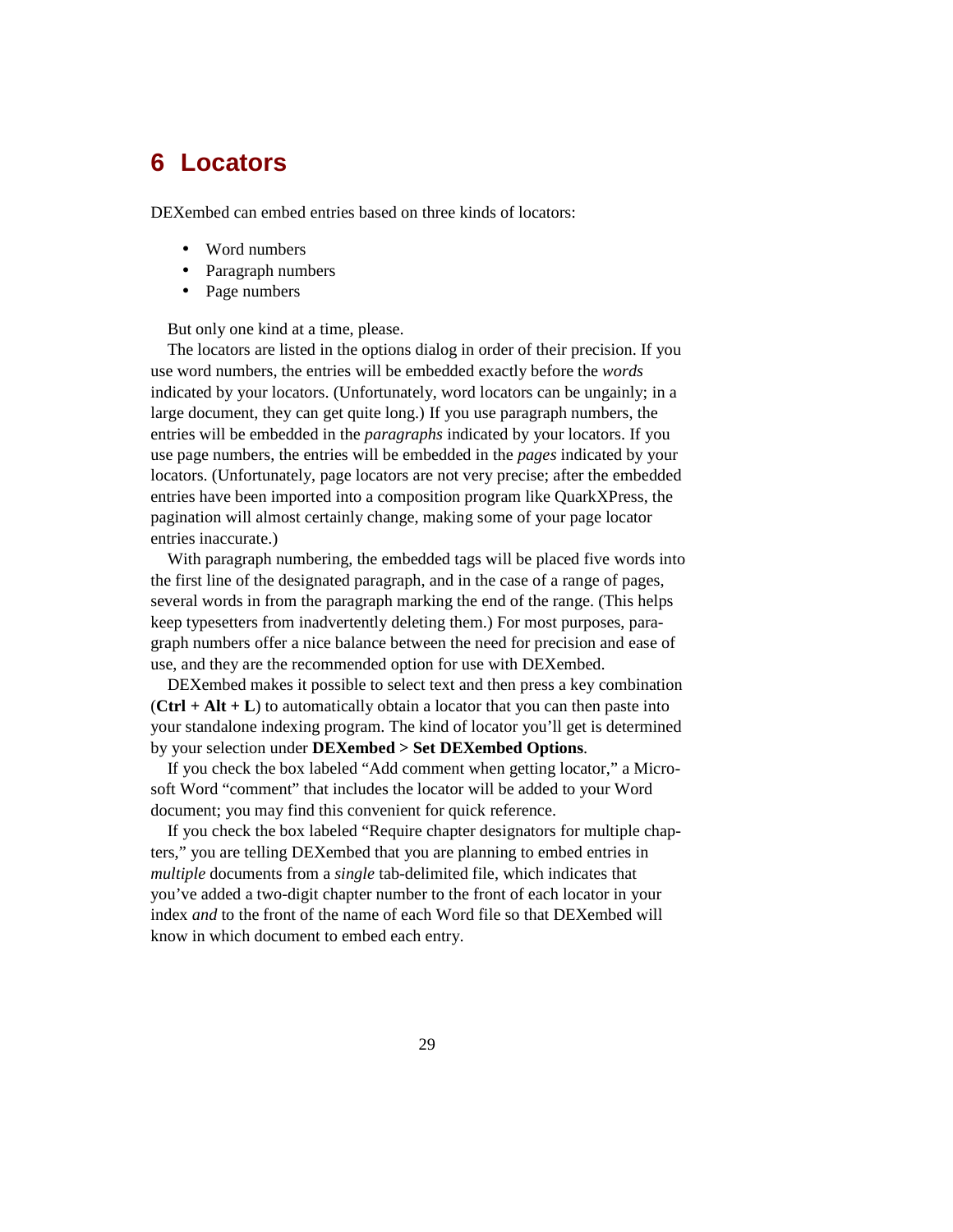Marking entries as a range of locators (for example, 323-327) can be done in two different ways:

**•** Bookmarks.

 $\overline{a}$ 

**•** Codes (range codes).

If you select "Bookmarks," DEXembed will add uniquely named Microsoft Word bookmarks that span the range indicated by your locators. For example, if an entry specifies paragraph locators 3-5, then the third, fourth, and fifth paragraphs in your document will be marked with a bookmark named zzz3-5. The "zzz" is added to differentiate DEXembed bookmarks from other bookmarks that may already be in the document, and to force Word to sort them at the bottom of the bookmark list (under **Insert > Bookmark**).

If you select Codes, DEXembed will create *two* entries for *each* index entry in your tab-delimited file, one at the beginning and one at the end of the range specified by your locators, with the first entry using the "Start code" and the second using the "End code" that you've specified. This is an important feature because it enables publishers to generate indexes *with page ranges* in QuarkXPress, InDesign, and FrameMaker without the difficulties that usually occur with bookmarks. Then, after a publisher sends you the generated index for final editing (as a Word file, not a PDF), DEXembed will properly combine the paired entries and eliminate the range codes as part of the final editing process.<sup>1</sup>

You can also elect not to mark ranges at all, and in spite of tradition, many indexers now consider this to be a legitimate option. After all, most readers simply go to the first page in an index range and then read from that point, so it can be persuasively argued that the second locator in a range does little more than take up unnecessary space and add needless complexity to indexes and to indexing procedure.

<sup>&</sup>lt;sup>1</sup> Please note that combining range codes will work correctly only on actual text and *not* on a generated index field. You can tell if your index is a field by placing your cursor anywhere in the index text. If the entire index turns gray, it's a field. Before combining coded ranges, you *must* convert that field to actual text. To do that, put your cursor anywhere in the index; then press CTRL + 6. The index field will be converted into actual text, and combining coded ranges should work correctly. (Combining coded ranges is really intended for use with an index generated by the publisher in a composition program such as InDesign. If you're generating an index in Word, marking ranges with bookmarks is a better option than using codes.)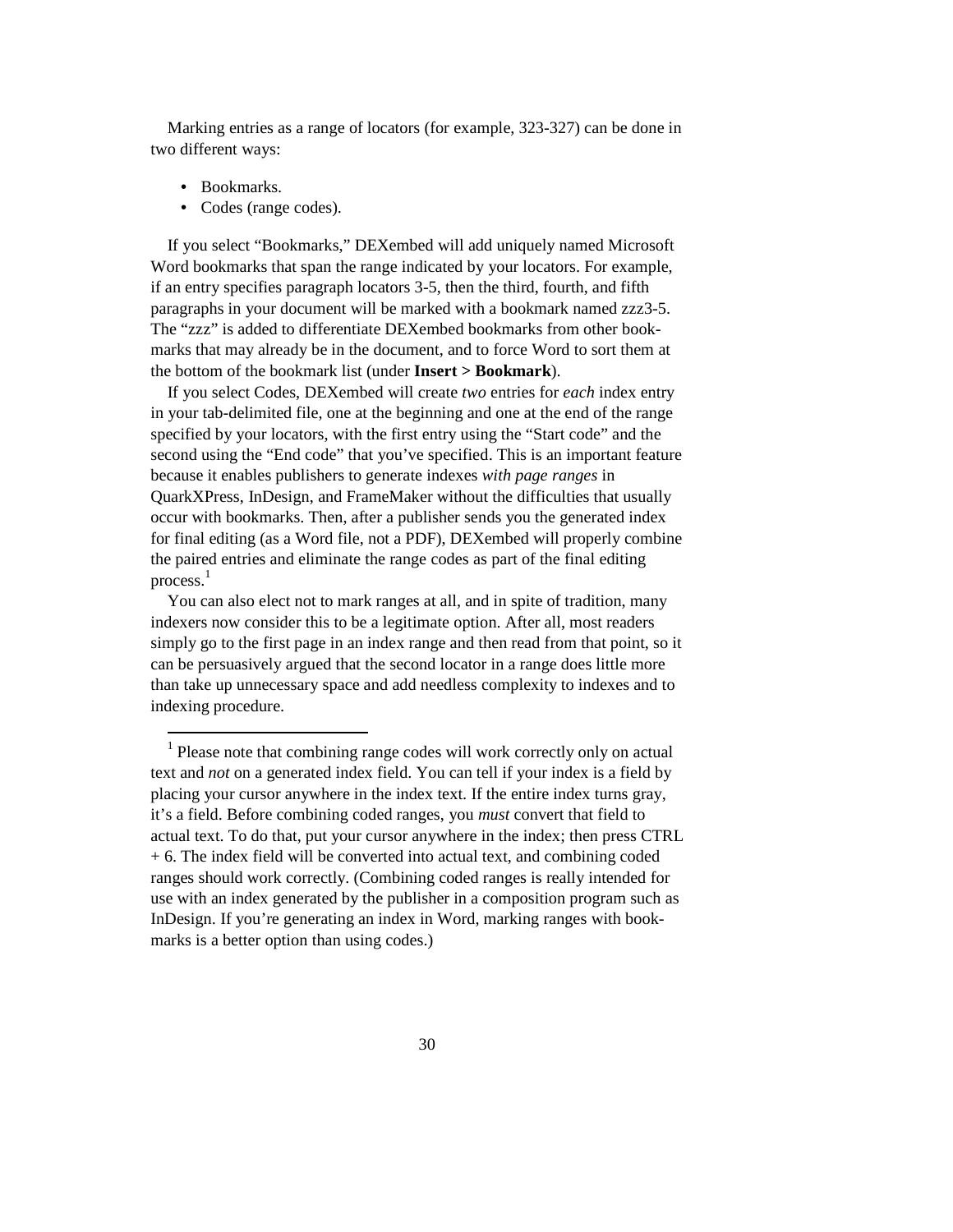### **6.1.1 Embedding with Multiple Files**

If (and *only* if) you are going to embed entries from a *single* index file into *multiple* documents, you *must* follow these steps:

- 1. Click **DEXembed > Set DEXembed Options** and select "Require chapter designators for multiple chapters."
- 2. Rename your files to include a two-digit chapter number at the beginning of the file name. These two digits must correspond to those used with the locators for that chapter in the index to ensure that entries are embedded in their proper chapters. For example, if you're indexing a file named MyChapter.doc, you'll need to rename it to something like 02MyChapter.doc. There's no need to do this manually, however. A number of free renaming programs are available. One of the best is Flexible Renamer, which can be downloaded here:

http://hp.vector.co.jp/authors/VA014830/english/FlexRena

3. In your index file, start each locator with a two-digit number specifying the chapter into which that entry will be embedded, followed by a period. For example, a locator for paragraphs 10 through 12 in chapter 3 would look like this:

03.10-12

 Note that "03." occurs only before the first number in the range and is *not* repeated in front of the second. A range locator should *never* look like this: 03.34–03.78. This is true whether you use page, paragraph, or word numbering.

 When you use chapter designators for embedding in multiple files, all cross-references (such as *See, See also,* and *See under*) must *also* be preceded by the two-digit chapter number and period in the page field of SKY Index. This is necessary in order to embed them properly in the relevant chapter. Thus, a cross-reference will look like this:

03.See also dogs.

*Tip*: You can avoid the extra keystrokes (03.) simply by entering the locator numbers by themselves and then, after indexing the chapter, add the chapter prefixes automatically. *The tutorial below explains how to do this in SKY Index.*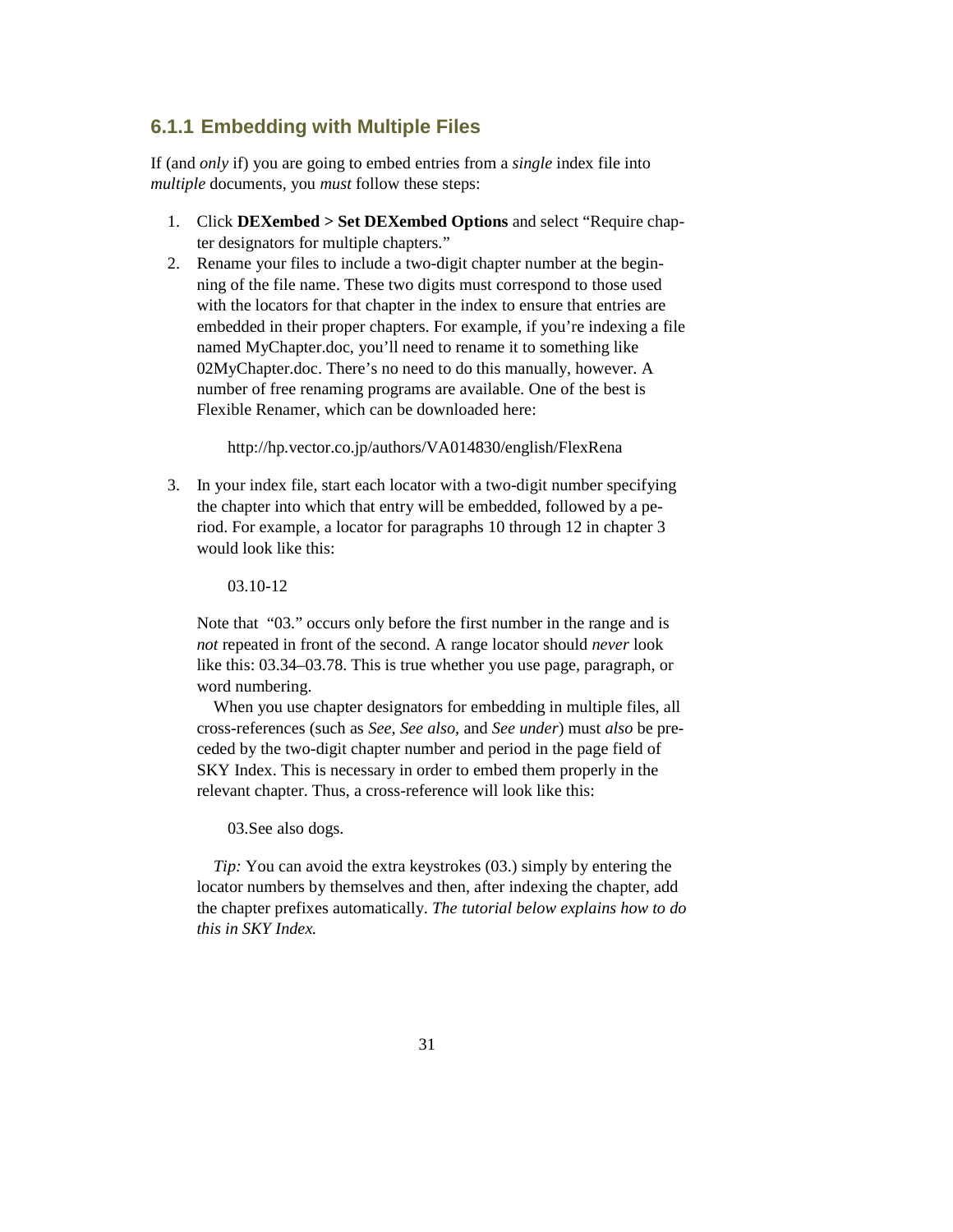But remember: You'll need to do all of this *only* if you're embedding entries from a single index into multiple files. If the entire book is simply in *one* file, you won't need to use chapter designators at all.

## **6.2 Method 1: Working from Printed Pages**

Some indexers prefer to work from printed pages. If you're one of them, here's how to do that. (Note: Using paragraph numbers as locators is the only option that allows this.)

- 1. Click **DEXembed > Set DEXembed Options > Paragraph Numbers**.
- 2. Open the chapter to be indexed.
- 3. In the DEXembed drop-down menu select **Prepare Document > Add Paragraph Numbers.** DEXembed will place paragraph numbers to the left of every paragraph.
- 4. Print the document.
- 5. Use the paragraph numbers as locators in SKY Index. They can be typed directly into the page field.

## **6.3 Method 2: Working On Screen**

You can also work on screen, switching back and forth between the Microsoft Word document and your indexing program (press **Alt + Tab** or click the appropriate program window). If you have two monitors or a single widescreen monitor—22" or 24" monitors work best—you can index on screen *without* switching—highly recommended.

Working on screen also allows you to avoid typing complex entries by copying and pasting from Word directly into SKY Index or other standalone indexing program. In fact, on many mice now available, you can program two buttons for copy and paste and perform these actions directly from the mouse (if you're a rodent lover!).

With this method you also have the option of obtaining paragraph or other locators automatically. You can do that in three ways:

- 1. Place your cursor in any paragraph of the document and press **Ctrl + Alt + L** (L for *l*ocator). DEXembed will automatically place the locator for that paragraph into the clipboard, ready to be pasted into the locator field in SKY Index or other indexing program.
- 2. For ranges, place your cursor at the beginning of the text to be selected. An easy way to select text is to hold down the SHIFT key and move your cur-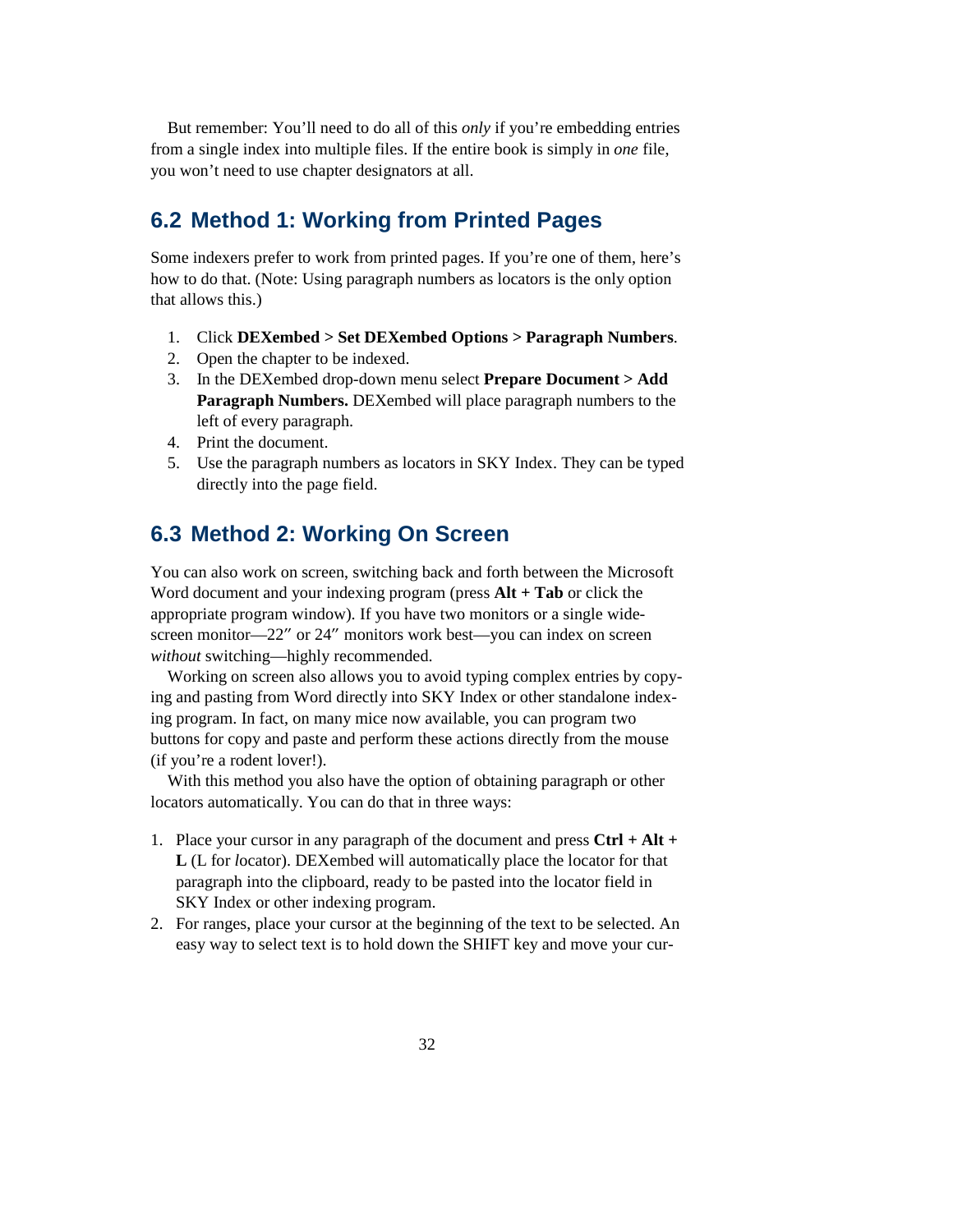sor to the end of the text you want to select. You can also select text with your mouse (two clicks for a word, three clicks for a paragraph), or you can click at the beginning of the text, hold down SHIFT, and then click at the end of the text. With the text now selected, press **Ctrl + Alt + L**, and the full range locator will automatically be placed on the clipboard, ready to be pasted into your indexing program.

- 3. You can also let DEXembed select text for you:
	- A. Place your cursor at a point in a reference document that you know marks the beginning of your selection.
	- B. Press **Ctrl + Alt + M** to set the StartOfTopic bookmark.
	- C. Move your cursor to the end of your selection and press **Ctrl + Alt + L**. DEXembed will automatically select the text—from the StartOfTopic bookmark to the position of your cursor—and place the locator on the clipboard. It will then automatically delete the bookmark so you can set it again in a new position.

#### **6.3.1 Word number locators**

This option will embed tags exactly where you place your cursor in the Word document (between words, not characters). When using this option, you *must* work *on screen.* If necessary, you can still print out pages for reference, but you can obtain locators only by using **Ctrl + Alt + L** as described above.

### **6.3.2 Locating Text from a Locator**

If you copy a locator from SKY Index into your clipboard and then insert your cursor anywhere in the Word document and press **Ctrl + Alt + F**, DEXembed will find the corresponding text in your reference document. Note that this is based on the locator type selected under **DEXembed > Set DEXembed Options**.

#### **6.3.3 Locating Paragraphs in Word Files**

There are two very useful keyboard shortcuts if you are indexing with paragraph numbers:

**Ctrl** + Alt + P (go to paragraph number—if you know the number): the paragraph will be selected.

**Ctrl** + Alt + N (display paragraph number): shows the number of the paragraph where the cursor is located.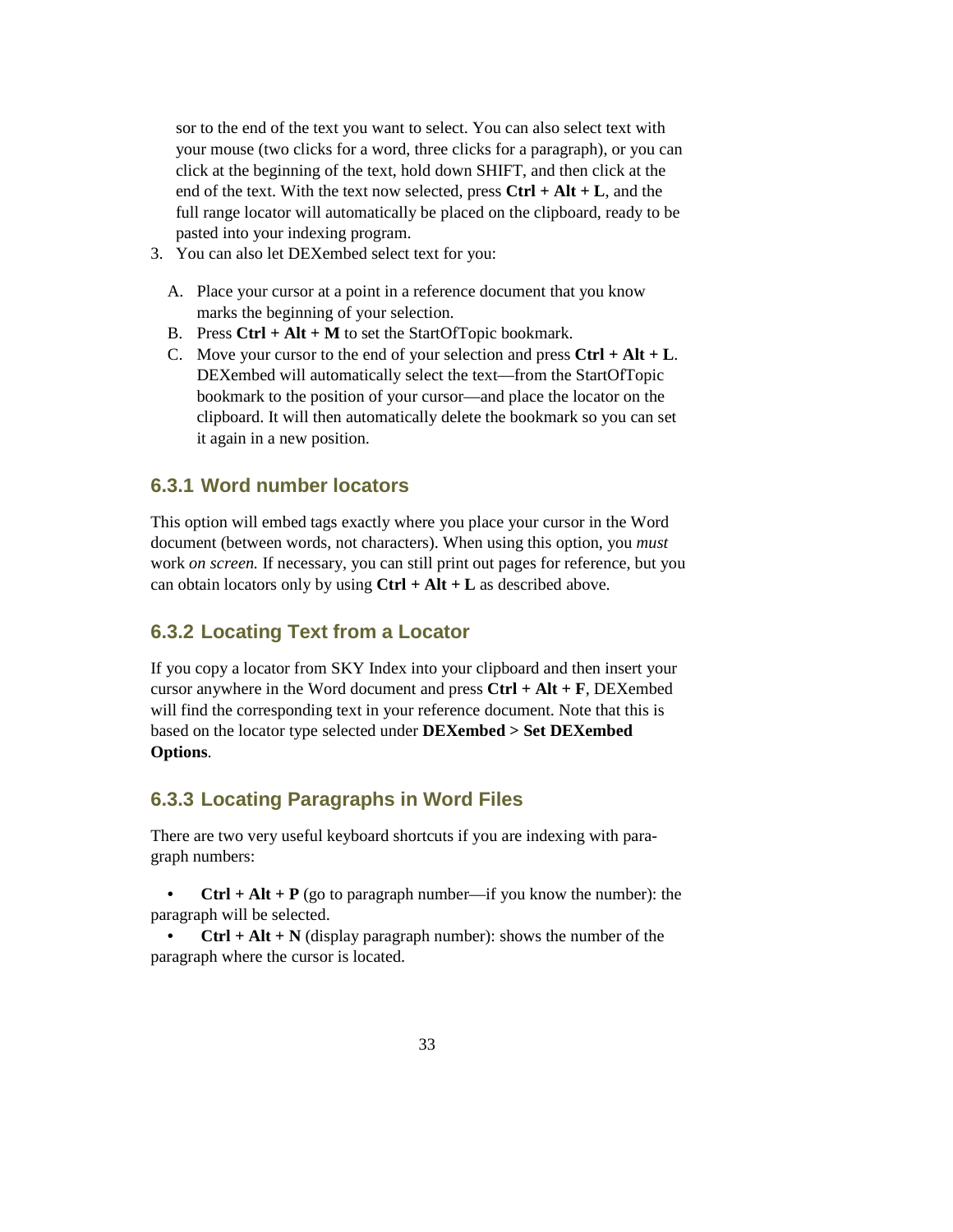These two commands come in handy during both the indexing and editing processes.

#### **6.3.4 Cross-References**

DEXembed places cross-reference embedded tags at the end of the Word chapter, several words in from the end of the last paragraph. Some publishers require special formatting of these tags (for importing into a layout program), which can easily be accomplished with Word's Find and Replace feature.

*Note:* Most layout programs don't handle embedded cross-reference tags well and thus require cleanup in the final generated index. A clever way to completely avoid this is to place your cross-reference at the end of the relevant entry and *not* in the page field. Thus your entry (main or sub) might look like this in SKY Index, CINDEX, or MACREX:

Opera singers. *See* divas.

In other words, add ". *See* divas" directly to the main entry or subentry rather than placing it in the page (locator) field.

The embedded tag will look just like that, and QuarkXPress or FrameMaker will read it as a single entry. If you don't like the way this looks in your indexing program, you can enter your cross-references in the usual way, since DEXembed has another great feature that will clean up the final Quark or Frame-generated output later on.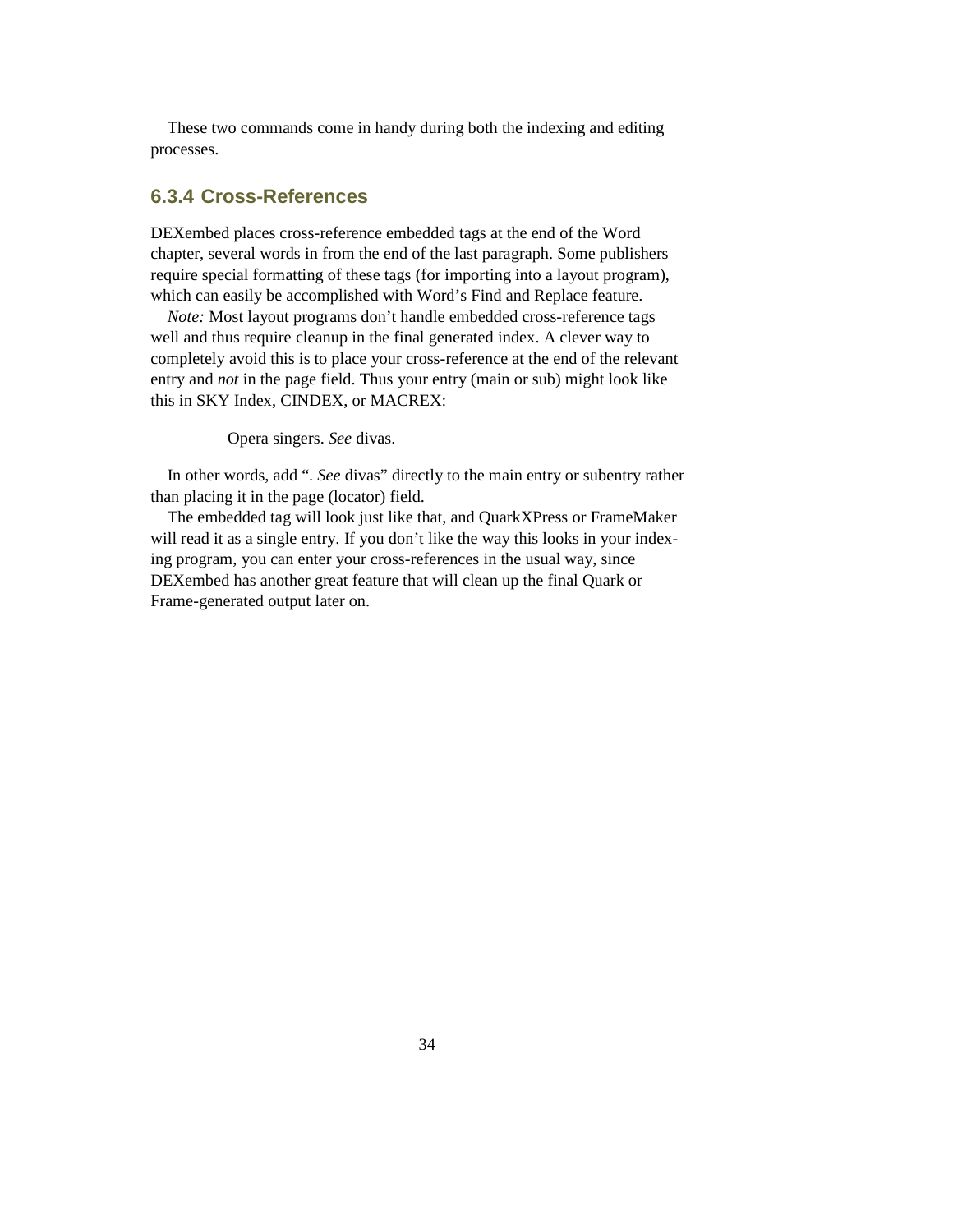## **7 Ranges**

In embedded indexing, the term *range* takes on a somewhat different meaning than in conventional indexing where you are using page numbers as locators.

Since you want the embedded tags that define a range to translate into correct pagination when the pages are composed in the layout program, and since you also want to take into account any possible reflow of text during layout or in a later revised version, *a range can encompass one or more paragraphs as well as one or more pages.* This is up to the discretion of the indexer and the requirements of the publisher. (In the final generated index, of course, locators will be displayed as page numbers, even if you're using paragraph numbers as locators while writing your index.)

Microsoft Word uses bookmarks to define ranges, but bookmarks create problems when imported into layout programs like QuarkXPress, FrameMaker, or InDesign, and most publishers don't want anything to do with them. But without bookmarks, how can these programs recognize index ranges?

As described earlier, many publishers have adopted a system of using arbitrary codes to signify the beginning and end of a range. Thus, DEXembed allows the indexer to create such coded entries (and tags) without ever having to type a single code. The process is fully automated.

When you **Set DEXembed Options** at the start of a project, you will enter the begin and end range codes you wish to use. Some indexers use BEG and END. Others use RRA and RRZ or something similar. The only rule when using DEXembed is that the start-of-range code must alphabetically *precede*  the end-of-range code (as in the examples given here). Once this option is set, DEXembed will automatically add these codes and a unique numerical value to all embedded index tags (even those *without* ranges).

The embedded tags you would see in the Word file for the main entry "dogs" would look something like this:

> { XE "dogs|72BEG, 8" } { XE "dogs|72END, 8" }

Note that there are two tags here even though there is no range, and that's the way it's supposed to be. DEXembed creates these double entries to facilitate the cleanup later.

The tags for the main entry "animals," with a subentry for "dogs," and a range of 8-12, would look something like this: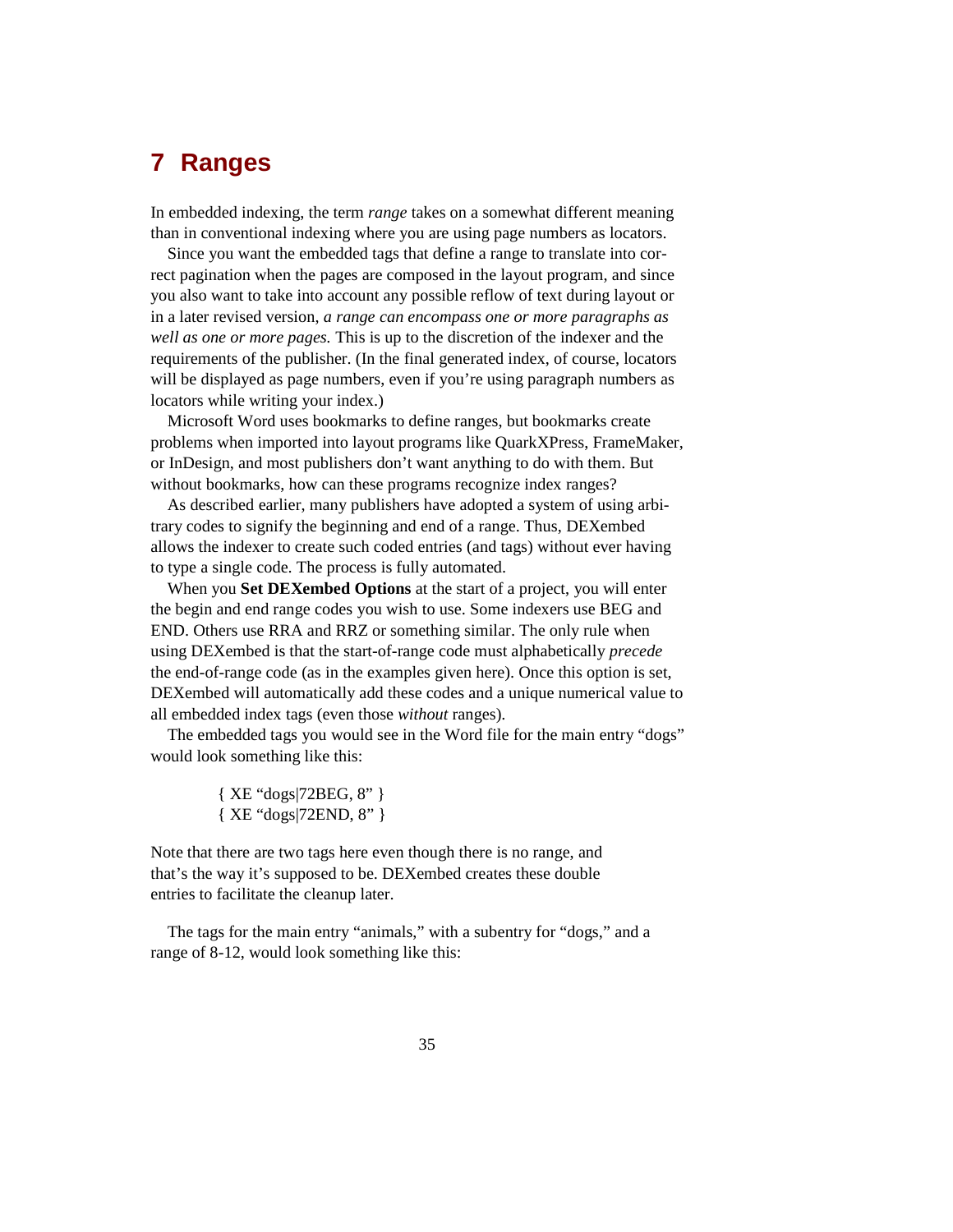{ XE "animals:dogs|72BEG, 8" } { XE "animals:dogs|72END, 12" }

This all occurs automatically in the embedding process. When the final index is generated in the layout program (QuarkXPress, FrameMaker, or InDesign) and returned to you as a Word file for final editing, it will have the correct final pagination but still contain the codes. It will look something like this (where BEG and END, for example, were the range codes used):

> dogs|72BEG, 8 beagles|86BEG, 12 beagles|86END, 14 collies|345BEG, 9 collies|345END, 9 pinschers|45BEG, 10 pinschers|45END, 10 dogs|72END, 16 canines" \t "See dogs, 120

*Note:* DEXembed automatically adds the pipe symbol (vertical line), the unique numerical identifiers, and the designated codes during the embedding process to facilitate the cleanup process that follows.

The stray characters and extraneous locator in the See reference is typical of what QuarkXPress generates from cross-references. If the compositor has not cleaned this up (usually not), DEXembed will. If another composition program produces other extraneous material, you'll need to use Word's Find and Replace feature to eliminate it.

### **7.1 Range Code Cleanup**

DEXembed has a feature that automatcially removes range codes, properly combines the locators, and cleans up the stray characters and locators in the cross-reference entries—all at once! Click **DEXembed > Modify Existing Index > Combine Coded Ranges**.

The result, in the case of the above example, will look like this:

dogs, 8–16 beagles, 12–14 collies, 9 pinschers, 10 canines. *See* dogs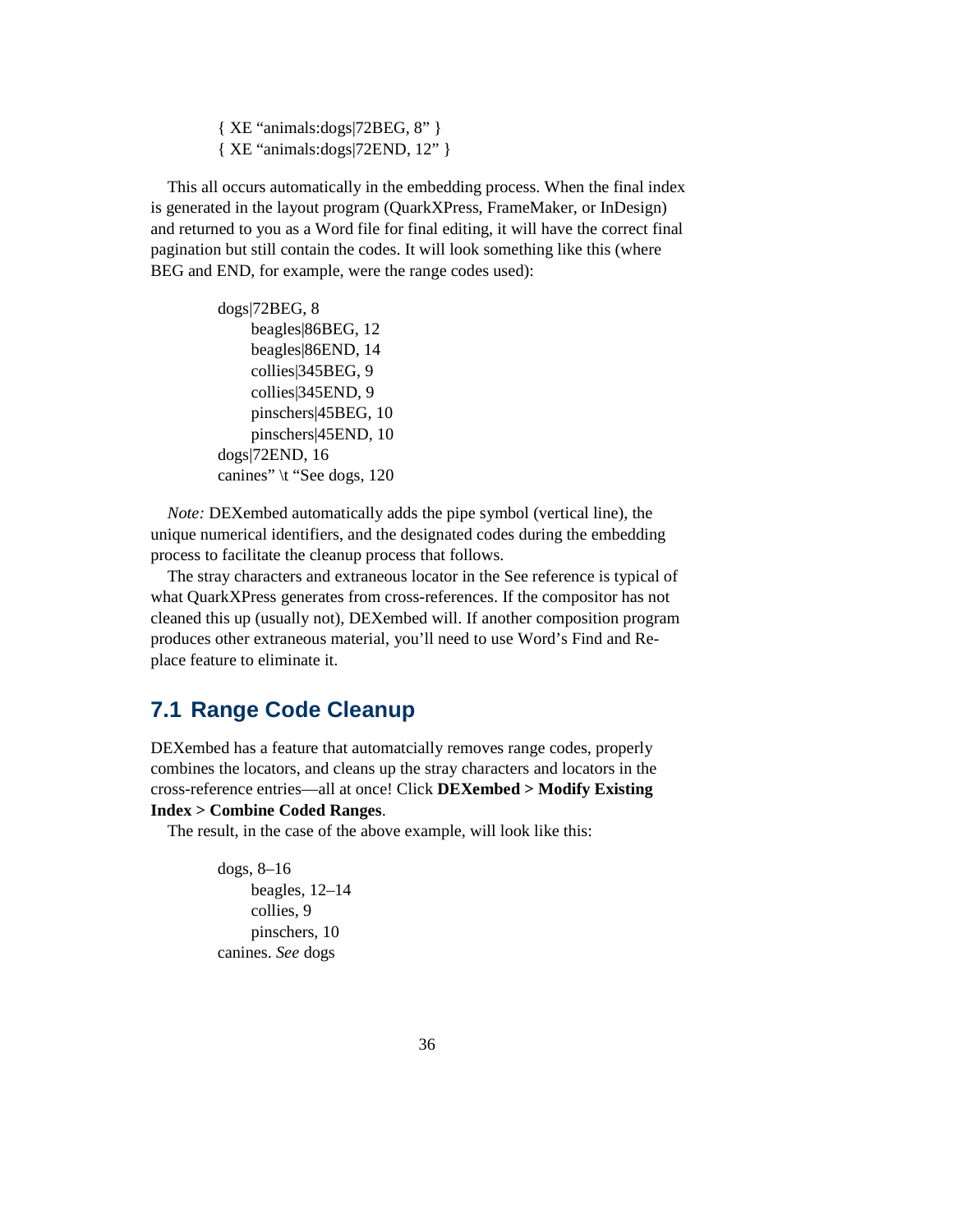This feature alone will save a great deal of time so you can focus on substantive editing rather than cleanup editing.

*Note:* A few publishers have devised a tool chain of their own that will remove the codes and properly combine the locators as part of the layout process prior to returning the index to you for editing. In this case, you will have to submit your embedded files with the codes in the form the publisher requests. A wildcard Find and Replace will usually handle this.

*Here's an example:* Suppose the publisher wants you to use BEG and END as the range codes. You would enter these under DEXembed options at the start of the process and proceed normally. Now, let's say the publisher already has a process in place that will clean up those codes during the layout process and therefore needs to see only those codes and nothing else in the embedded tags.

In that case, after embedding, run the following wildcard Find and Replace on the file before sending it back. (Click **Edit > Replace**. If the "More" button is showing, click it. Put a check in the box labeled "Use wildcards."):

In the Find What box, enter this:

 $|[0-9]\{1,\}$ 

In the Replace With box, enter nothing (in other words, make sure the box is empty). Then click Replace All.

That would change all the tags from this:

dogs|65BEG and dogs|65END

to this:

dogsBEG and dogsEND

Please see "Editing the Final Index" later in this guide for a more detailed discussion of the final editing process.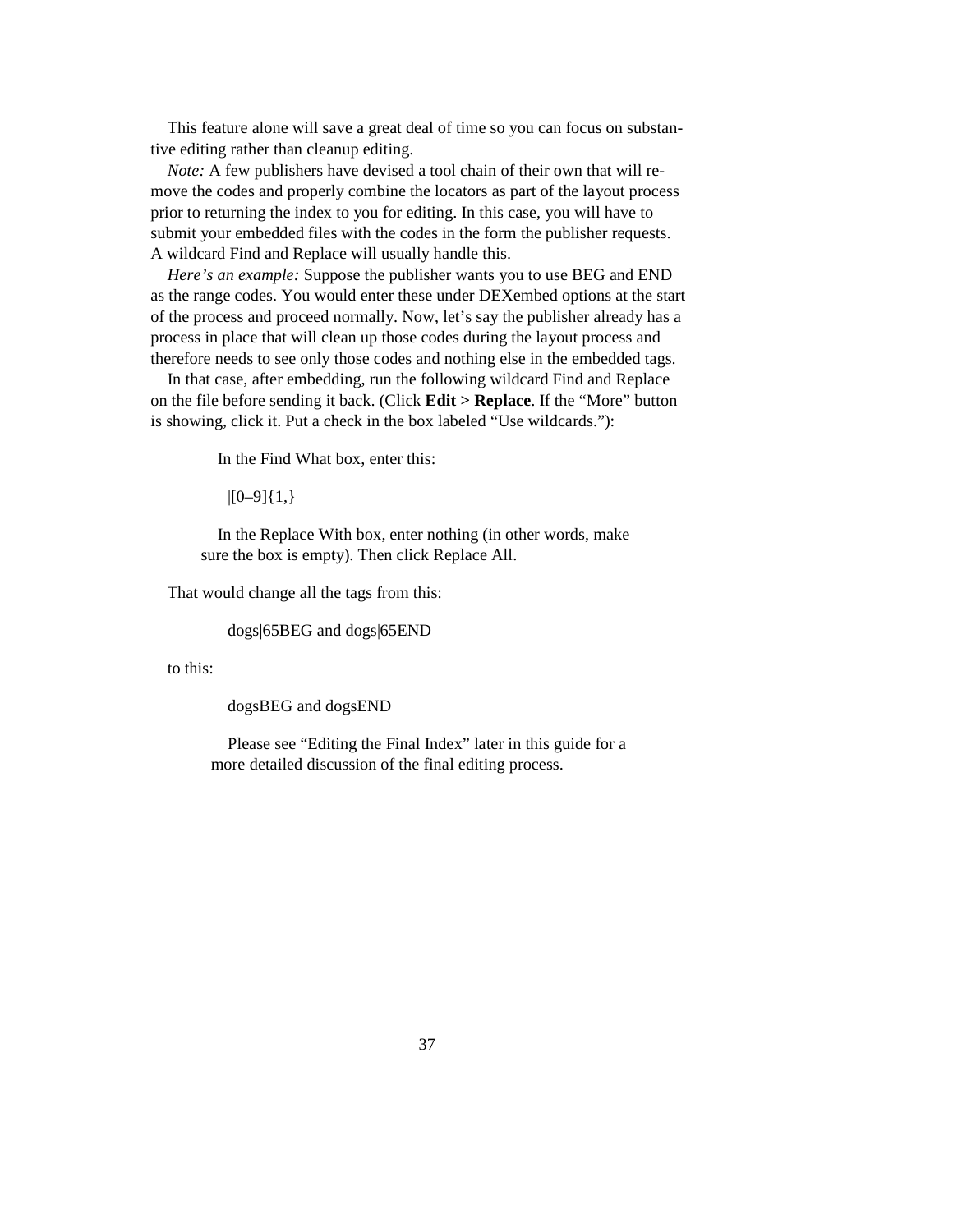## **8 Error Log**

After you've embedded entries with DEXembed, the program will create and automatically display a log of any errors it encounters, including:

- The number for the kind of error (for debugging purposes).
- The row number in the file where the error occurred.

The text for the main heading of the entry (e.g., 'Apples'), in single quotation marks.

Usually errors are caused by an illegal character in the locator, which should be composed only of numbers, with a hyphen or en dash to separate number ranges. Anything else will cause trouble.

A typical log entry looks like this:

 Error 13 on entry 1, 'Apples.' Illegal locator or other problem.

The error log also includes the date and time when you started the embedding process:

DEXembed Error Log 1/23/2008 4:08:21 PM

Using the log, you can locate and correct the offending entries. It's difficult to predict everything that might cause an error. Sometimes you just have to check for anything that looks fishy and change it to something else. Be sure to close the error log before running DEXembed again.

DEXembed will delete the existing error log each time you embed entries, so if you want to keep a certain log, you should rename it, possibly using the date and time as part of the filename. The log is automatically saved to your Documents folder.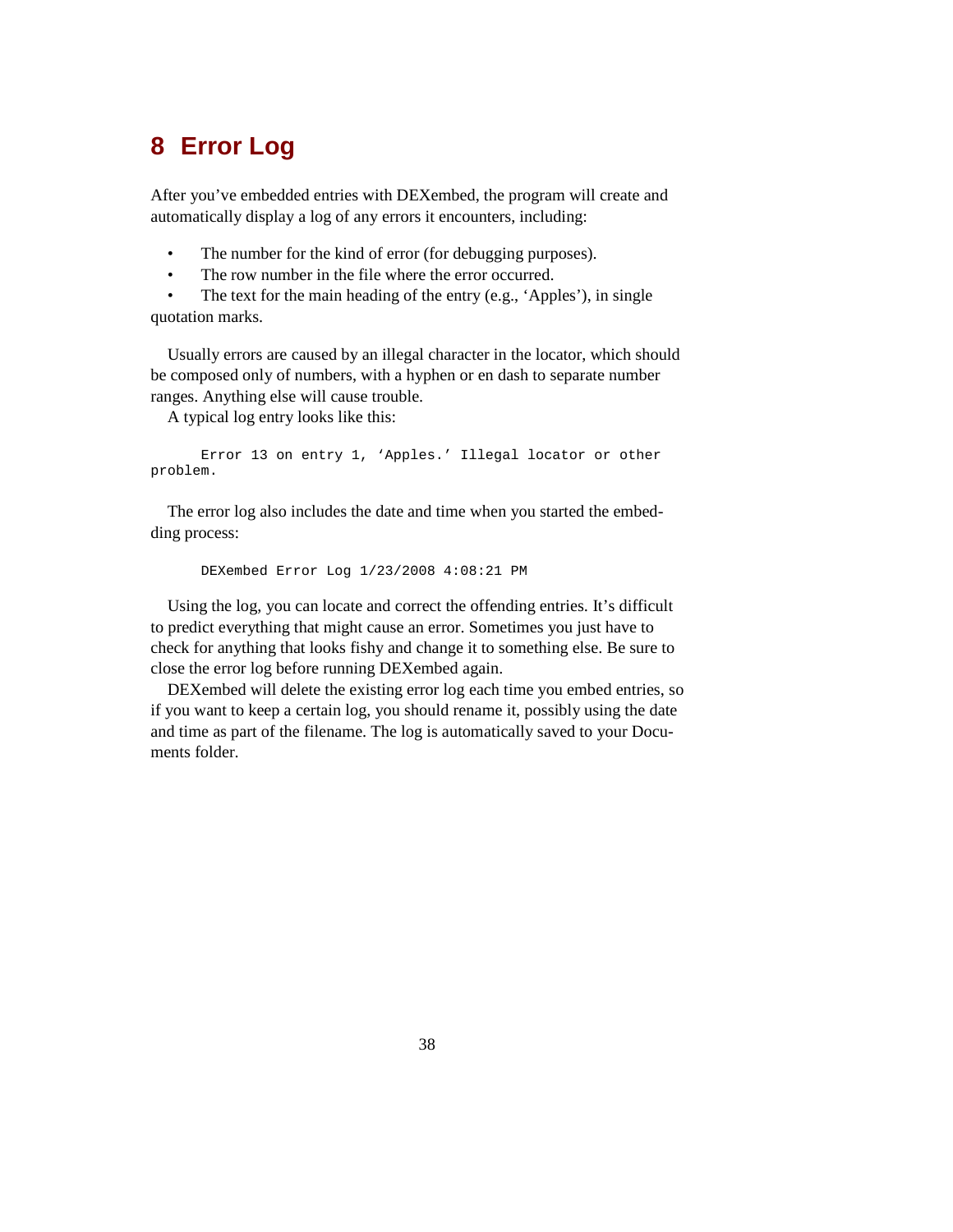## **9 Embedding for LaTeX**

You can use DEXembed to embed index entries into a Word document for conversion into the LaTeX typesetting system—*if* you or your clients are planning to convert the document using one of the following programs (both available at no charge):

Writer2LaTeX (which is also included as a built-in export filter with OpenOffice.org's Writer program):

www.hj-gym.dk/~hj/writer2latex/

WordML2LaTeX:

www.ctan.org/tex-archive/support/WordML2LaTeX/

Both do a fairly good job of converting Word documents into LaTeX, including embedded index entries. (Other converters may also work.) However, they won't convert the more esoteric "switches" available in Word index entries, such as forced sorts. As long as you stick to such basics as main entries, subentries, cross-references, and locators, you should be okay. (Please consult the most recent program documentation for a full description of what can be converted.) As with everything else, be sure to run the process on test documents before proceeding with the real thing.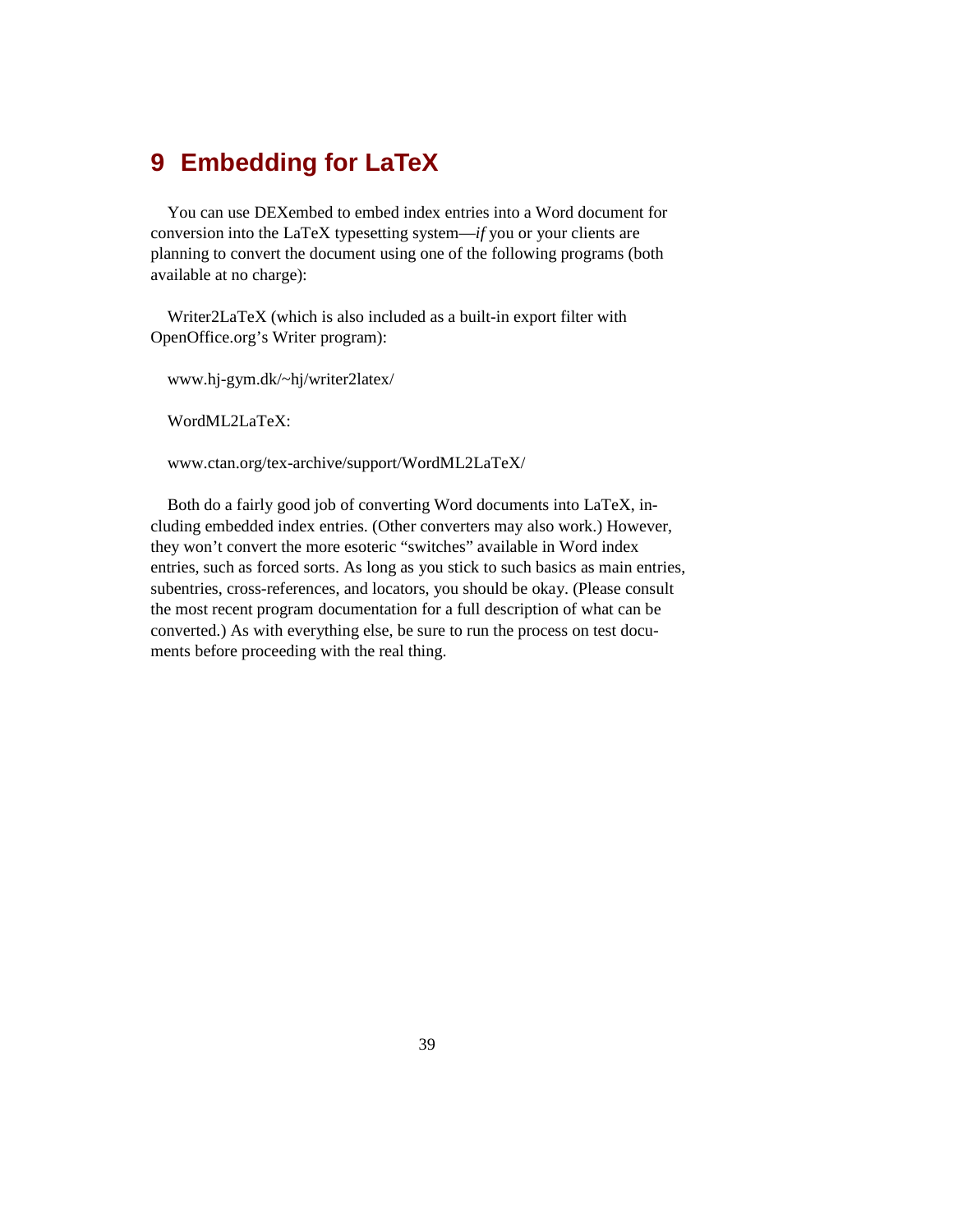## **10 Tutorial**

This tutorial uses SKY Index for the examples given. Any of the functions described here can most likely be duplicated in CINDEX or MACREX.

The organization of files, folders, naming conventions, and so on, are an individual choice, and the examples given here are simply how this indexer (Ron Strauss) decided to organize his work.

## **10.1 Step One: Organize Files and Folders**

If your publisher's work flow is such that you are sent one or two Word chapters at a time to index and embed, then set up three folders for the book, naming them as follows:

- Original Word Files.
- Embedded Word Files.

• Index files. This will contain the exported tab-delimited files for each chapter.

### **10.1.1 Master File.**

You will also create a SKY Index "Master file," which you can name with the book title, ISBN number, or any other convenient designation. The "Master File" will contain your growing cumulative index in SKY Index.

You index each chapter in the SKY Index Master file (using the form of locator you chose under **Set DEXembed Options**) just as you would in a nonembedded index. If you will be embedding in multiple files, your must prefix the locators with their two-digit chapter numbers so DEXembed will know which entries are associated with which Word chapters (see step 3 below).

Some indexers may prefer to index each chapter in a separate SKY Index file, save those files, and then later merge them into a Master file in order to see the whole index as it grows. To do this in SKY Index, click **Files > File Management > Merge**.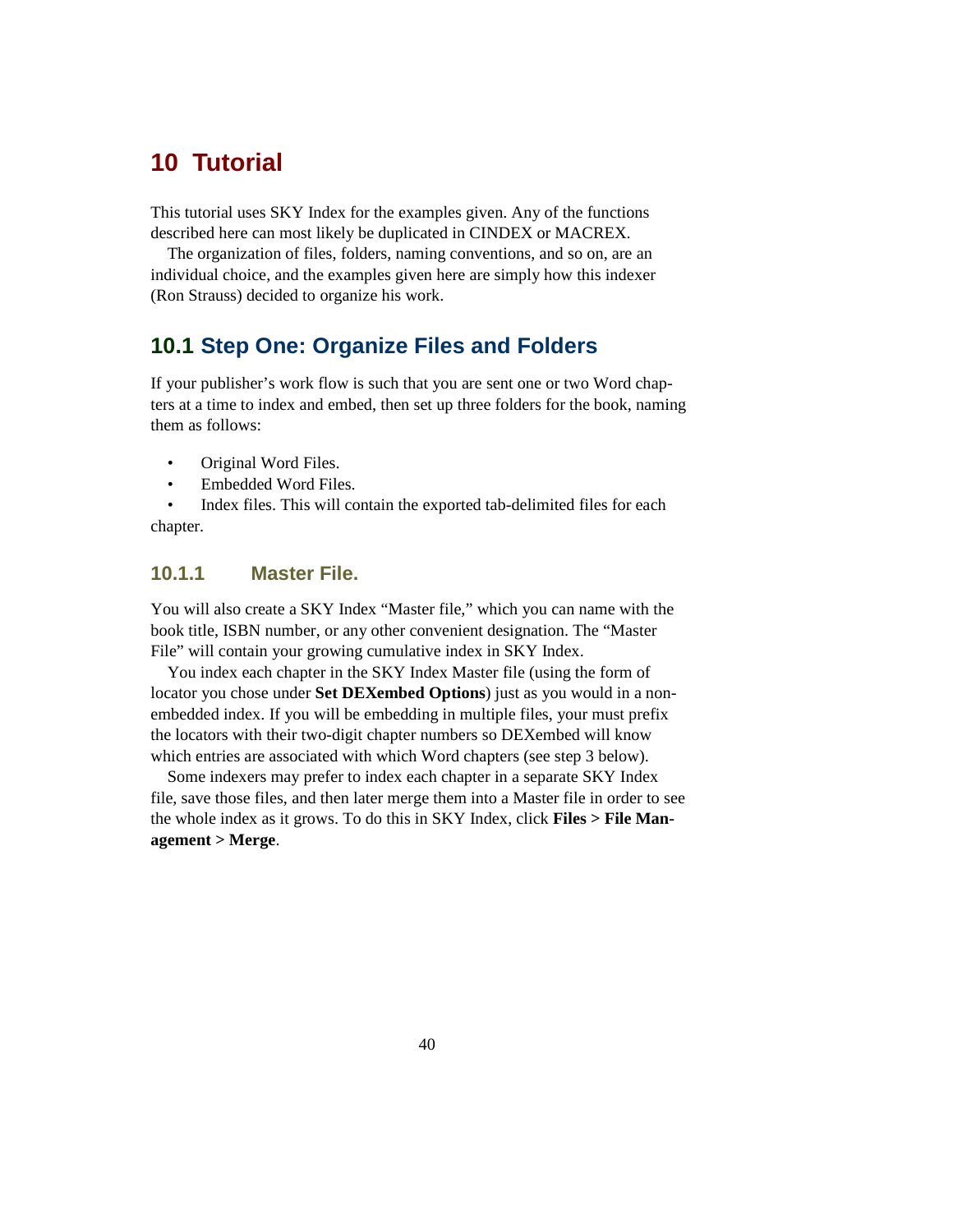## **10.2 Step Two: Back Up Files**

Make copies of the original Word files as you receive them. Always work with these backups of your original files. Place the backups on your desktop or in a folder where they won't get confused with the originals.

## **10.3 Step Three: Rename Files**

If you'll be embedding entries in multiple files, rename the backup copies by adding the two-digit chapter number to the *beginning* of the name.

*Examples:* 02.SmithCh02, or 03\_SmithCh03, or 04Smith.

The two-digit number of the chapter must occupy the first two places in the file name. (The rest of the file name is irrelevant to DEXembed.) This is critical to the embedding process. You can delete these initial digits from the file name after the files are embedded. Front-matter chapters (preface, etc.) can be named with 00, appendixes named with consecutive numbers following the last chapter (e.g., appendix A might start with 22 if there are 21 chapters in the book; appendix B would start with 23, etc.).

*Page Numbering.* It does not matter to DEXembed whether the pages of your Word documents are numbered or not. Some publishers request that you number the pages in some form prior to indexing.

## **10.4 Step Four: Set Options and Preferences**

Set the following Preferences and Options in both Word and SKY Index before proceeding:

#### **10.4.1 In Word:**

If you want the index tags to show up in red or some other color for rapid identification, click **Tools > Options > Track Changes > Insertions** and set to a Color. This and most other options set in Word will become the default until you change them.

#### **10.4.2 In SKY Index:**

1. Click **Options > Index Options > Locators tab.** Set the chapter input and output separator to a period and check the checkboxes for "Chap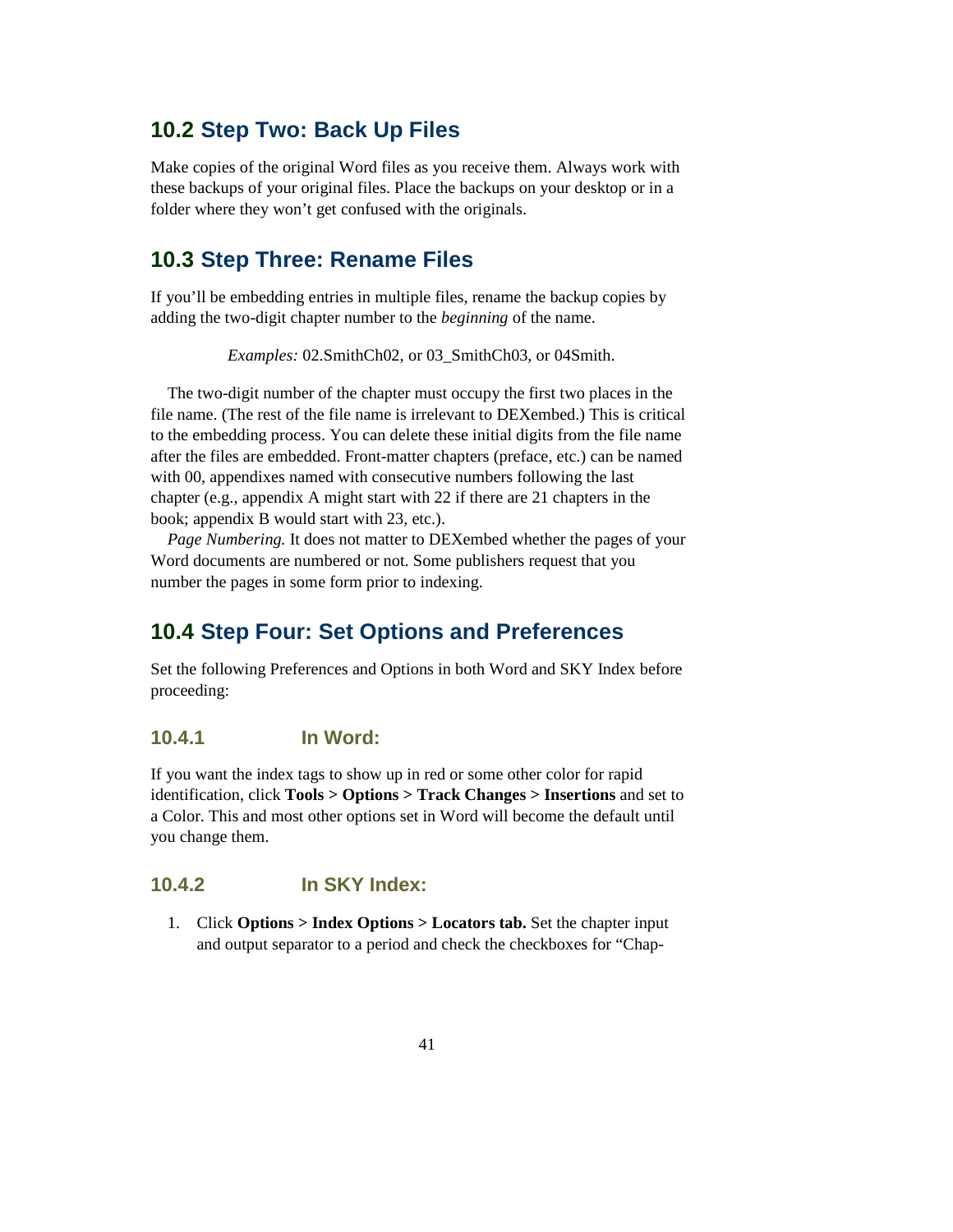ters" and "In page Runs Only." Set the page-range style to "Simple." This will produce the SKY Index locators and corresponding index file in the form required by DEXembed.

- 2. Click **Options > Index Options > Locators tab > Volume Separators > Input & Output** and set the separator to a colon (:) or something other than a period.
- 3. **Groups > Define.** Under **Name,** type "Current Chapter" (or something similar). Uncheck all fields except **"Page."** Under **"Pattern,"** enter !. (an exclamation point followed by a period). You will use this later on to group all the entries for a currently indexed chapter prior to exporting from SKY Index.
- 4. After setting these (and any other) options in SKY Index, export a Sky Index "options template" and name it "Embedding" or whatever name will remind you to import this template at the start of an embedded indexing project—or chapter (if you are creating separate SKY Index files for each chapter).

### **10.5 Step Five: Set Form of Locator**

Open the book or chapter in Word. From the DEXembed dropdown menu select **Set DEXembed Options** and choose "Page numbers," "Paragraph numbers," or "Word numbers," depending on the type of locator you wish to use. Your selection will become the default in DEXembed until you change it. The locator option you choose must be used throughout the project. Obviously, *you cannot combine two of these numbering options in the same project*. See the **Locators** section of this guide for a detailed explanation of locator usage. If you're embedding index entries from a *single* index file into *multiple* chapters, put a check in the box labeled "Require chapter designators for multiple chapters." Of course, for this option to work, your locators and filenames must actually include chapter designators. For more information, see section 6.1.1, "Embedding with Multiple Files."

### **10.6 Step Six: Set Form of Ranges**

In **Set DEXembed Options**, under **"Mark ranges automatically with,"** select "Automatically named bookmarks," "Codes," or "Nothing." If you've selected Codes, enter the specific start and end range codes to be used. See the "Ranges" section in this guide for further explanation.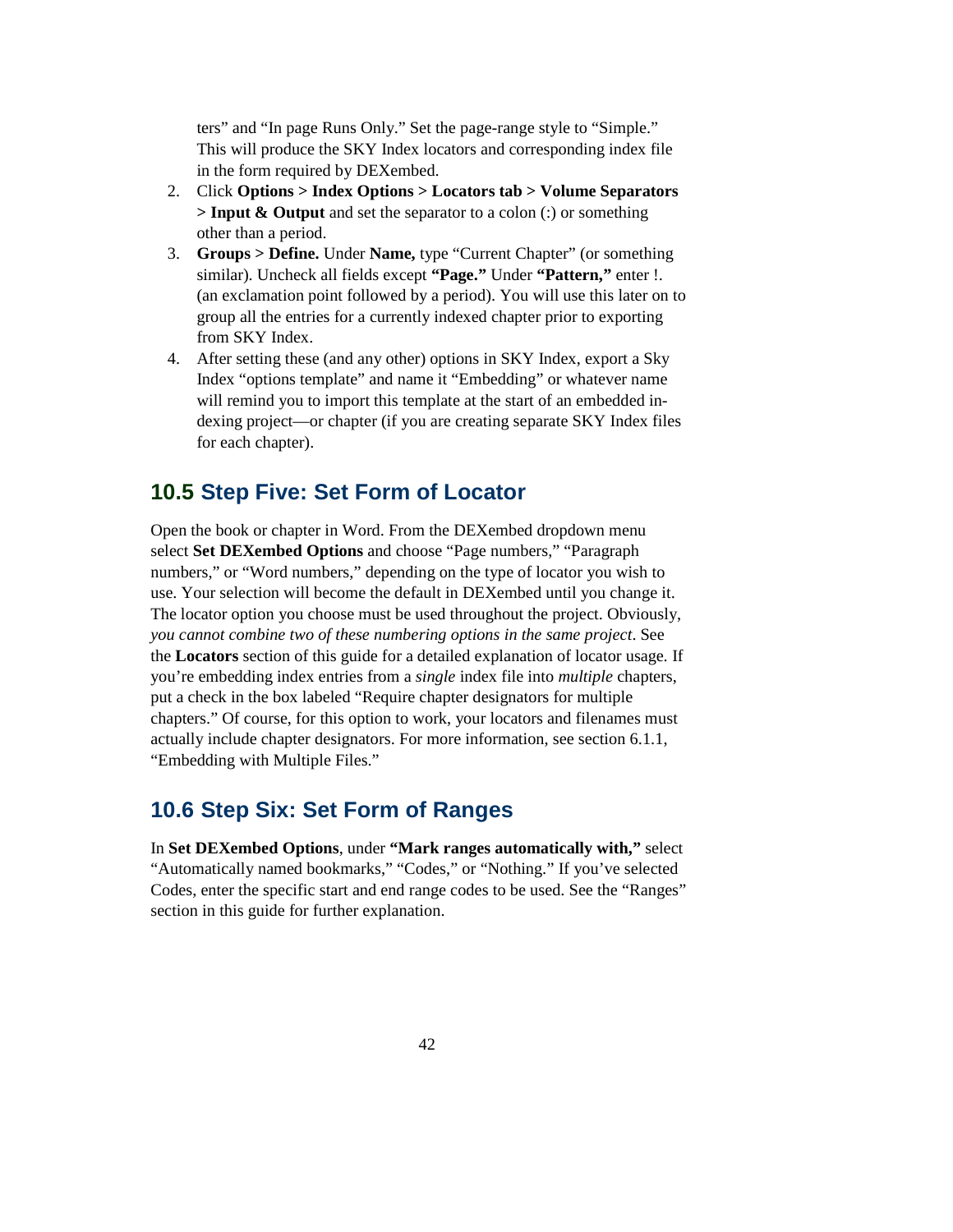## **10.7 Step Seven: Clean Up Original File**

If there are a lot of tracking changes and/or commenting in the document, launch the **"Reviewing"** toolbar (right-click on any tool bar) and select **"Final Markup"** to minimize their visibility. If there are old XE indexing tags in the document to be removed, select **Prepare Document > Remove Embedded Entries** from the DEXembed menu. Or you can search and replace (*Find:* ^d XE *Replace:* Nothing). Number the pages if necessary or directed to do so by the publisher. *Save* the document.

### **10.8 Step Eight: Number Paragraphs**

In step three above, if you selected **Paragraph Numbers,** now select **Prepare Document > Add Paragraph Numbers** from the DEXembed menu. All the paragraphs in the document will be numbered in the left-hand margin. DO NOT SAVE. You will index from this numbered document, but you will embed into the document saved in step 7 above.

## **10.9 Step Nine (optional): Print Document**

Print the paragraph-numbered document—unless you will be working onscreen with Word and SKY Index open simultaneously. After printing, close the document *without saving.*

### **10.10 Step Ten: Index Chapter**

Index the chapter in your SKY Index "Master File," typing paragraph numbers directly into the Page field, or using  $Ctrl + Alt + L$  (perhaps first using  $Ctrl +$ **Alt + M** [mark range]) to get single or range locators automatically copied directly to your clipboard. Paste the locator(s) into the Page field in SKY Index. If you will be embedding into multiple files, everything in the page field (locators *and* cross-references) must be preceded by the two-digit chapter number. Sky Index can add these automatically at the end of each chapter (see 9.10.2 below)

### **10.10.1 Cross-References**

As mentioned above, if you will be embedding into multiple files, then whenever you enter a *See* or *See also* cross-reference in SKY Index's page field,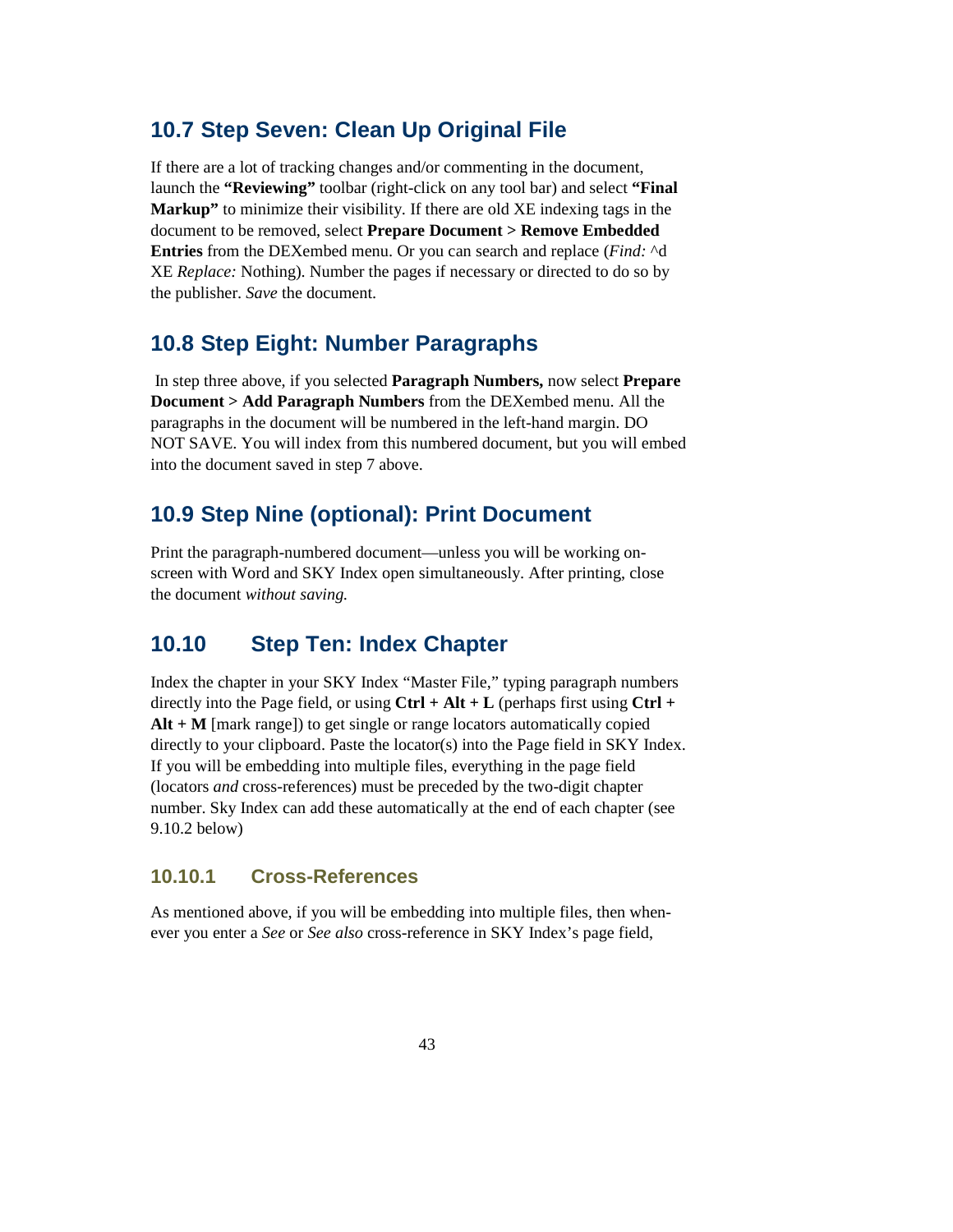always prefix the *See* with the two-digit chapter number followed by a period. For example, for chapter 3, "03.see also . . .," or for chapter 21, "21.see . . ."

The cross-references will thus embed in the chapters in which you created them. You can make this a keyboard shortcut if you like for each chapter. If you use **Ctrl + Alt + L** to get your locators, the two chapter digits will automatically be included in the locator (except for cross-references).

#### **10.10.2 Adding Two-Digit Chapter Designators**

If you choose to enter the paragraph numbers manually (either from printed pages or from the on-screen paragraph-numbered file), you can do all your entries without worrying about the two-digit chapter designators and then add them at the end as follows:

- 1. In SKY Index—Select **Groups > Current Chapter** (or whatever name you chose to define the Group in Step Four above. The **!.** symbols in the Pattern Field will tell SKY Index to group all entries whose locators do not have a period. This instantly groups all the entries from your currently indexed chapter as these will be the only ones without the 2-digit prefix (since previously indexed chapters would all have them). Your current chapter entries are now isolated (grouped).
- 2. In SKY Index—**Tools > Add/Remove Volume/Chapter Labels** (or **Alt + T + V**). Check "add" and "chapter" and enter the 2 digit number in the "labels" field (*no period,* just the digits). Press okay and the locators of all your grouped entries (except Cross-References) will show the desired prefixes.
- 3. Then, on the same grouping, for cross-references—Find: "See" and Replace: "##.See" (include the period). That will add the desired prefixes to all cross-references in the group. These steps take a matter of seconds at the end of indexing each chapter.

## **10.11 Step Eleven: Edit Chapter**

At this point this indexer sometimes likes to return to "As Entered" mode in SKY Index and quickly scan to see how the newly indexed chapter entries fit in with the rest of the index. One might also group the current chapter entries again in alphabetical order (now you can "Group by Chapter Number"—**Ctrl + Alt + H** in SKY Index), and do a quick edit on them. Performing mini-edits on these chapters prior to embedding may be something you will want to do as a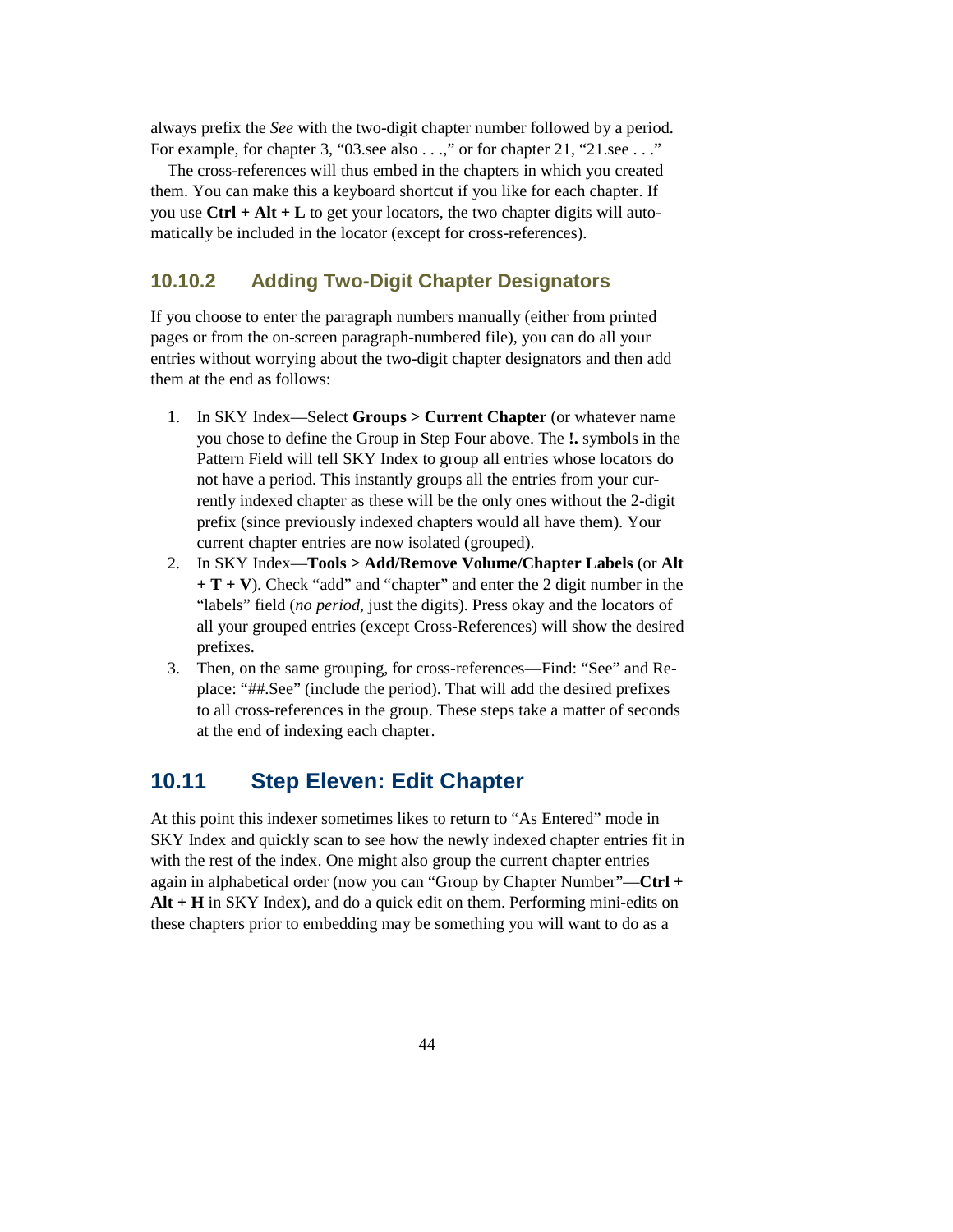routine with each chapter in order to save time in the final edit phase. Such ongoing editing will also help you make consistent entries in future chapters.

*Important:* Don't forget to check your locators for the chapter prefixes at the conclusion of indexing each chapter, as this is what differentiates paragraph 42 in Chapter 01 from paragraph 42 in Chapter 03, for example. And DEXembed needs to know this, of course, when it comes time to embed.

See the **Locators** section in this guide for an explanation of the other locator types if you prefer not to use paragraph numbers.

#### **10.11.1 Indexing Tips**

- 1. Use Sub-entries as much as possible to qualify mains that seem to be broad enough to warrant subs (a standard indexing practice).
- 2. Most publishers do not want tags placed in heads or subheads, captions, tables, figure reference fields, or figure captions. A safe bet is to always embed your tags in body text and nowhere else.
- 3. A very useful keyboard shortcut in SKY Index, **Ctrl + Alt + U,** will refresh the Auto-Complete feature to account for any changes, corrected typos, etc. Using this command at regular intervals can save a lot of typing.
- 4. If you are a mouse lover, the Microsoft IntelliMouse, Logitech Laser mice (and many others) have programmable buttons. Setting one button for copy, another to paste, and another to cut is invaluable, particularly if working on-screen, where you can cut, copy, and paste complex entries (or any entry) directly from Word to SKY Index without letting go of the mouse (helps eliminate typos).

### **10.12 Step Twelve: Export the Index File**

The index file is what DEXembed uses to embed the Word document. In order to export only the entries for a particular chapter, follow these steps in SKY Index:

- 1. *Group* the entries for a particular chapter using **Ctrl + Alt + H**. Leave the "Volume" field blank and enter the 2-digit chapter designator in the "Chapter" field (no period). Click OK and all the entries from that chapter will be grouped and ready for export.
- 2. **File > Export** will bring up the export dialog. Select TEXT format. This will give you a tab-delimited file (.txt), which is exactly what you want. Also, be sure to *uncheck* "Enclose fields within Quotes." You can name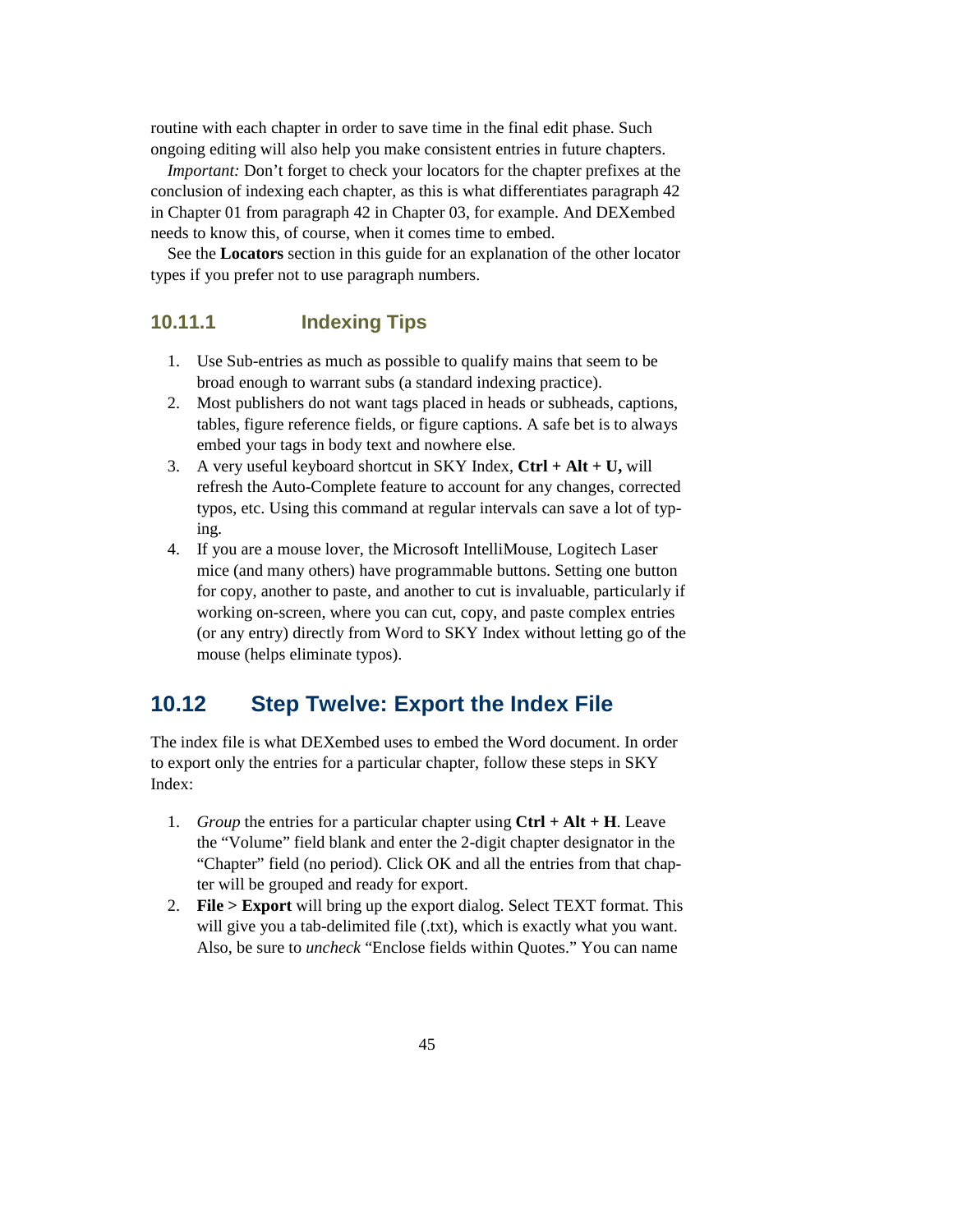the text file anything you like but include the chapter number for future reference. So you might name it Ch03IDX or Ch03TDF (for tabdelimited file). Save to a convenient place like your desktop. For convenience we will refer to this as an "index file" throughout this Guide.

## **10.13 Step Thirteen: Embed the File**

#### *Important—Follow These Steps Exactly:*

- 1. Open the (non-numbered) original file you just indexed in Word. If you accidentally embed the numbered file, don't forget to remove the numbers with **Prepare Document > Remove Paragraph Numbers** on the DEXembed menu before submitting your file!
- 2. Open the index file. You now have two Word windows open.
- 3. With the index file as the active window, select **Embed from Tab-Delimited File** from the DEXembed menu (in the index file toolbar, not the chapter toolbar).

This will automatically embed the index tags in the Word document and simultaneously add the range codes you chose in step 4. There will be no bookmarks in these tags unless you told DEXembed to mark ranges with bookmarks under Set DEXembed Options.

**Note on Placement of Tags:** Word automatically places all cross-references at the end of the document. To avoid any possibility of losing tags, DEXembed places all the cross-references several words into the last paragraph of the document.

*Important Note:* When using paragraph numbers as locators, DEXembed automatically places index tags four or five words in from the start of a paragraph and, for ranges, several words in from the end of the last paragraph in the range. Therefore try to use paragraphs that are at least eight words long for your embedding.

## **10.14 Step Fourteen: Saving and Renaming**

Save and rename the Word file (Save As), adding a suffix to the file name such as IND (for Indexed) or EMB (for Embedded) and deleting the two-digit chapter prefix you added in Step Two.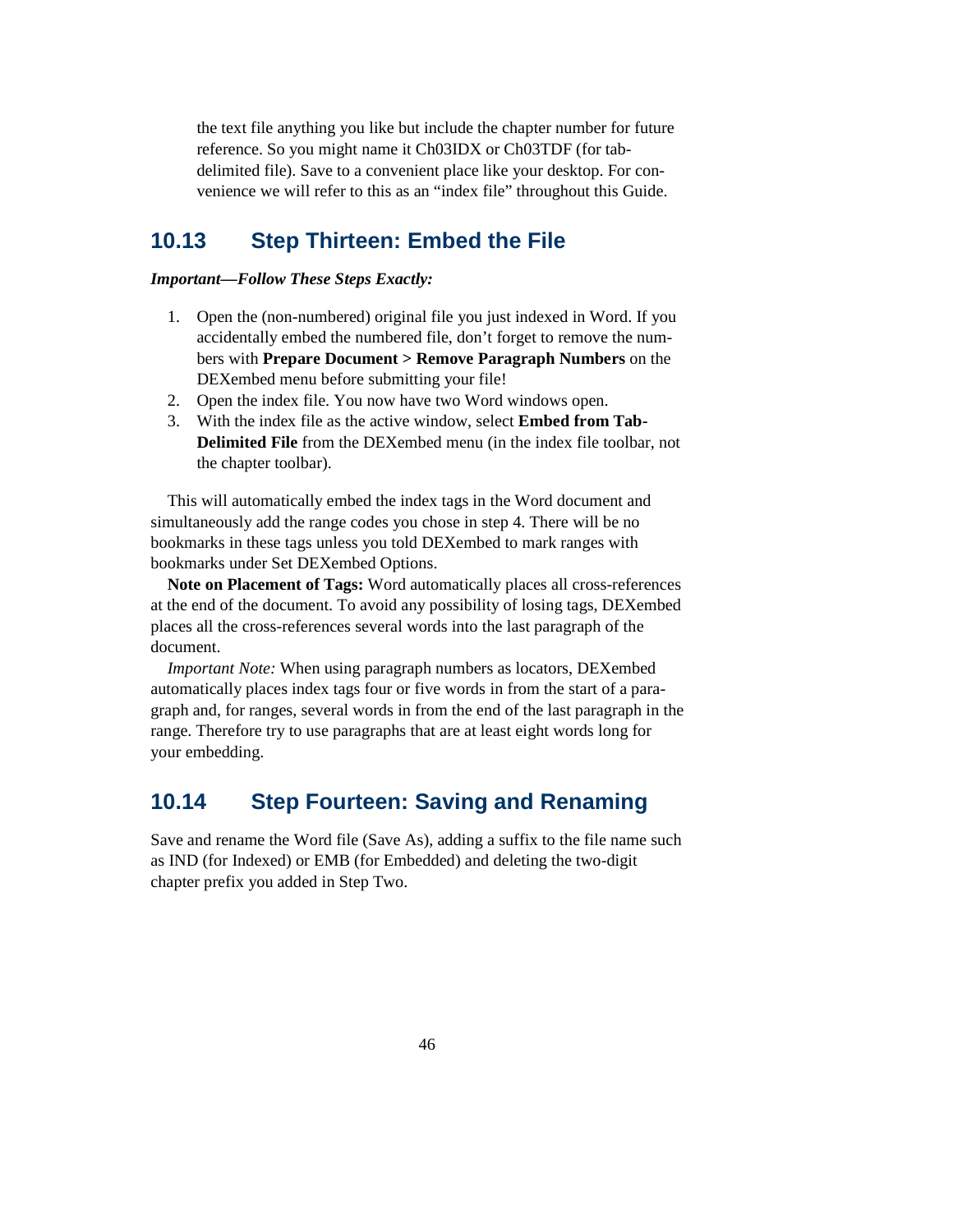## **10.15 Step Fifteen: Checking Tags**

Briefly scroll through the now-embedded file, spot-checking to see that the tags are in the right places and have the codes appended to the entries. DEXembed is very accurate, but we suggest this quick review as you may find something you wish to change or add. Also, if you made an entry error in a SKY Index locator field, the tag might be in a place other than where you intended it. If you should move or change a tag, make the corresponding locator change in your SKY Index file.

## **10.16 Step Sixteen: Organize Your Files**

- 1. Store the index file in the dat folder you created in Step One.
- 2. Before sending the embedded file off to the publisher, make a copy of it for the Embedded Files folder you created in Step One.

## **10.17 Step Seventeen (optional): Preview Word-Generated Index**

This step is not usually necessary, but if you ever want to preview a given chapter's index entries *as generated by Word:* 

- 1. Click **DEXembed > View > Hide Index Tags**.
- 2. Click **IDEXembed > Generate Index from Embedded Entries > OK.**
- 3. Look through the index as needed.
- 4. Delete the index at the end of the document before sending the document to the publisher.

See also "Previewing the Combined Index in Word" in this guide.

## **10.18 Step Eighteen: Final Editing**

When all chapters have been indexed, sent off, laid out, and the final index generated, your client should send you a Word file (in rare cases a PDF) to edit. Please see the following section.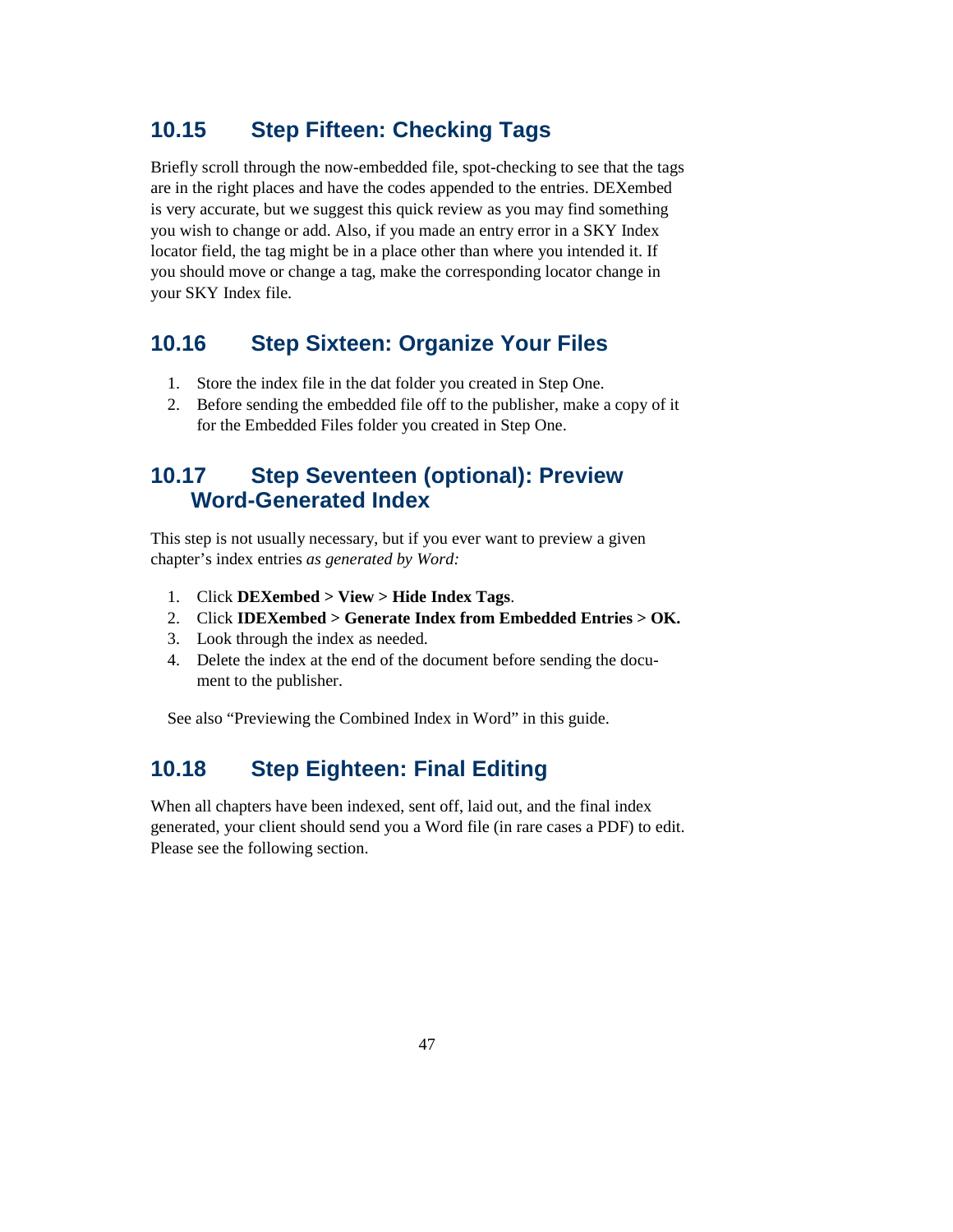## **11 Editing the Generated Index**

Editing the final index is a tricky business in embedded indexing. The approach to your final edit depends on the workflow of your publisher. There are three basic scenarios:

### **11.1 Scenario 1: Changes in the final edit must be made in the embedded tags themselves**

If the embedded files have not yet gone to layout and you are given access to them after completing the indexing, you can perform your final edit in SKY Index and re-embed the entries into the Word chapters. Your SKY Index file contains the index for the entire book, and the locator prefixes indicate which chapter each entry came from (which is how DEXembed knows where to embed the tags).

Thus, after your final edit you can generate a new index file for the entire book and use it to quickly re-embed all the files, one at a time.

But first you must select **Prepare Document > Remove Embedded Entries** from the DEXembed menu to remove the previously embedded tags from each file. Then select **"Embed from Tab-Delimited File"** on the DEXembed menu to re-embed the file.

## **11.2 Scenario 2: Changes apply only to the printed book index and will not require changing embedded tags**

In this scenario you should receive a Word file (generated by the layout program) which now has the correct pagination. The range codes and possibly other extraneous characters will still be part of this document. Here is the cleanup/final edit process:

1. DEXembed can clean up this file in short order. Click **DEXembed > Modify Existing Index > Combine Coded Ranges**. This feature will eliminate all the range codes, combine the appropriate locators with an en dash, and clean up cross-reference debris left over from QuarkXPress in particular. The file should then be reviewed for any other anomalies left over from the layout program, and corrected.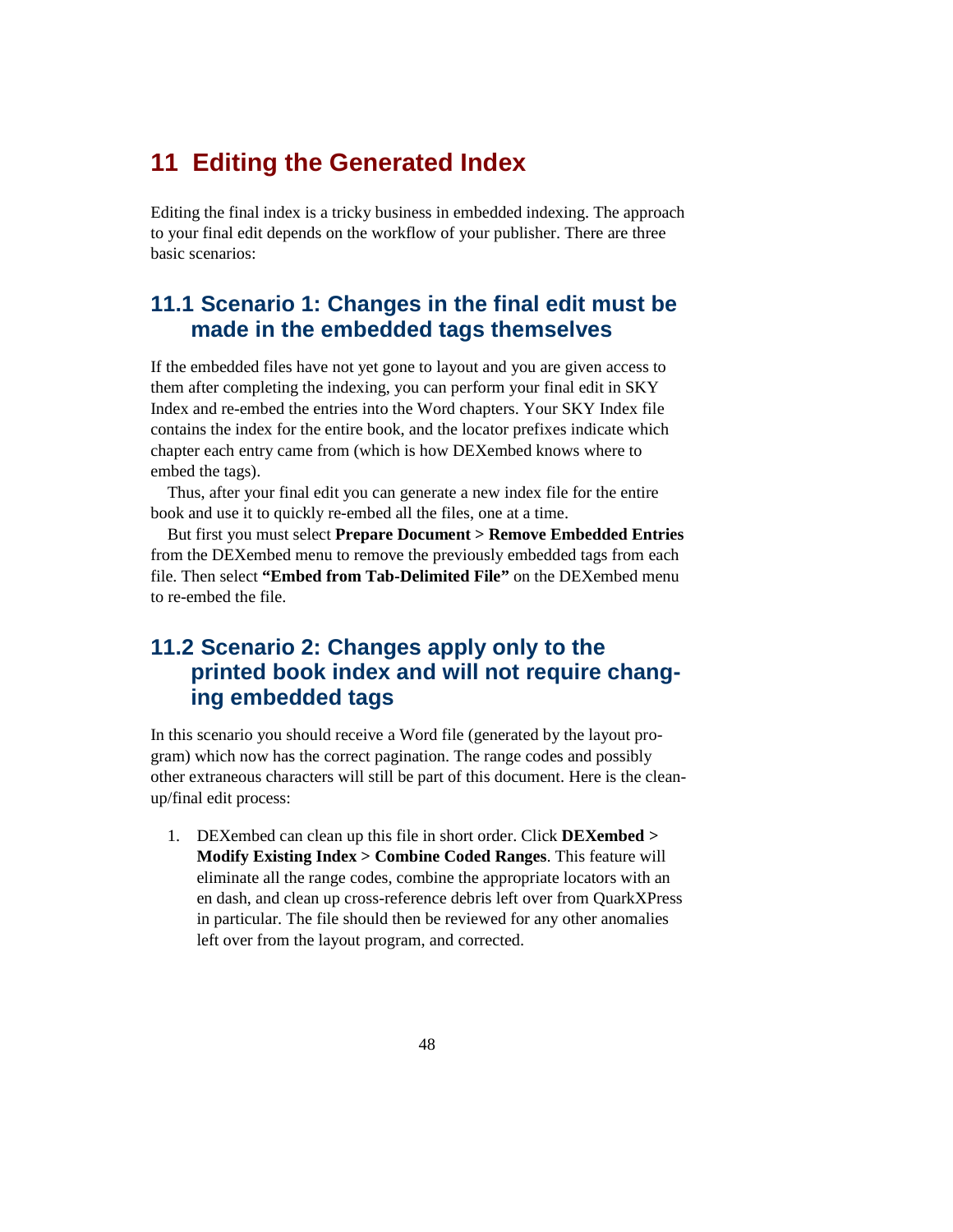2. At this point, the Word file can either be edited in Word directly or prepared for import back into SKY Index, where it is much more efficient to perform the final edit. In order to import your index back into SKY Index you must first convert it to a tab-delimited table. This is described in sections 4.13.4 and 4.13.5 above and repeated here for emphasis and further detail.

For example, let's say you have an existing, formatted index, one that looks something like this (run-in or indented, it doesn't matter):

> Adobe Acrobat, indexing files from, 51 Angle brackets, in generated index, 47 AutoCorrect, 58 Bookmarks: counting, 16 upper limit on, 16 StartOfTopic, 19 displaying, 28, 37–38 tagging, 56 Brackets, in generated index, 47 Capitalize or lowercase a word, 34 Capitalizing, headings, 24–25

You will have to "deconstruct" that index into a tab-delimited file in order to import it into CINDEX, MACREX, or SKY Index. In other words, you want it to look like this (with tabs between the elements):

| Adobe Acrobat                      | indexing files from | 51 |
|------------------------------------|---------------------|----|
| Angle brackets                     | in generated index  | 47 |
| AutoCorrect58                      |                     |    |
| Bookmarks counting                 | 16                  |    |
| Bookmarks upper limit on Bookmarks |                     | 16 |
| Bookmarks StartOfTopic             | 19                  |    |
| Bookmarks displaying               | 28, 37–38           |    |
| Bookmarks<br>tagging               | 56                  |    |
| Brackets in generated index        | 47                  |    |
| Capitalize or lowercase a word     | 34                  |    |
| <b>Capitalizing headings</b>       | $24 - 25$           |    |

In order for DEXembed to make this conversion, the index levels *must* be formatted as follows: Index 1 (for Mains), Index 2 (for Sub-1s) and Index 3 (for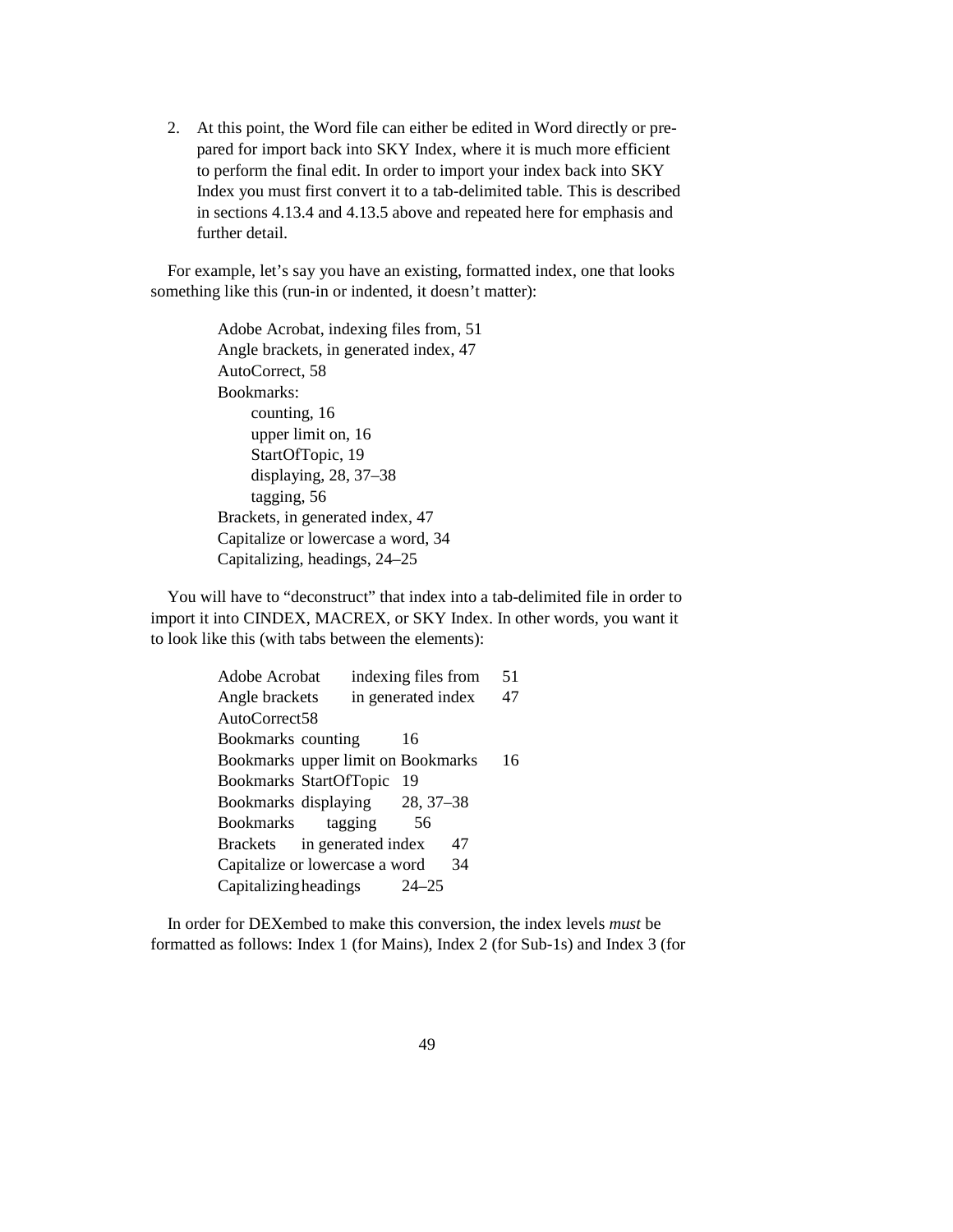Sub-2s). DEXembed will do this for you. Select **Modify Existing Index > Standardize Styles**. Enter the names of the existing styles and click OK. DEXembed will replace those styles throughout the index.

To ascertain what the names of the existing styles, place your cursor over any main, sub-1 or sub-2 and note the name of its style in the dropdown Styles menu on Word's formatting toolbar.

Once DEXembed has standardized the styles, you are ready to deconstruct your index (after backing up your original file, of course). Select **Modify Existing Index > Convert to Tab-Delimited File**. DEXembed will convert your index into, believe it or not, a .dat file (plain text)! It will automatically open. Check it carefully against the original index to make sure the deconstruction was successful and accurate and the formatting is correct. Save to your desktop or other convenient location and close the file.

Now the final step: In SKY Index select **File > Import**. In the "file types" dropdown menu select CINDEX (\*.dat). Then navigate to where your .dat file is located, select it, and click open. The index will flow into SKY Index with all the elements neatly placed in the correct fields, ready for you to perform your final edit.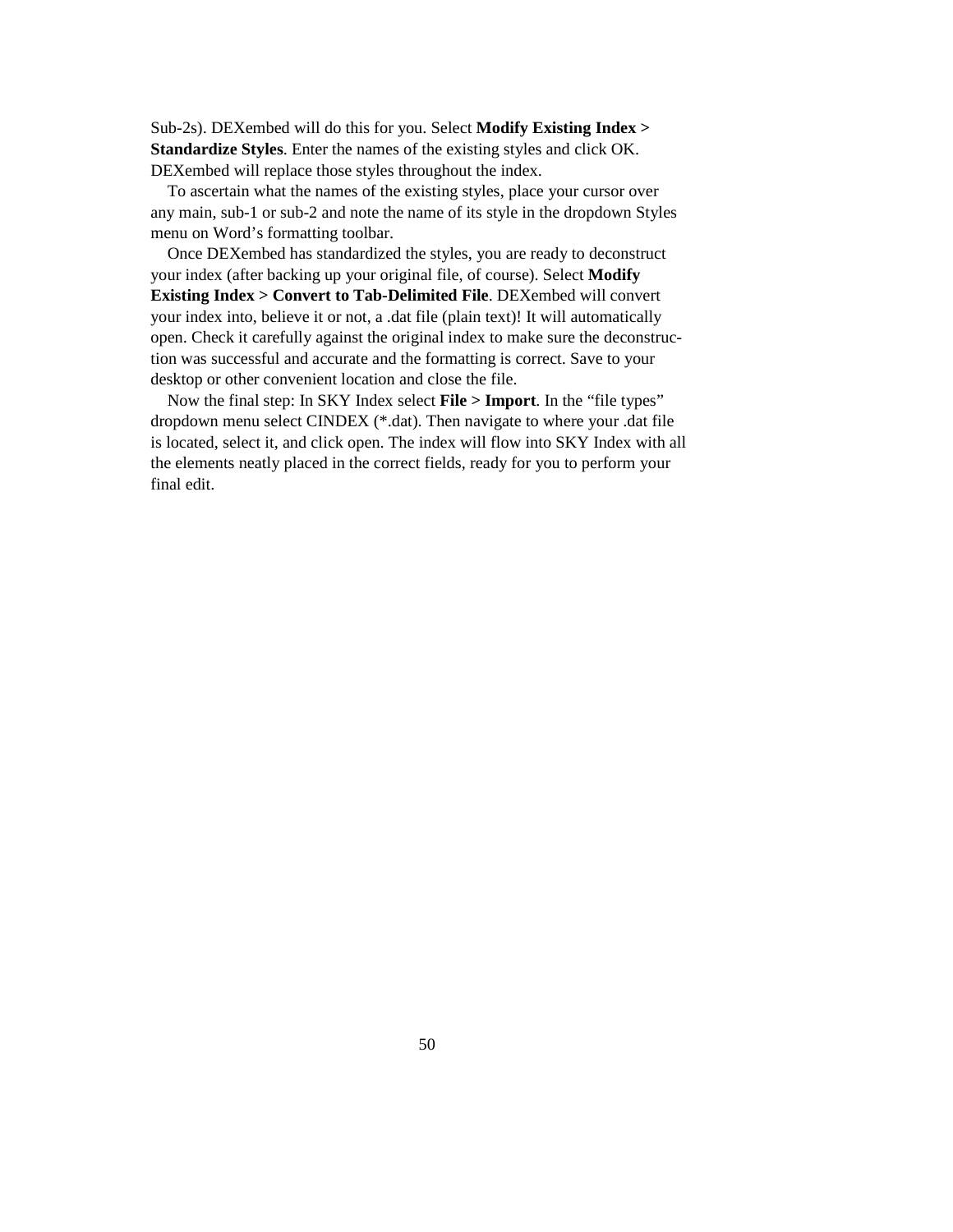## **12 Editing Microsoft Word Index Tags**

## **12.1 Tag Syntax**

At times you may want to edit a few tags directly in an embedded Word document. These tags can be edited, copied, cut, and pasted. Their exact format is:

**{ · XE · "dogs" · }** Main entry = dogs

**{ · XE · "dogs:poodles" · }** Main entry = dogs, Sub1 = poodles

**{ · XE · "dogs:poodles" · \t · "See · canines" · }** Cross-Reference (*See* and *See also*)

The dots (for purposes of illustration) indicate spaces, and the colon indicates sub-headings. The beginning and ending braces are part of the index-entry field and *cannot* be typed in by hand. If you try doing so, your index entry will be ignored.

## **12.2 Special Characters in Tags**

Since colons and quotation marks are part of Word's syntax for index tags, if you have either of these characters in the text of your entry you will have to ask your publisher how to handle them (particularly if these files will be imported into a layout program).

The solution used when indexing directly in Word (when Word will generate the index) is to "escape" those characters by inserting a backslash  $( \ )$  before any colon or quote mark in the entry. Word will then treat those characters as part of the entry text.

Examples:

**{ · XE · "\"All About Dogs\"" · } { · XE · "FileMaker Pro\: For Dummies" · }** 

## **12.3 Forced Sorts**

This is another point to check with your publisher.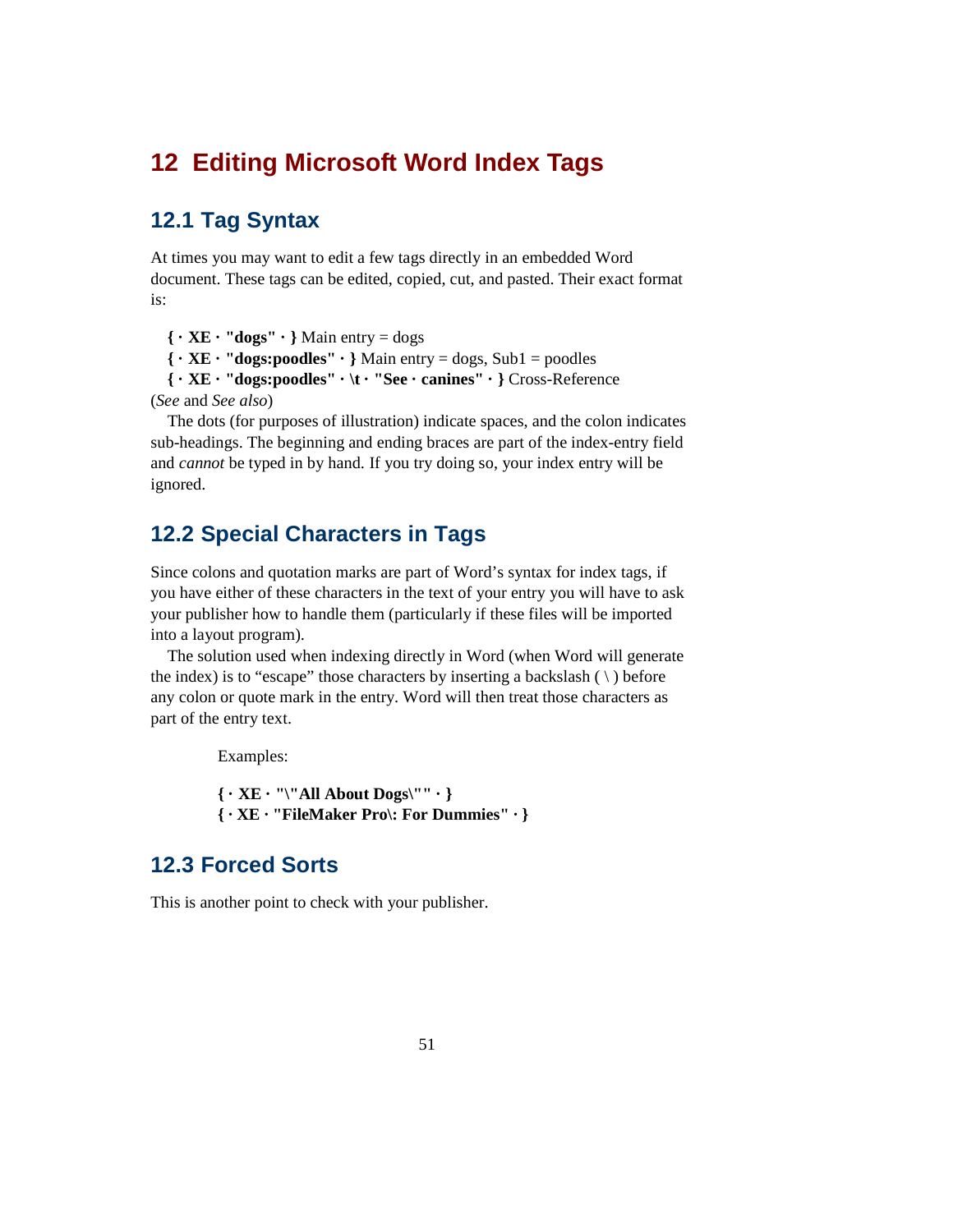Let's say you have an entry like <br/>body tags> and you want it to sort under "B" in the index. Again, if indexing directly in Word, you would use a semicolon ( ; ) to force the sort, as follows:

## Example:  $\{\cdot \text{XE} \cdot \text{"$

The entry will *appear* in the index as it looks *before* the semicolon, but it will *sort* as it looks *after* the semicolon. This will work for a Word-generated index but may not work for an index generated by Quark, PageMaker, or InDesign. Check with your client.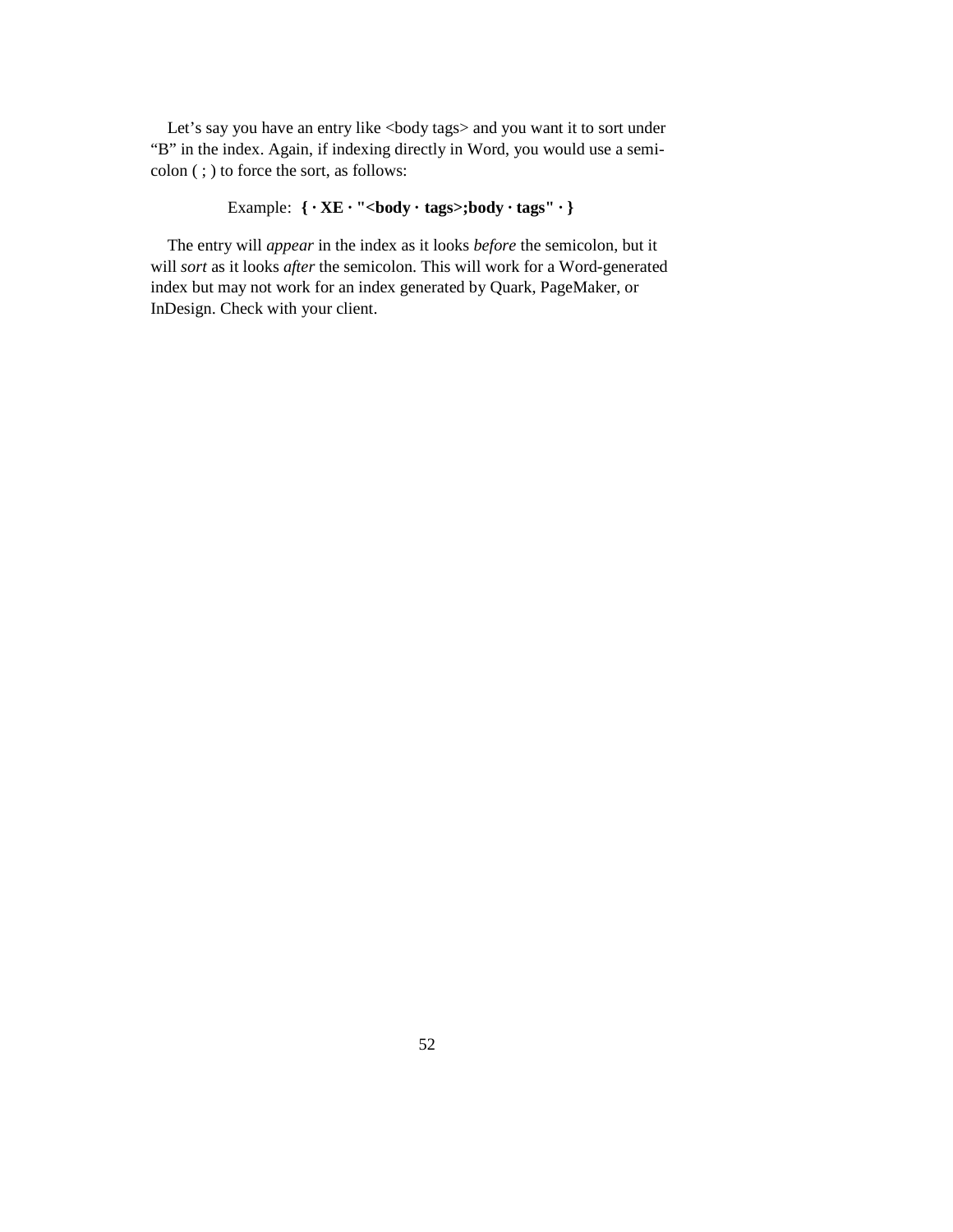# **13 Previewing the Developing Index in Word**

If you ever need to preview your compiled index in Word at any stage of development:

• For a single chapter, simply insert a page break after the end of the text (**Insert > Break > Page Break**) and then click **Insert > Reference > Index and Tables**, and click OK on the Index tab. The index appears at the end of your Word document.

- To view the combined index for a number of Word chapters:
- 1. Set up some sort of convenient page numbering if the chapters are not already sequentially numbered (e.g. Chapter 1 starting at 101, Ch. 2 starting at 201, etc.)
- 2. In the same file folder as your chapters, create a new Word document that will hold the combined index.
- 3. In the index document, set up an RD ("referenced document") field for each chapter to be covered by the index:
	- a. Click **Insert > Field > RD**.
	- b. Under "Field properties," type filename (e.g.,
	- ch01.doc).

c. Under "field options," select "Path is relative to current doc." This will insert an RD field, which looks like this: {RD **"**ch01.doc**"** \f}

- 4. Repeat these steps for each chapter you want to include in the index, or copy and paste the entire tag (including the brackets) and manually edit the filename so it looks like this: {RD **"**ch01.doc**"** \f}{RD **"**ch02.doc**"** \f}, and so on. Use one RD field per chapter, and list each chapter sequentially (ch01.doc before ch02.doc, etc.)
- 5. Generate the index by placing the cursor at the end of the index file (after the final bracket) and clicking **Insert > Reference > Index and Tables > OK** (on the index tab). This will generate the index, using markers from all the referenced documents.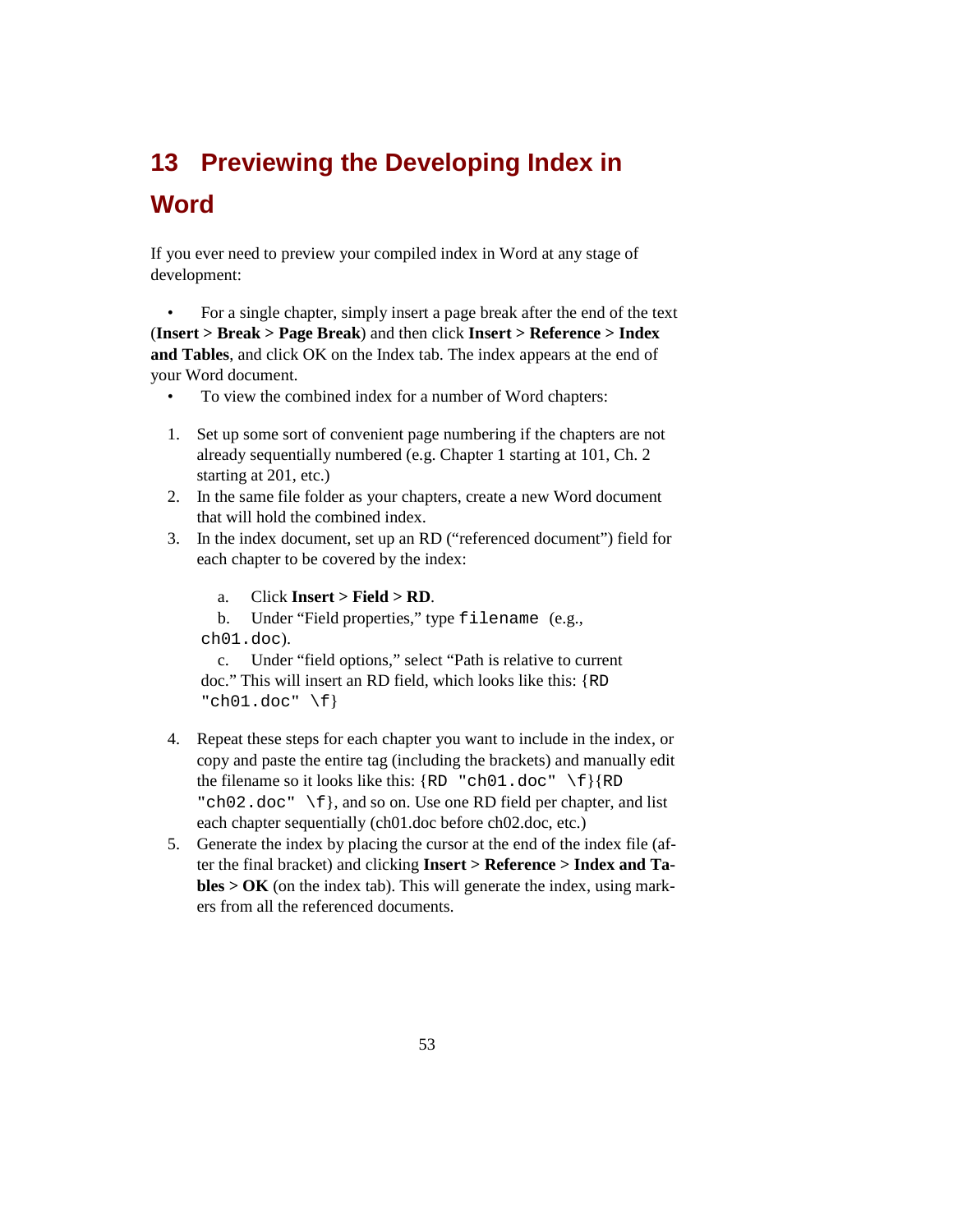To update the index later on, click to the right of the index and then hit F9, or right-click and select Update Field from the pop-up menu that appears.

If you're not able to see the RD fields, go to **Tools > Options > Formatting marks > Hidden text** and click the **Show > Hide Paragraph Marks** button.

If you ever want to cut and paste a Word-generated index into its own separate file for editing, place the cursor anywhere in the index and type Cntrl-6. This will convert the fields into copyable text.

A way to circumvent this entire process is to make a copy of your embedded files and, after numbering the pages in some form of non-overlapping order, use DEXembed's **Prepare Document > Combine Documents** command. This will combine the individual files into one file. Once the files are merged simply generate the index for the entire file.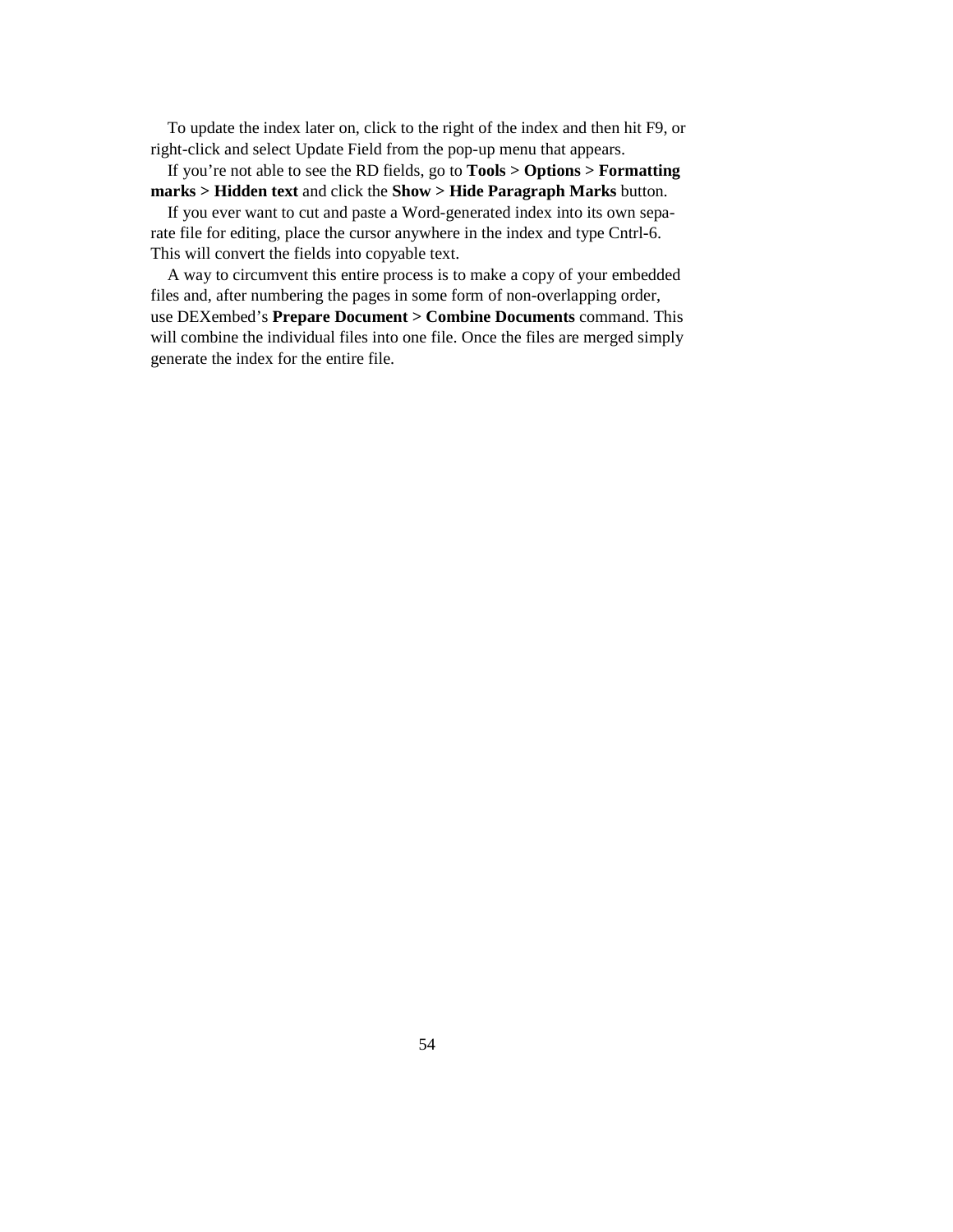## **14 Registering DEXembed**

If you like DEXembed and plan to continue using it, you should purchase a license to do so. If you don't, your copy of the program is for evaluation purposes only, and it will stop working after 45 days. After you purchase a license to use the program, we'll send you a password that will unlock the program to run without limitation on time or use.

The terms of your license prohibit you from giving your program password to someone else or using it on someone else's computer. However, you may use the password on up to three of your own computers. For example, you could install DEXembed and use your password on your computer at work, your computer at home, and your laptop. However, you may run the program on only one of your computers at a time. If you need to run the program on more than one computer at a time (for example, for use by a family member or employee), you must purchase another license and get another password for the program. This is the honest and legal thing to do. Besides that, we're a small company and need your support. Thanks for your cooperation.

## **14.1 Obtaining a Password**

Here's how to purchase a program license so you can obtain your password:

- 1. Click the DEXembed menu at the top of your Word window.
- 2. Click "Register DEXembed."

You'll be presented with two options:

- 1. Get a password for this computer.
- 2. Enter the password for this computer.

Click option 1, "Get a password for this computer." Then click "OK." You'll be presented with two more options:

- 1. Register on the Internet (at www.editorium.com).
- 2. Register by mail.

Click the option that meets your needs and follow the instructions on your screen. Registering on the Internet offers some distinct advantages: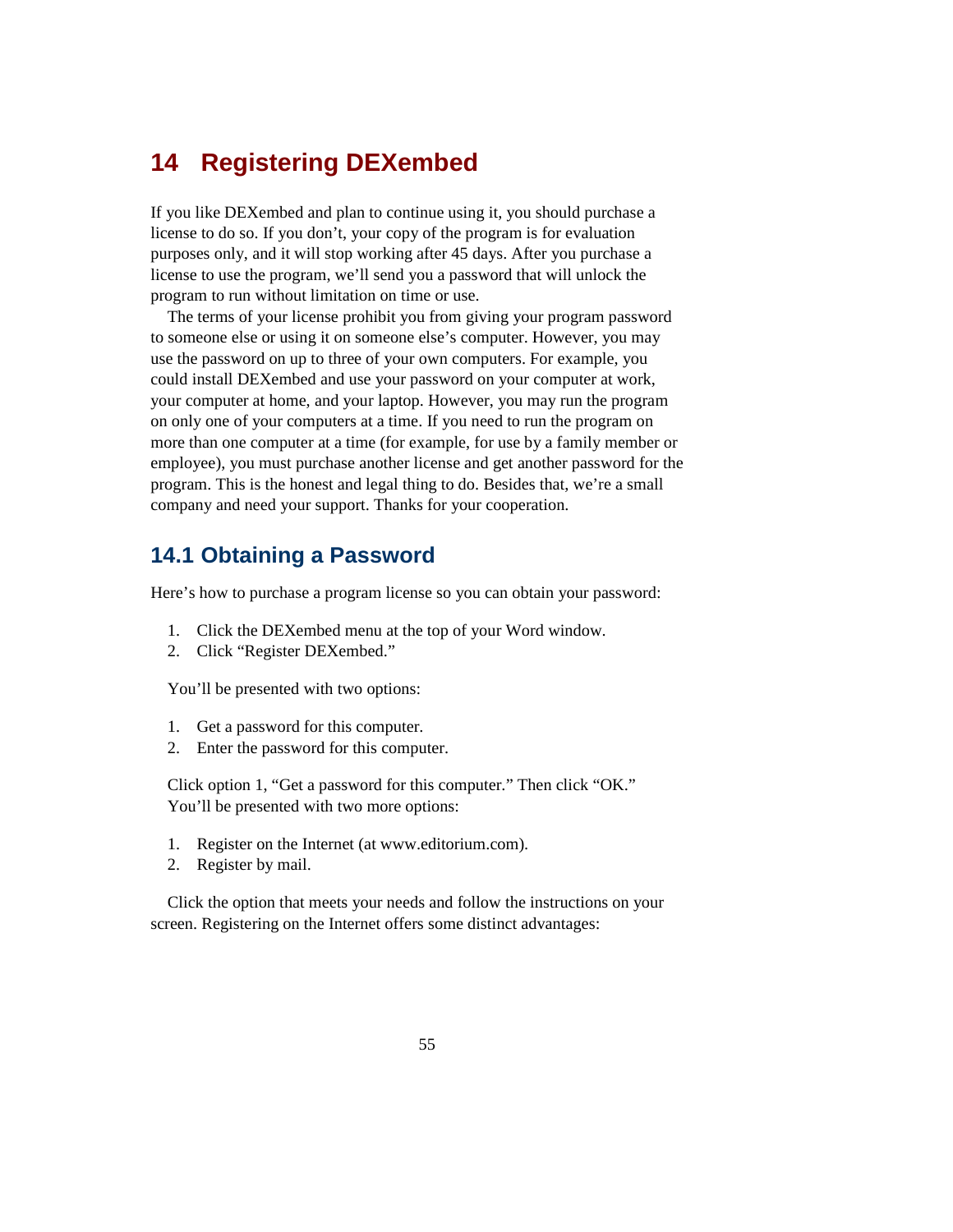- 1. You'll receive your password automatically by return email as soon as your payment is processed. If you're paying by credit card, you'll receive your password almost immediately. Just check your email as soon as your online registration is complete.
- 2. You can make your payment in several different forms: credit card, check, or money order. If you don't pay with a credit card, however, you won't receive your password until after we receive your payment.
- 3. You can make your payment in several different ways: on our secure online order form, by fax, or over the phone.

If you're interested in using a purchase order, please let us know by emailing editor@editorium.com.

If you don't have access to the Internet, you can still register by postal mail. In that case, we'll send your password by email (if you have it) or postal mail after we receive your check or money order and your registration form. If you're registering by mail, the program will create a registration form in Microsoft Word. Please fill out the form, using your cursor keys to move from item to item. Then print the form and mail it to the address at the top of the form.

## **14.2 Using Your Password**

Once you've received your password from the Editorium, you'll need to enter it into the DEXembed program. To do so:

- 1. Click the "DEXembed" menu item at the top of the Word screen.
- 2. Click "Register DEXembed."
- 3. Click "Enter the password for this computer." Then click "OK."

The password entry box will appear on your screen. Carefully type the password into the box labeled "Enter your password."

If you have a valid password and type it correctly, the program will tell you that your registration was successful. After that, the program will run without limitation on time or use.

Thanks for your support!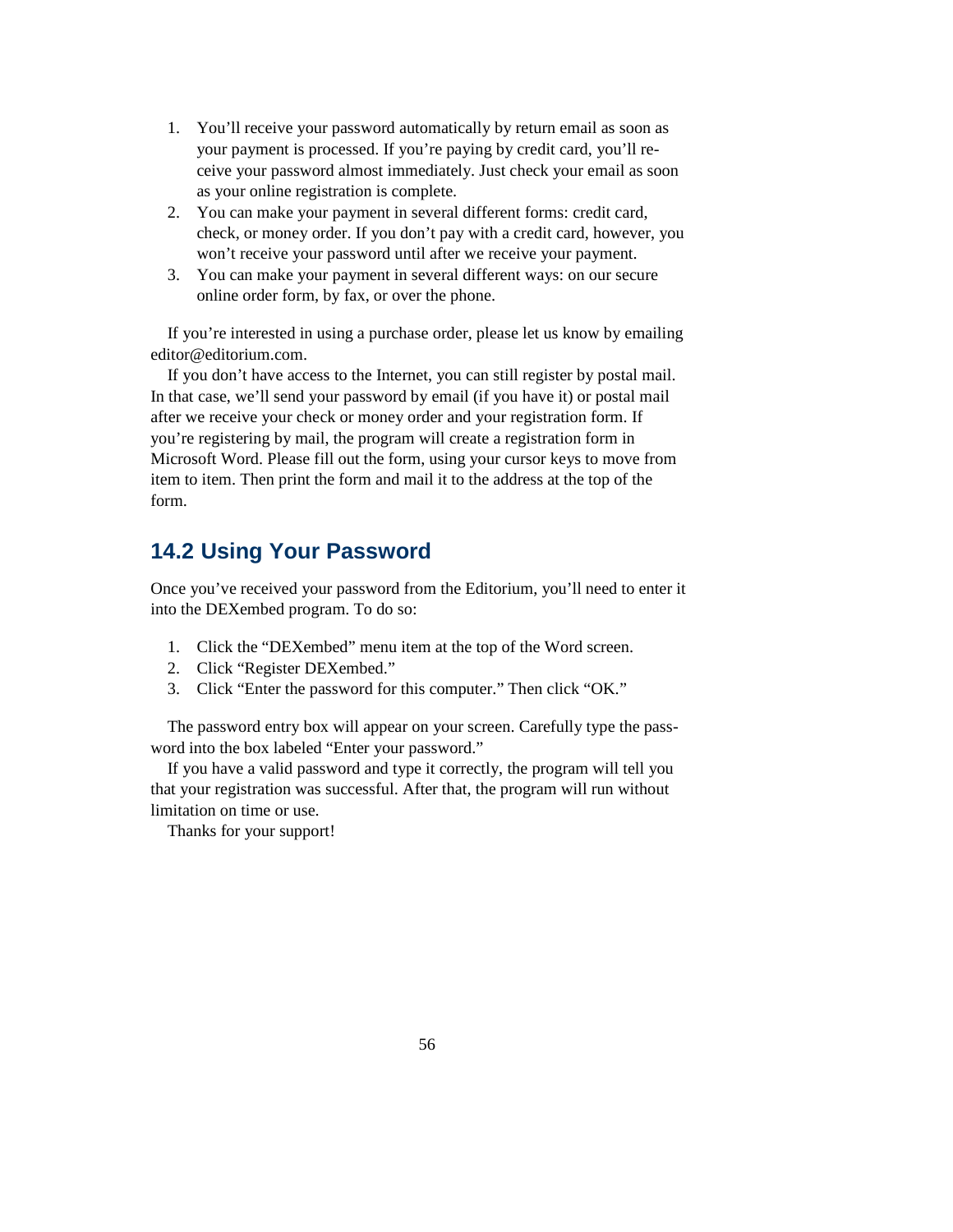## **15 Troubleshooting**

## **15.1 Macros Are Disabled**

*Problem:* When you try to open the file to install the program, Microsoft Word tells you that "The macros in this project are disabled . . ."

*Solution:* Microsoft Word's macro virus protection is enabled or set to a high level of security. To change this:

In Word 2007 (PC):

- 1. Click the round Office button at the upper left of your Word window.
- 2. Click "Word Options."
- 3. Click the "Trust Center" button on the left.
- 4. Click the "Trust Center Settings" button on the right.
- 5. Select "Enable all macros," which you should change back to your previous setting after the installation is finished.
- 6. Click the OK button.
- 7. Click the next OK button to close the Word Options dialog.

In Word 2004 (Macintosh):

- 1. Click the "Word" menu.
- 2. Click "Preferences."
- 3. Click "Security."
- 4. Uncheck "Warn before opening a file that contains macros."
- 5. Click the OK button.

#### In Word 2002/XP or 2003 (PC):

- 1. Click the "Tools" menu.
- 2. Click "Options."
- 3. Click the "Security" tab.
- 4. Click the "Macro Security" button (on the lower right).
- 5. Click the "Security Level" tab if it's not already active.
- 6. Set your security level to medium and click the OK button.
- 7. Click the next OK button to close the Options dialog.

In Word 2001 (Macintosh):

- 1. Click the "Edit" menu.
- 2. Click "Preferences."
- 3. Click the "General" tab if it's not already active.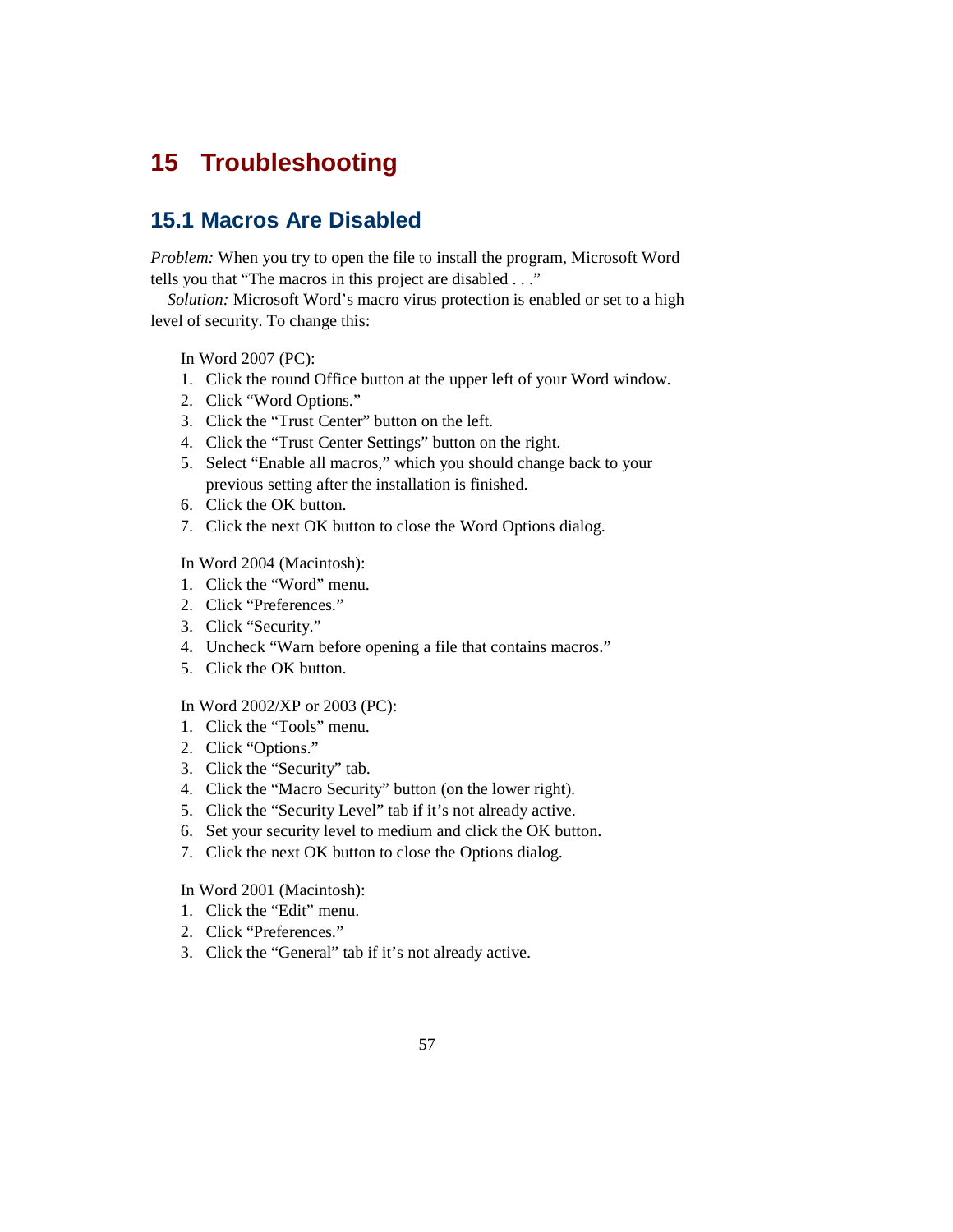- 4. Uncheck "Macro virus protection."
- 5. Click the OK button.

In Word 2000 (PC):

- 1. Click the "Tools" menu.
- 2. Click "Macro."
- 3. Click "Security."
- 4. Click the "Security Level" tab if it's not already active.
- 5. Set your security level to medium and click the OK button.

In Word 98 (Macintosh):

- 1. Click the "Tools" menu.
- 2. Click "Preferences."
- 3. Click the "General" tab.
- 4. Uncheck the box labeled "Macro virus protection."
- 5. Click the "OK" button.

In Word 97 (PC):

- 1. Click the "Tools" menu.
- 2. Click "Options."
- 3. Click the "General" tab.
- 4. Uncheck the box labeled "Macro virus protection."
- 5. Click the "OK" button.

After installing the program, you may want to reset your security settings to their previous state. If you don't (in Word 2000 through 2003 on PC), any time you open a document or template that includes macros, Word will give you the choice of whether to disable or enable macros. If the document or template isn't *supposed* to have macros in it, you should click the "Disable Macros" button, because the macros could be a virus. If the document or template *is* supposed to have macros and comes from a source you know is reliable, click the "Enable Macros" button so you can run the macros.

In other versions of Word, you don't have these options. Macro virus protection is either on or off. Before turning it off permanently you may want to read more about it in Word's Help file or check with your system administrator.

If you need more help, please send an email message to: *support@editorium.com*.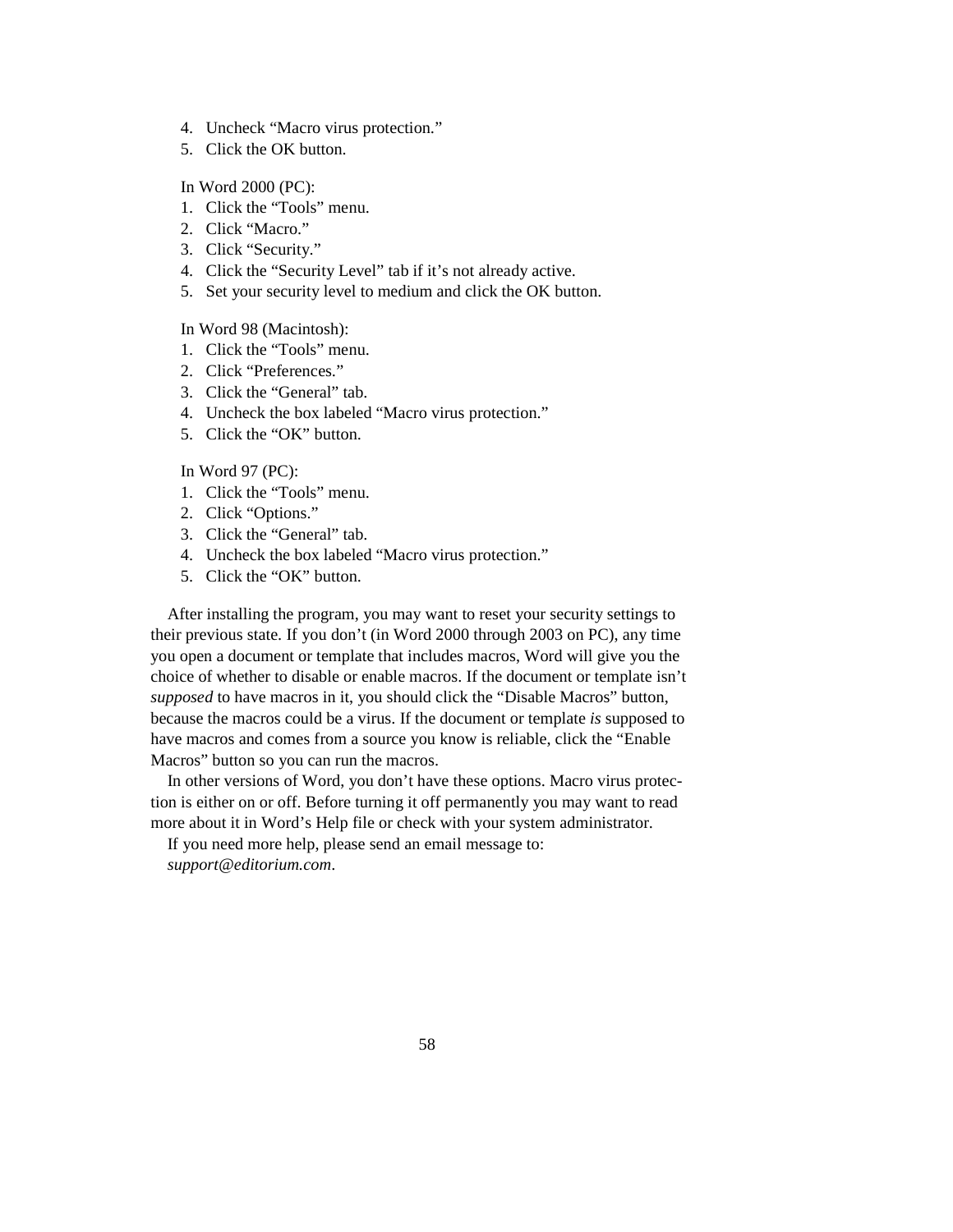## **15.2 You Generated an Index but See Only a Code**

If you generate the index from the embedded entries in your Word document, but all you see is a code like this one—

{ INDEX \c **"**2**"** \z **"**1033**"** }

—don't panic. That "code" *is,* in fact, the index, but it's being displayed as a field code rather than the index text it represents. To solve the problem, click **Tools > Options**, click the "View" tab, and remove the check from the box labeled "Field codes." Then click OK. Your index will appear.

### **15.3 DEXembed Won't Embed Your Entries**

Make sure your tab-delimited index file is the active document (the one up front, with your cursor in it) before trying to embed. If the *reference* document (on the other hand) is active, DEXembed won't be able to find the entries in your index file, because it looks for entries in the active document.

Also, did you set the option to "Use chapter designators for multiple chapters"? If so, you *must* include those designators, both in your locators and in your filenames. If you don't, DEXembed won't embed your entries. For more information, please see the "Locators" section in this guide. If you don't need to embed entries from a single index into multiple chapters, simply turn off **DEXembed > Set DEXembed Options > Use chapter designators for multiple chapters**.

### **15.4 DEXembed Won't Work at All**

*Problem: DEXembed won't work at all, even though you've properly installed* it as a global template and the DEXembed menu is visible at the top of your Word window

*Solution:* You may see this problem if you're working on documents that have been created in other word-processing programs, such as WordPerfect, and then opened into Microsoft Word. If that's the case, you should save the documents from the other program into Microsoft Word format *before* opening them into Word. You may also need to use a dedicated document-conversion program.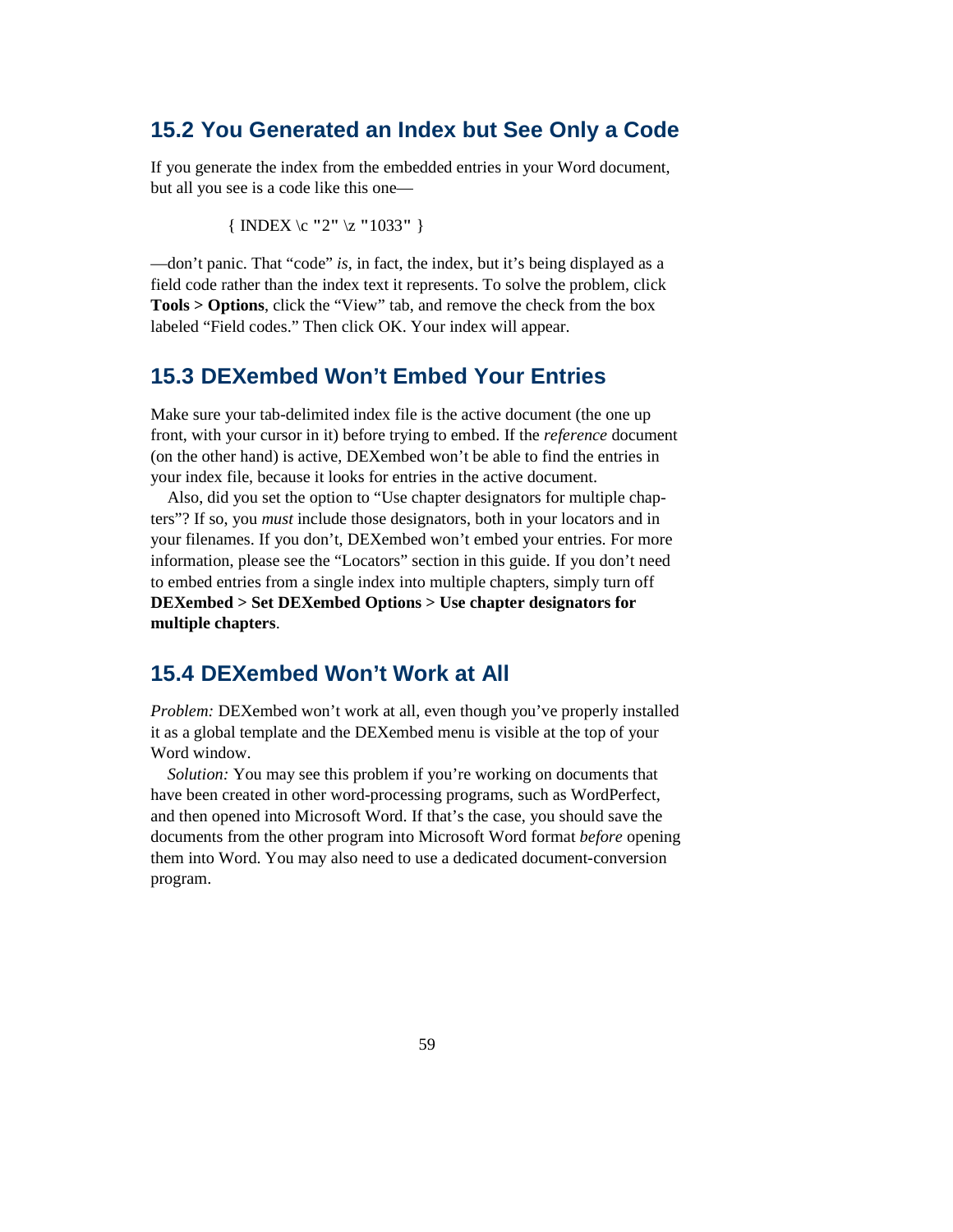## **15.5 Microsoft Word Crashes**

*Problem:* Microsoft Word crashes at some point when you're using DEXembed.

*Solution:* Your document may be corrupt. If possible, open the document, copy all of its text but the final paragraph mark, and paste the text into a new document.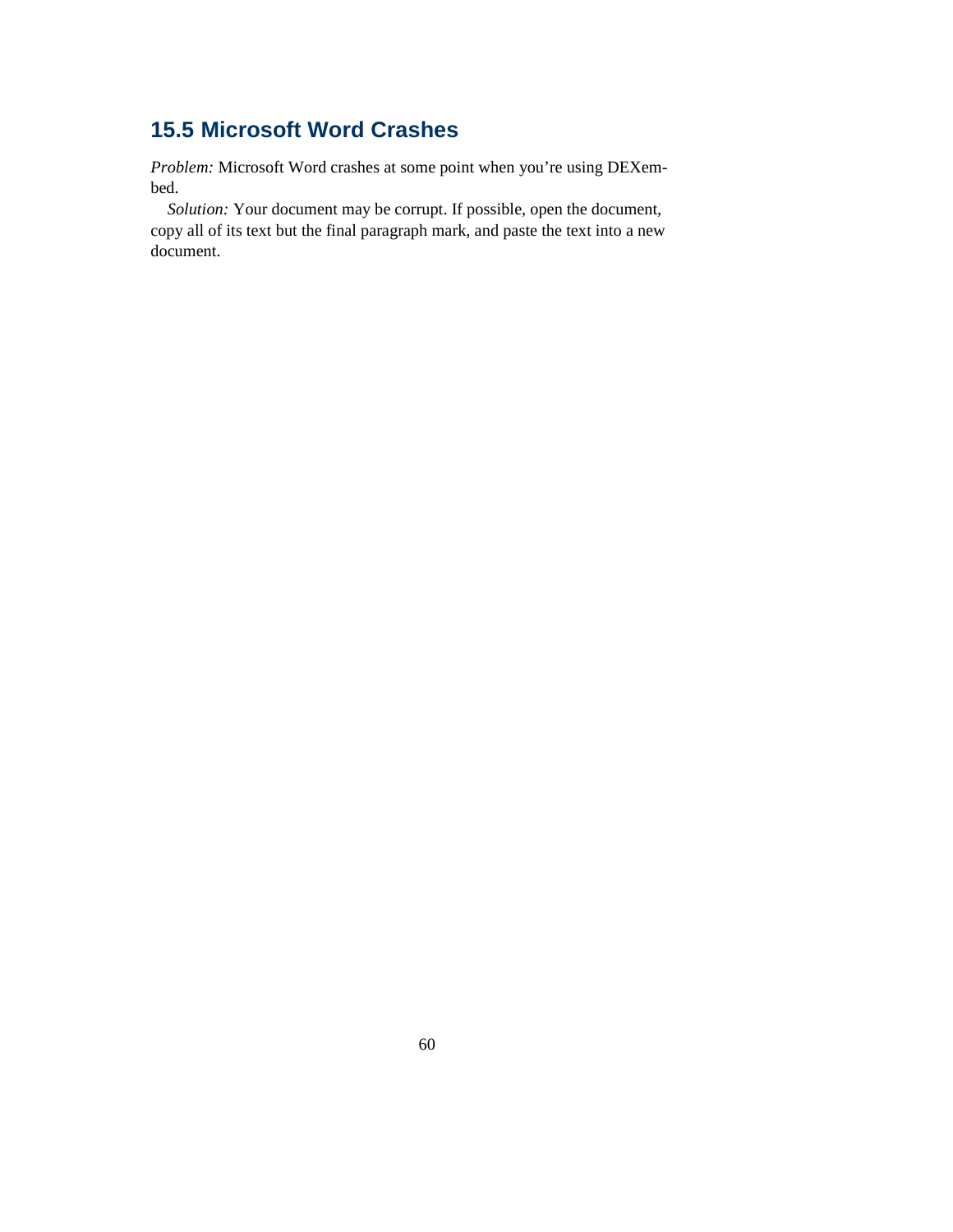## **16 Any Questions?**

We hope you find DEXembed to be immensely useful. If you have any questions or comments, please let us know.

> support@editorium.com www.editorium.com

The Editorium provides word-processing tools for editors, writers, and other publishing professionals. If you like DEXembed, you may be interested in other products from the Editorium. You can download fully functioning evaluation copies of these programs free of charge from the Editorium's site on the World Wide Web at www.editorium.com.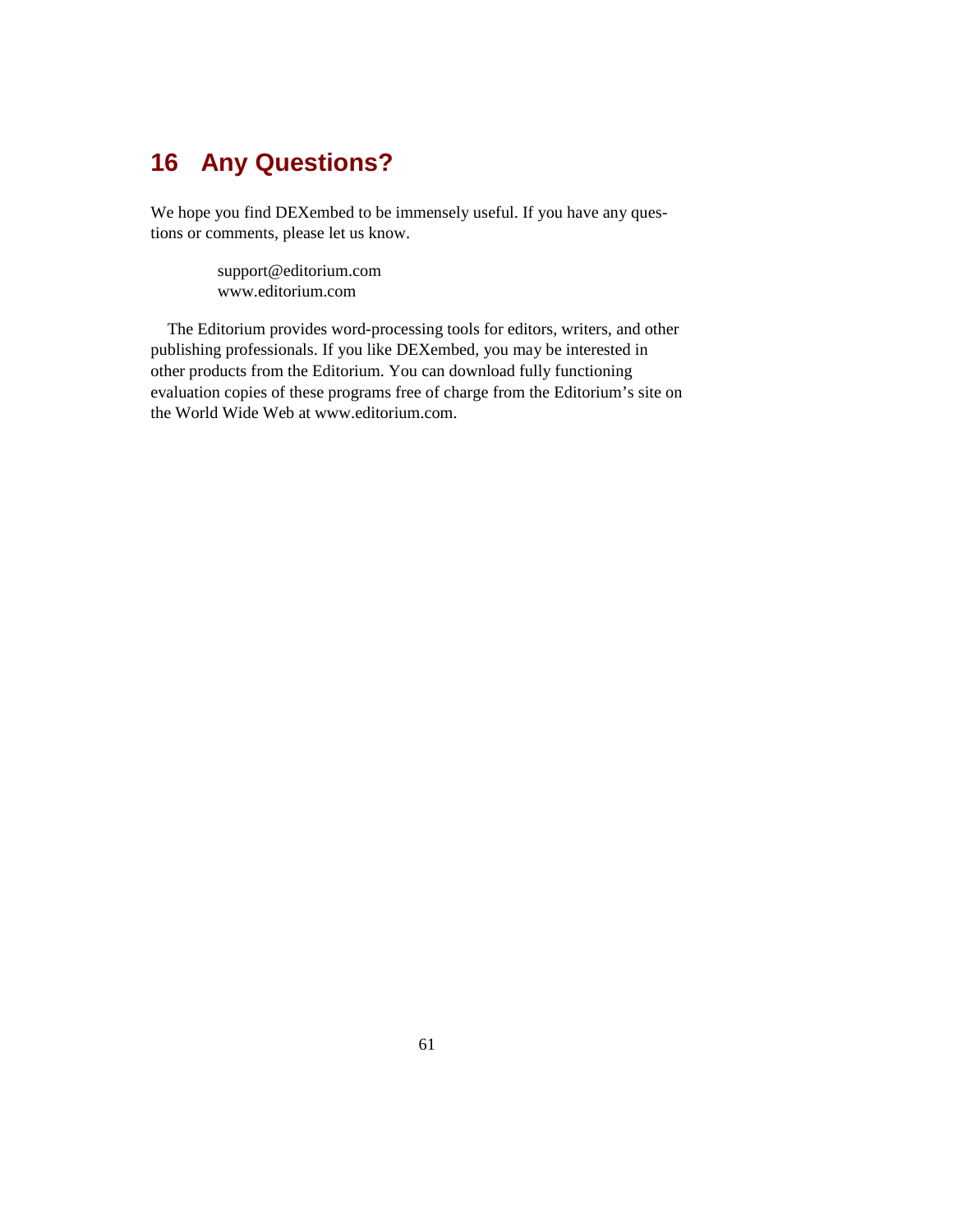## **17 Terms of Agreement**

By using DEXembed, you agree to these terms:

#### LICENSE AGREEMENT

The DEXembed software and its documentation (collectively the Software) are protected by the United States copyright laws and international treaties and are owned solely and entirely by the Editorium.

You (the licensee) may run the Software on up to three computers (but only on one at a time) during its evaluation period and (if you purchase a license to do so) after that. You may not copy or sell the Software for commercial gain.

*You may freely transfer copies of the Software to others for evaluation.*  You may *NOT* let someone else use your password for the Software or rent or lease your license to run it, but you may transfer the license to someone else who accepts this agreement.

You may not modify, reverse engineer, decompile, disassemble, unencrypt, or create derivative works from the Software. You may not use the Software in any manner that infringes the intellectual property or other rights of another party.

#### DISCLAIMER OF WARRANTY AND LIABILITY

The Editorium disclaims all warranties on the Software, expressed or implied, including but not limited to warranties of merchantability and fitness for any particular application, use, or purpose. *You use it at your own risk.*

Under no circumstances, including its own negligence, shall the Editorium or its suppliers be liable for any special, incidental, or consequential damages or loss that result from the use of, or the inability to use, the Software.

This agreement shall be construed, interpreted, and governed by the laws of the State of Utah in the United States of America.